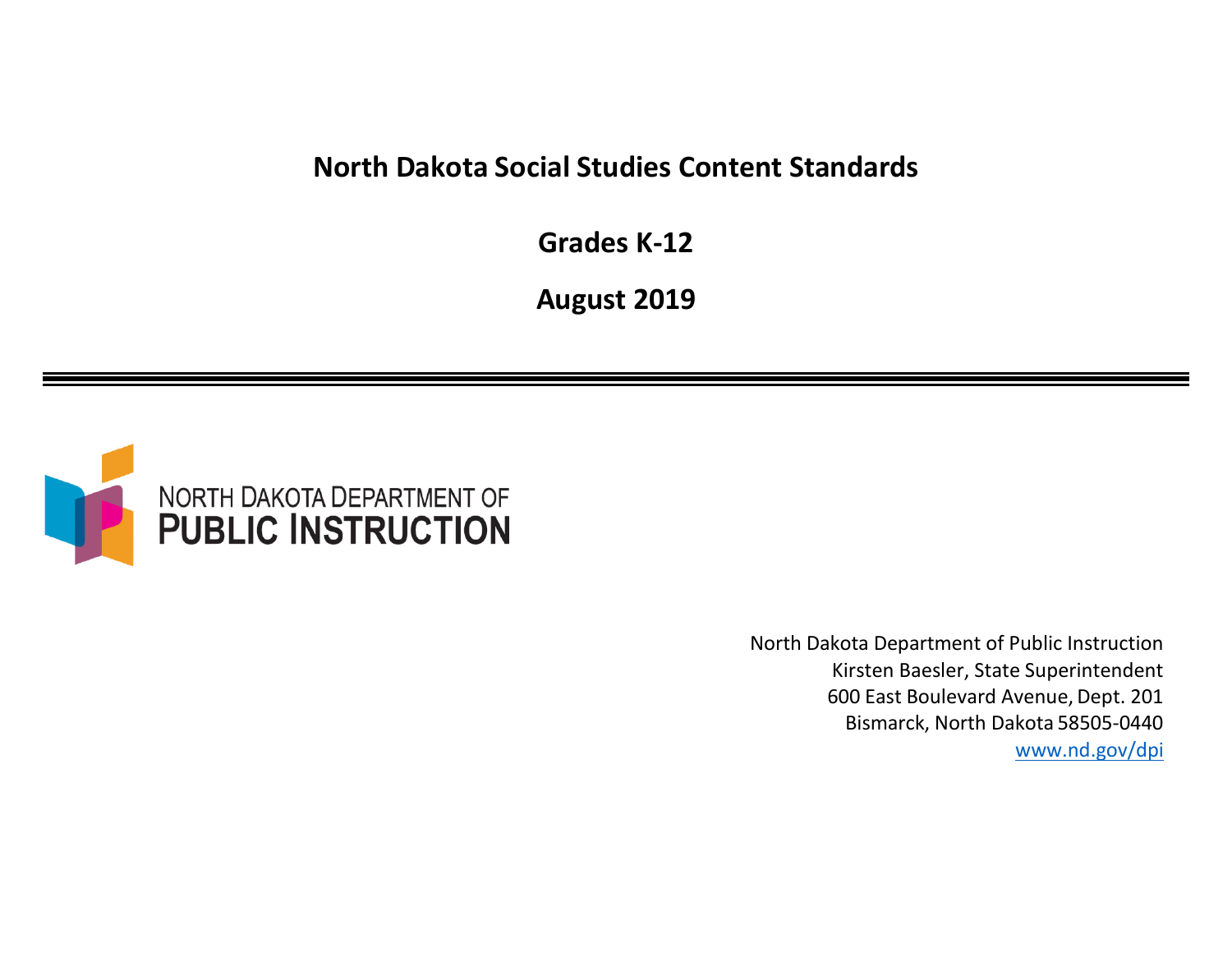## **North Dakota Social Studies Writing Team**

RaeAnne Axtman Kari Hall Cheney Middle School, West Fargo Williston High School, Williston

Brenda Beck Clay Johnson

Nicole Beier Justin Johnson

Kimberly Bollinger and Tennifer Kallenbach Bennett Elementary School, Fargo Kidder County High School, Steele

Sarah Crossingham Shalon Kirkwood

Denise Dietz **Candice Klipfel** 

Kaye Fischer National Contract Contract Contract David Locken

Siobhan Greene Nicole Nicholes Mandaree Public School, Mandaree Erik Ramstad Middle School, Minot

Larimore Public School, Larimore North Border School District, Pembina

South High School, Fargo Schroeder Middle School, Grand Forks

Wishek Public School, Wishek Liberty Middle School, West Fargo

Lincoln Elementary, Beach Ellendale High School, Ellendale

West Fargo Public Schools, West Fargo Fessenden-Bowdon Public School, Fessenden

Brett Mayer Schmit Sheyenne High School, West Fargo

Laura Schons Independence Elementary, West Fargo

Rachel Schuehle St. Mary's Central High School, Bismarck

Matthew Slocomb West Fargo High School, West Fargo

Joseph Stuart University of Mary, Bismarck

Karla Volrath Washington Elementary, Fargo

Kathryn Warren Oakes Public School, Oakes

Nicholas Wright Oak Grove Lutheran School, Fargo

### **North Dakota Social Studies Review Team**

Sharon Espeland, General Public Neil Howe, General Public

Century High School, Bismarck State Historical Society of ND, Fargo

Larry Volk, General Public Starkweather Public School, Devils Lake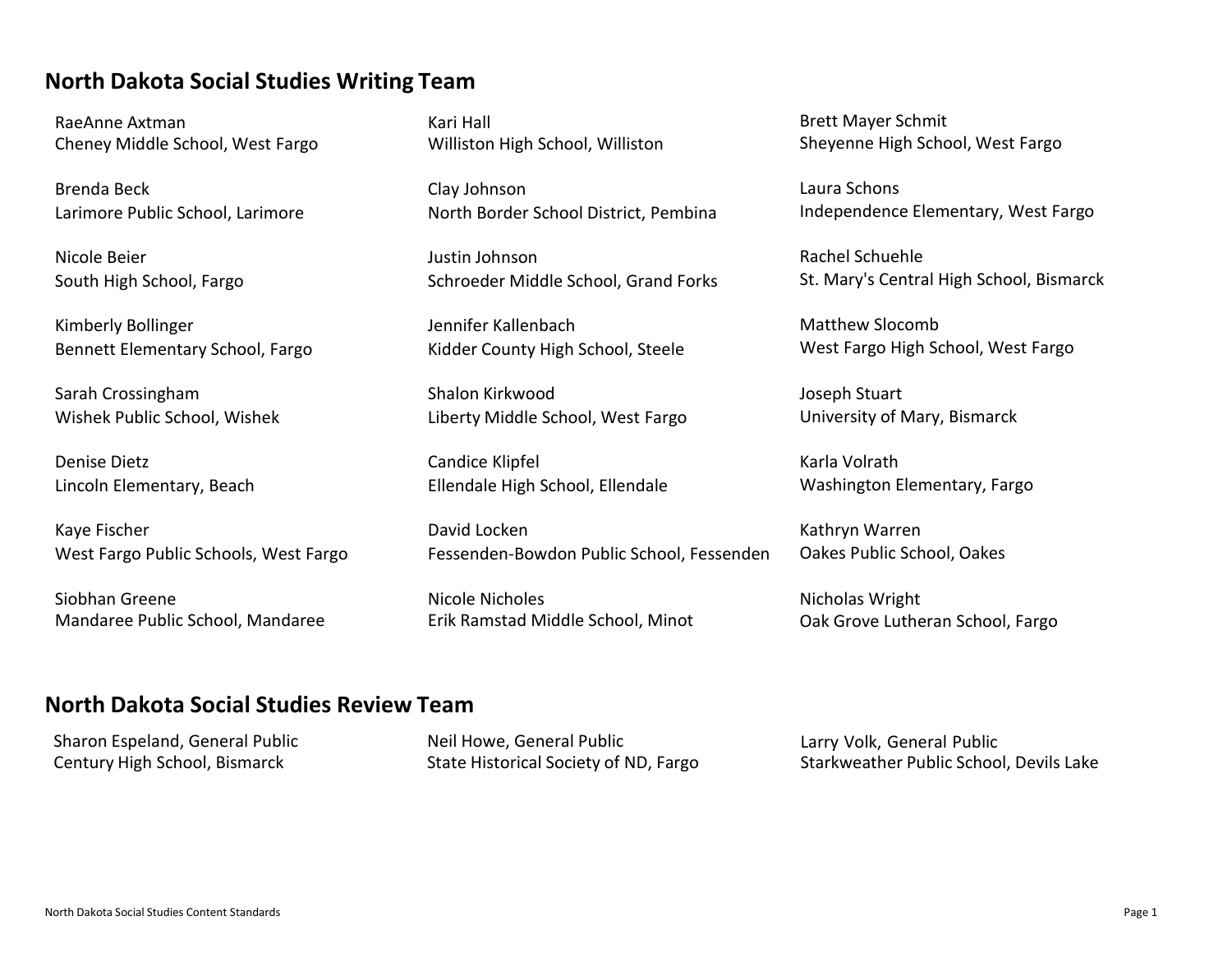## **Project Consultant**

#### **Ben Cronkright**

Facilitator North Central Comprehensive Center at McREL International 4601 DTC Blvd, Suite 500 Denver, CO 80237 (303) 632-5521 [bcronkright@mcrel.org](mailto:bcronkright@mcrel.org)

## **Project Coordinators Project Support**

Program Administrator **Assistant Director, Academic Support** Senior Director of Policy and Advocacy North Dakota Department of Public Instruction North Dakota Department of Public Instruction Generation Citizen 600 E. Boulevard Ave., Dept. 201 600 E Boulevard Ave., Dept. 201 110 Wall Street, 5th Floor Bismarck, ND 58505-0440 Bismarck, ND 58505-0440 New York, NY 10005 (701) 328-4525 (701) 328-3545 (678) 595-7447 [plaubach@nd.gov](mailto:plaubach@nd.gov) [amandapeterson@nd.gov](mailto:amandapeterson@nd.gov) [awilkes@generationcitizen.org](mailto:awilkes@generationcitizen.org)

(701) 328-1718 (701) 328-2224 [lkfredericks@nd.gov](mailto:lkfredericks@nd.gov) [rgbauer@nd.gov](mailto:rgbauer@nd.gov)

#### **Ann Ellefson**

Director, Academic Support North Dakota Department of Public Instruction 600 E Boulevard Ave., Dept. 201 Bismarck, ND 58505-0440 (701) 328-2488 [aellefson@nd.gov](mailto:aellefson@nd.gov)

#### **Patricia Laubach Amanda Peterson Andrew Wilkes**

Director, Indian/Multicultural Education Director, Assessment 612 E Boulevard Ave. North Dakota Department of Public Instruction North Dakota Department of Public Instruction Bismarck, ND 58505 600 E Boulevard Ave., Dept. 201 600 E. Boulevard Ave., Dept. 201 (701) 328-2666 Bismarck, ND 58505-0440 Bismarck, ND 58505-0440 [histsoc@nd.gov](mailto:histsoc@nd.gov)

#### **Lucy Fredericks Robert Bauer North Dakota Historical Foundation**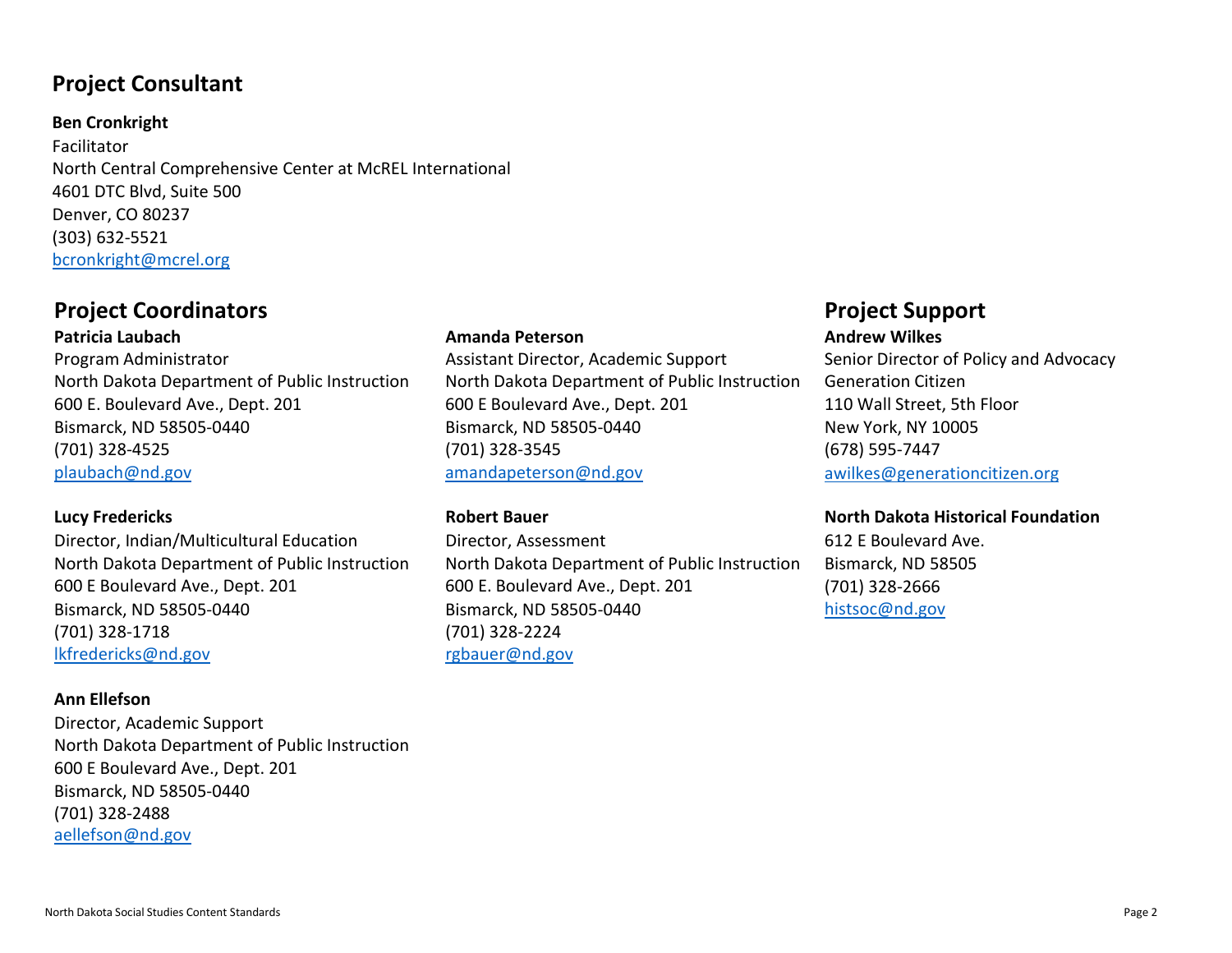## **Superintendent's Foreword**

These new North Dakota academic content standards for social studies provide our educators, school administrators, and parents concise statements of what our students should know and be able to do during each step of their education journey, from kindergarten through high school.

The North Dakota Constitution, Article VIII, recognizes the importance of public education in nurturing prosperity, happiness, and a "high degree of intelligence, patriotism, integrity and morality." Statewide academic content standards help us reach these honorable objectives. By using our new, challenging social studies standards as a benchmark for schools to adopt curriculum and measure student achievement, we are supporting comparability of educational opportunity statewide.

While these North Dakota social studies standards represent a statewide reference point for teaching social studies content in classrooms, local school districts are encouraged to use the standards as a guide for developing their own local, customized social studies curriculum.

This publication is the result of months of conscientious work by 24 North Dakota social studies educators from our K-12 schools and university system. They agreed to devote the many hours needed to write these new standards. They represented various areas of expertise, including general education, special education, English learners, and higher education.

The work on these new standards began in September 2018 and continued through May 2019. The writing committee's initial draft was made available statewide for public comment, which generated useful opinions from teachers, administrators, parents, and the community.

A panel of representatives from the public and additional educators, with strong beliefs about what our social studies standards shouldinclude, provided another layer of review. I am grateful to those who devoted their time and talents to review the draft standards and provide recommendations to the writing committee.

No one is better qualified to improve our North Dakota social studies standards than our North Dakota educators. This document is an exemplar of the best in North Dakota education – North Dakota teachers, writing statewide standards in an open, transparent, and painstaking manner.

Each member of the writing team deserves our thanks for their extensive research, analysis, and deliberations. Thanks to their work, these standards are ready to be implemented in classrooms across the state.

Kirsten Baesler

Kirsten Baesler Superintendent of Public Instruction August 2019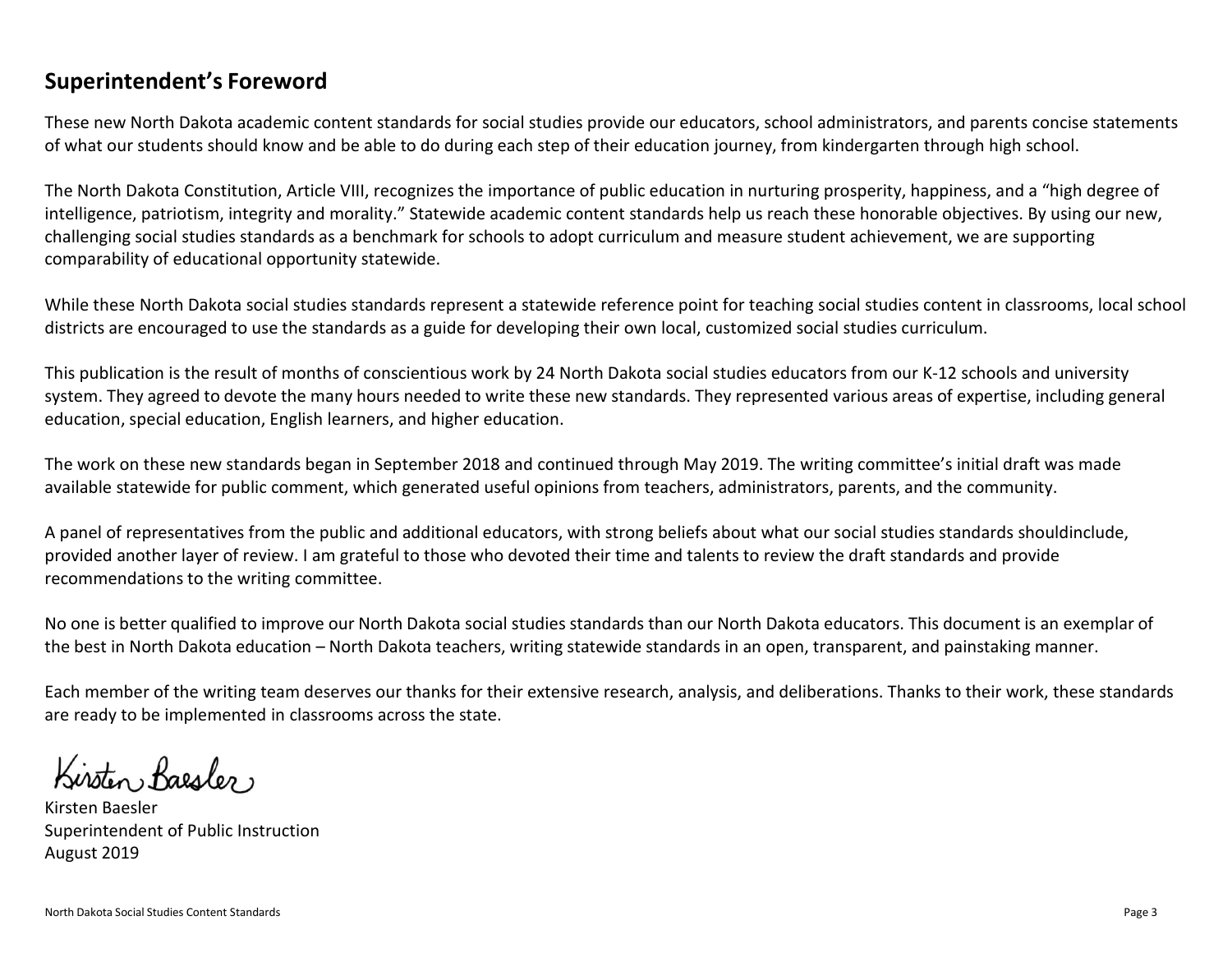# **Document Revision Log**

| Date      | <b>Description</b>                                                                                                                                  | Page |
|-----------|-----------------------------------------------------------------------------------------------------------------------------------------------------|------|
| 10/25/19  | <b>Corrected Number Series</b>                                                                                                                      | 17   |
| 11/01/19  | <b>Corrected Number Series</b>                                                                                                                      | 17   |
| 6/3/2020  | Included Era 5 to match Option A                                                                                                                    | 51   |
| 3/15/2021 | ND.6 12.4.1 Identify the Native American groups in North Dakota before European contact and<br>describe their cultures. (changed culture to plural) | 38   |
| 5/19/2021 | Added Native American Studies Resource - Teachings of Our Elders                                                                                    |      |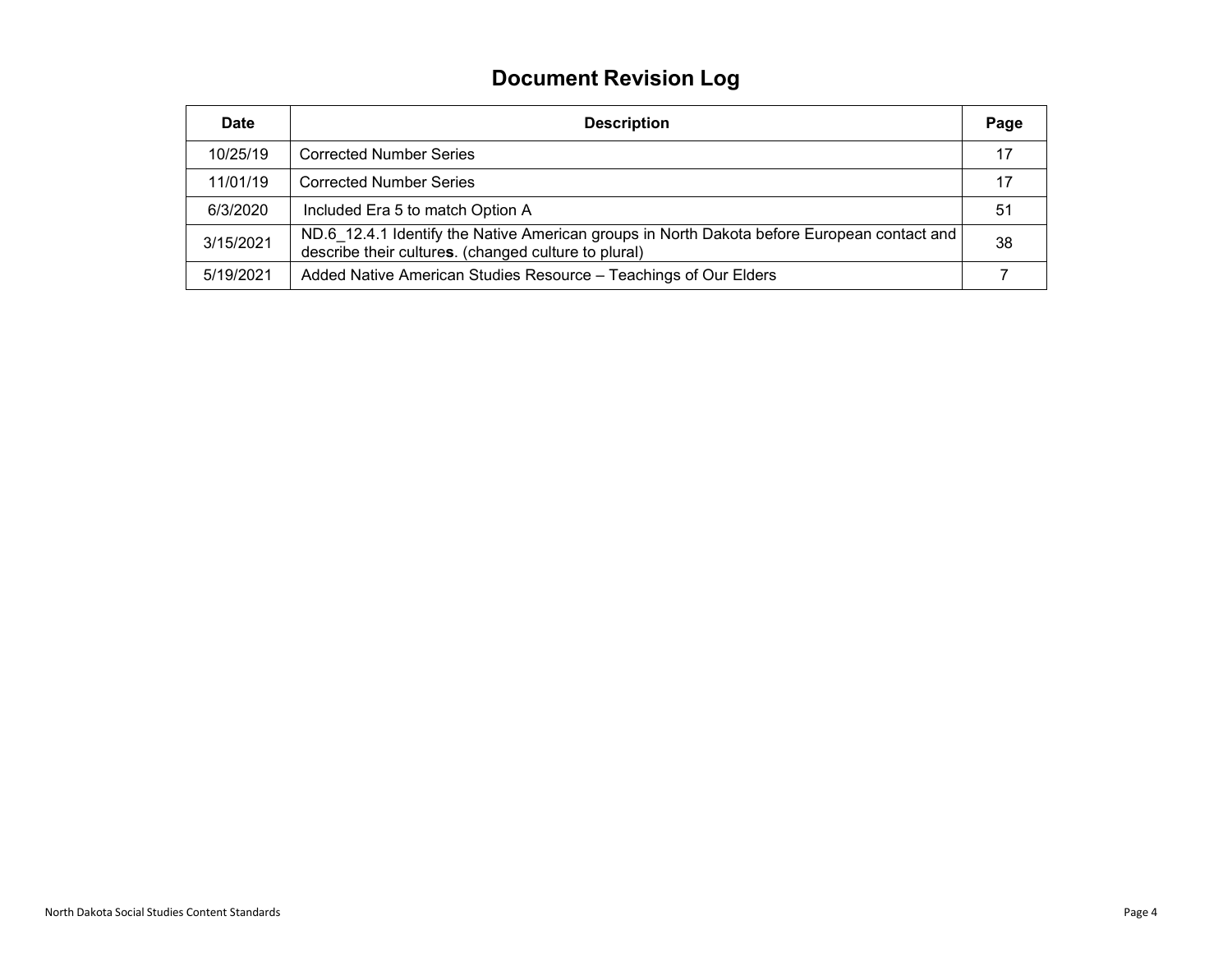## **Table of Contents**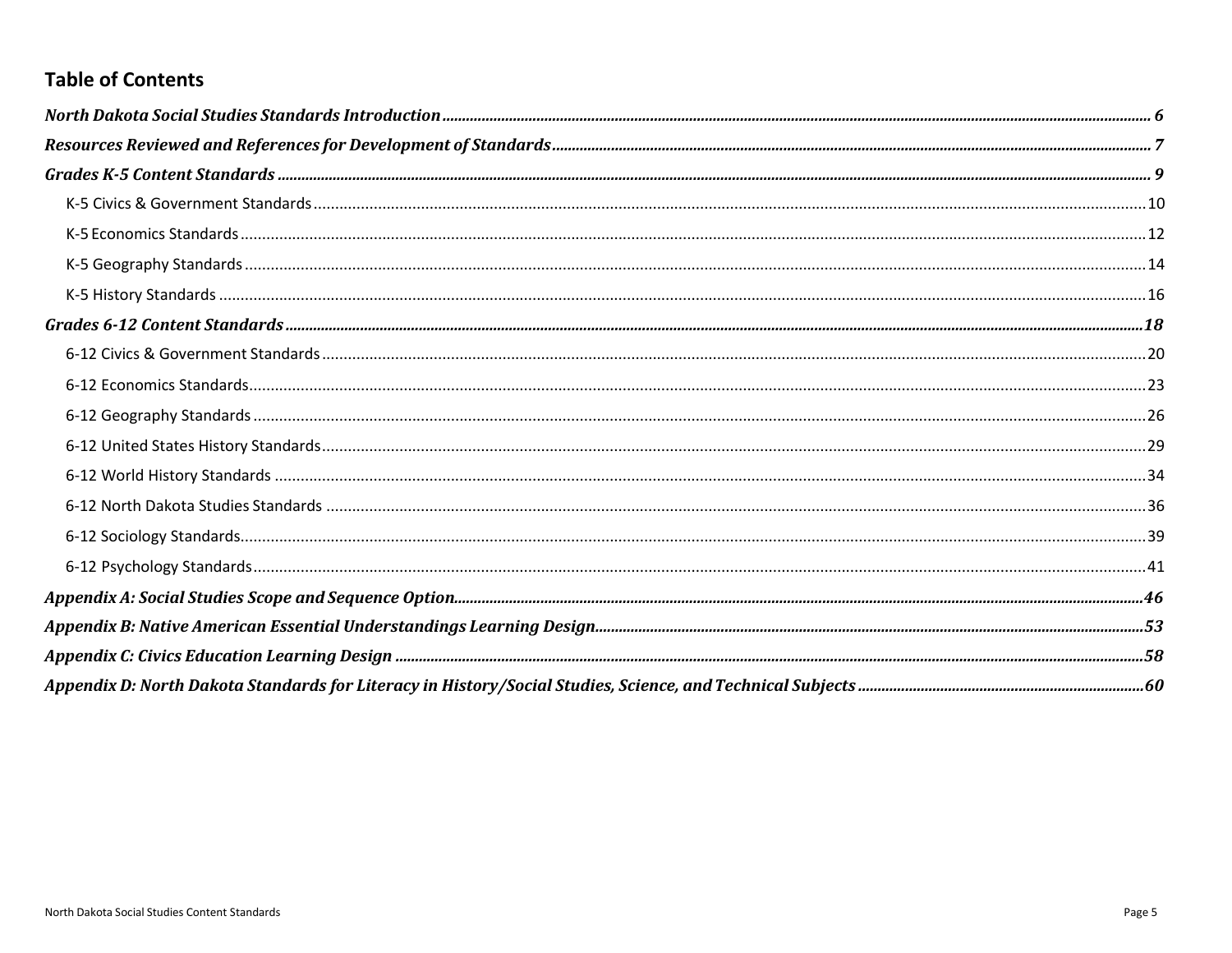## <span id="page-6-0"></span>**North Dakota Social Studies Standards Introduction**

North Dakota schools educate the minds of our children for college, career, and civic life. To sustain democratic principles, students must become thoughtful citizens who solve problems through connecting the past, present, and future. Social studies education should facilitate knowledge of human diversity and dignity as well as uphold the common good.

The philosophy behind the standards is to use content knowledge to engage students in active inquiry. Activities and assessments that require students to synthesize, analyze, evaluate, compare, contrast, think, and argue are emphasized.

The standards are comprised of overarching strands: Civics & Government, Geography, Economics, North Dakota Studies, History (United States and World), Psychology, and Sociology. Each strand contains standards, benchmarks, and guiding questions/guiding topics. The standards are developed with the understanding that six of these strands (Civics & Government, Geography, Economics, North Dakota Studies, United States History and World History) are for all K-12 students. The behavioral science strands have been designed for high school students attending schools that offer courses in Psychology and Sociology.

## **Social Studies Content Standards Development Process**

The development of the North Dakota Social Studies Content Standards was a multi-phase process. State Superintendent of Public Instruction Kirsten Baesler established a statewide committee through an application process that included teachers, administrators, and higher education faculty. Over four multi-day sessions, the committee developed a new set of standards. The committee began by reviewing state and national standards. The work was guided by current disciplinary knowledge and research in social studies education, North Dakota Native American Essential Understandings, Generation Citizen, and the College, Career & Civic Life C3 Framework for Social Studies State Standards. Drawing from the information gained from those documents, the committee drafted the initial North Dakota Social Studies Content Standards. Input from one round of public comments, as well as one review by the content standard review committee, was used to inform the development of the new standards. The committee began their work in September of 2018 and completed the development of new standards in May of 2019.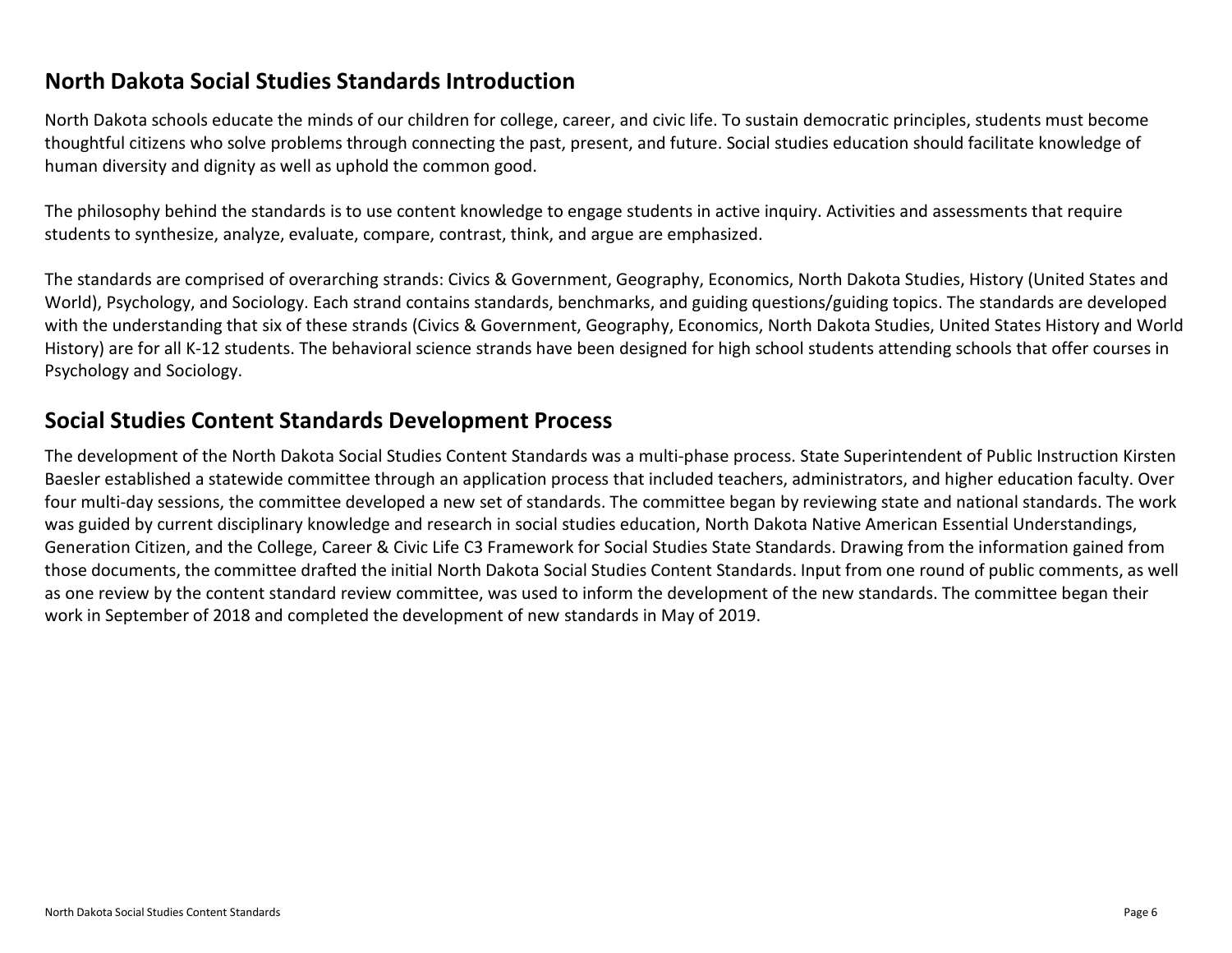## <span id="page-7-0"></span>**Resources Reviewed and References for Development of Standards**

#### **Teachings of Our Elders:**

<https://teachingsofourelders.org/>

#### **North Dakota Native American Essential Understandings:**

[www.nd.gov/dpi/sites/www/files/documents/Indian%20Education/NDEssentialUnderstandingslg.pdf](http://www.nd.gov/dpi/sites/www/files/documents/Indian%20Education/NDEssentialUnderstandingslg.pdf)

#### **How we relate to everything**:

• **Sacred Relatives:** Native people practice a deep interconnectedness with the land, the resources, the water, all living things and all human beings. Land stewardship, respect for all two-legged, four-legged, winged, crawlers and swimmers and a strong belief in the sacredness of all human beings are key elements of our spirituality.

#### **How we promote and sustain our cultures, languages & traditions**:

- **Learning & Storytelling:** Traditional teaching and the passing on of knowledge and wisdom was done through storytelling, song, ceremonies, and daily way of life, often incorporating specific gender and age specific responsibilities. These continue to be some ofthe best modes for learning for both Native and non-Native learners.
- **Sharing & Generosity:** Native people have rich traditions of sharing and generosity which include gifting, shared meals, Pow Wow gatherings, shared living spaces and care for relatives, including the environment, natural resources, and waters.
- **Sense of Humor:** Native people have a rich history of shared sense of humor that includes teaching stories involving Iktomi, Maymaygwisi and Nanabozhoo. These stories and this unique sense of humor continue to support our resiliency and cohesiveness.

#### **How we respond to & contribute to all of society from local to global**:

- **Tribal Policies, Treaties & Sovereignty:** Native people practice self-determination, developing tribal policies and practicing politicalactivism. Despite a history of US policies and Treaties that have often been detrimental, Native people are members of sovereign nations that predate the US government.
- **Native Contributions:** Native people continue to contribute to all levels of society from local to global in diverse fields including medicine, science, government, education, economics, art, music, and many more.

#### **Who we are:**

• **Native Identity:** Individual and communal identity is defined and supported by shared Native languages, kinship systems, Tiospaye,Clan structures, traditional teachings, values, sacred laws, and ceremonies. A continuum of tribal identity, unique to everyone, ranges from assimilated to traditional lifestyle. There is no "generic American Indian".

#### **North Dakota Studies:** [www.ndstudies.gov/welcome-north-dakota-studies](http://www.ndstudies.gov/welcome-north-dakota-studies)

#### **C3 Framework for Social Studies State Standards**

[www.socialstudies.org/sites/default/files/2017/Jun/c3-framework-for-social-studies-rev0617.pdf](http://www.socialstudies.org/sites/default/files/2017/Jun/c3-framework-for-social-studies-rev0617.pdf)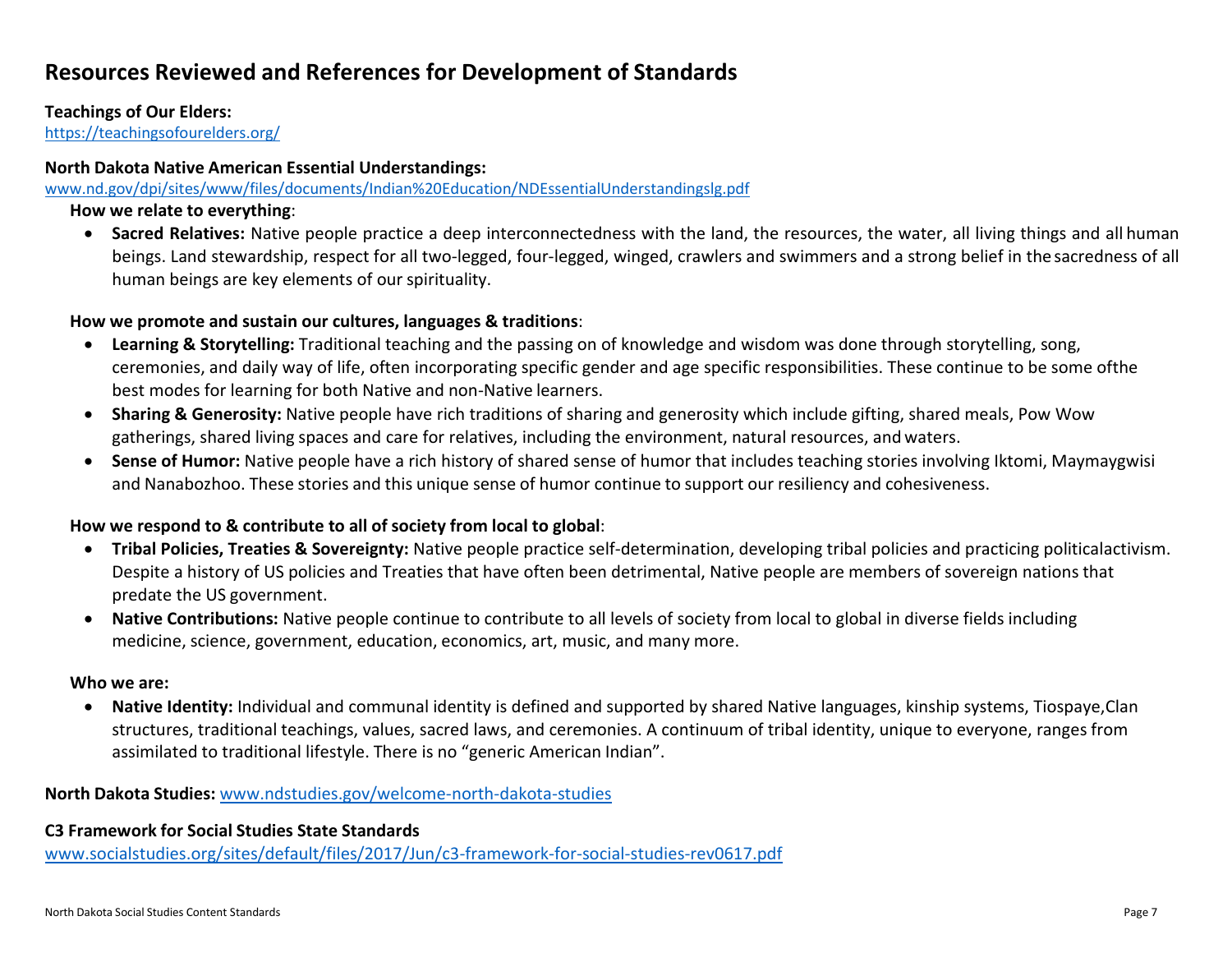#### **New York State K-12 Social Studies Framework**

<http://www.nysed.gov/curriculum-instruction/k-12-social-studies-framework>

#### **Iowa Social Studies Standards**

[https://iowacore.gov/sites/default/files/k-12\\_socialstudies\\_508.pdf](https://iowacore.gov/sites/default/files/k-12_socialstudies_508.pdf)

#### **Alaska Standards for Culturally Responsive Schools**

<http://ankn.uaf.edu/publications/culturalstandards.pdf>

#### **UCLA National World History Standards**

<https://phi.history.ucla.edu/nchs/world-history-content-standards/>

#### **APA National Psychology Standards**

<https://www.apa.org/education/k12/national-standards>

#### **APA National Sociology Standards**

[http://www.asanet.org/sites/default/files/savvy/ASA%20HS%20Standards%20\(Final\).pdf](http://www.asanet.org/sites/default/files/savvy/ASA%20HS%20Standards%20(Final).pdf)

#### **Generation Citizen**

<https://generationcitizen.org/about-us/mission-vision/>

#### **National Council for the Social Studies**

<https://www.socialstudies.org/>

#### **Partnership for 21st Century Learning**

<http://www.battelleforkids.org/networks/p21>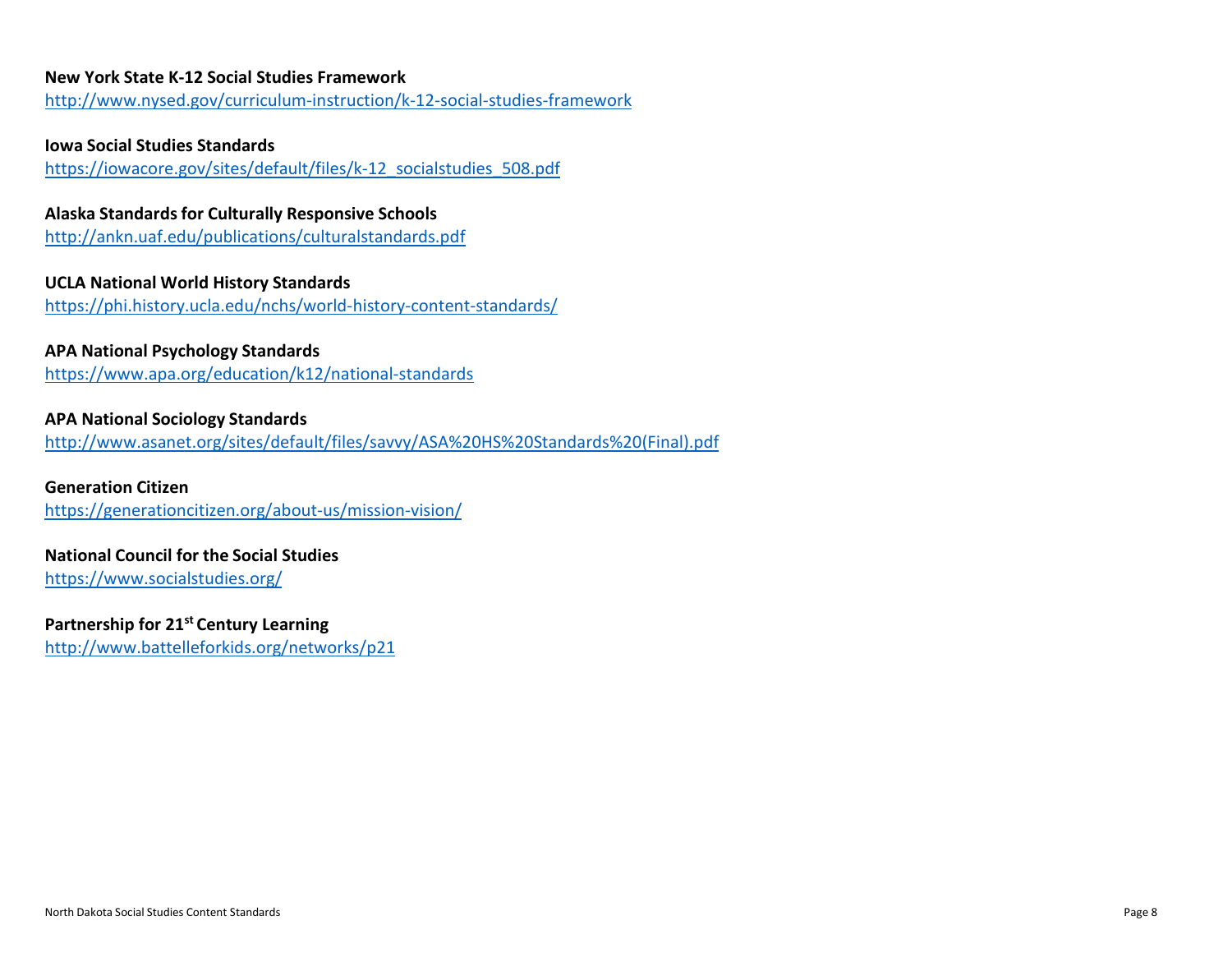## <span id="page-9-0"></span>**Grades K-5 Content Standards**

To be a responsible and productive member of today's society, a student needs to have a broad, connected, and useful knowledge of social studies and civics education. A consistent, high-quality social studies education program is essential for all students, providing a foundation for intelligent and precise thinking. Social studies education should also provide every student the opportunity to choose among a full range of future career paths and to contribute to society as an informed and active citizen.

The K-5 content standards for civics & government, economics, geography, and history provide guidance for educators delivering social studies instruction. Each strand is divided into major themes. Under each theme, the standards are presented in two grade bands (K-2, 3-5). Grade banding provides flexibility to those delivering instruction while recognizing various school contexts across North Dakota. It is the expectation that specific benchmarks for each grade level will be determined by individual school districts. The guiding questions column includes various subject matter that can be used to help teachers teach the content and students to reach the standard. While not required, the writing committee feels that these are essential topics to explore.

The standards are written broadly enough so that each grade level can apply the standards to multiple areas of learning. For example, consider Geography Standard: **G.3\_5.1 Construct maps, graphs, and other representations of both familiar and unfamiliar places**. This standard can apply to a local community, to the state of North Dakota, or to a region of the United States. The standard itself does not specify where the study needs to take place; rather, standards can be applied to multiple grade levels and areas of study.

#### **How to Read This Section**

E.K \_2.1 - Represents Economics, K-2 Grade Band, and Social Studies Standard 1.

- First, the initial letter represents the social studies strand (e.g., C=Civics & Government, E=Economics, G=Geography,H=History)
- Next, the grade band is represented (e.g., K-2, 3-5, 6-12)
- Finally, the last number represents the social studies standard
- Additionally, standards that specifically apply to North Dakota Century Code 15.1-21 Curriculum and Testing are denoted with a ◆symbol

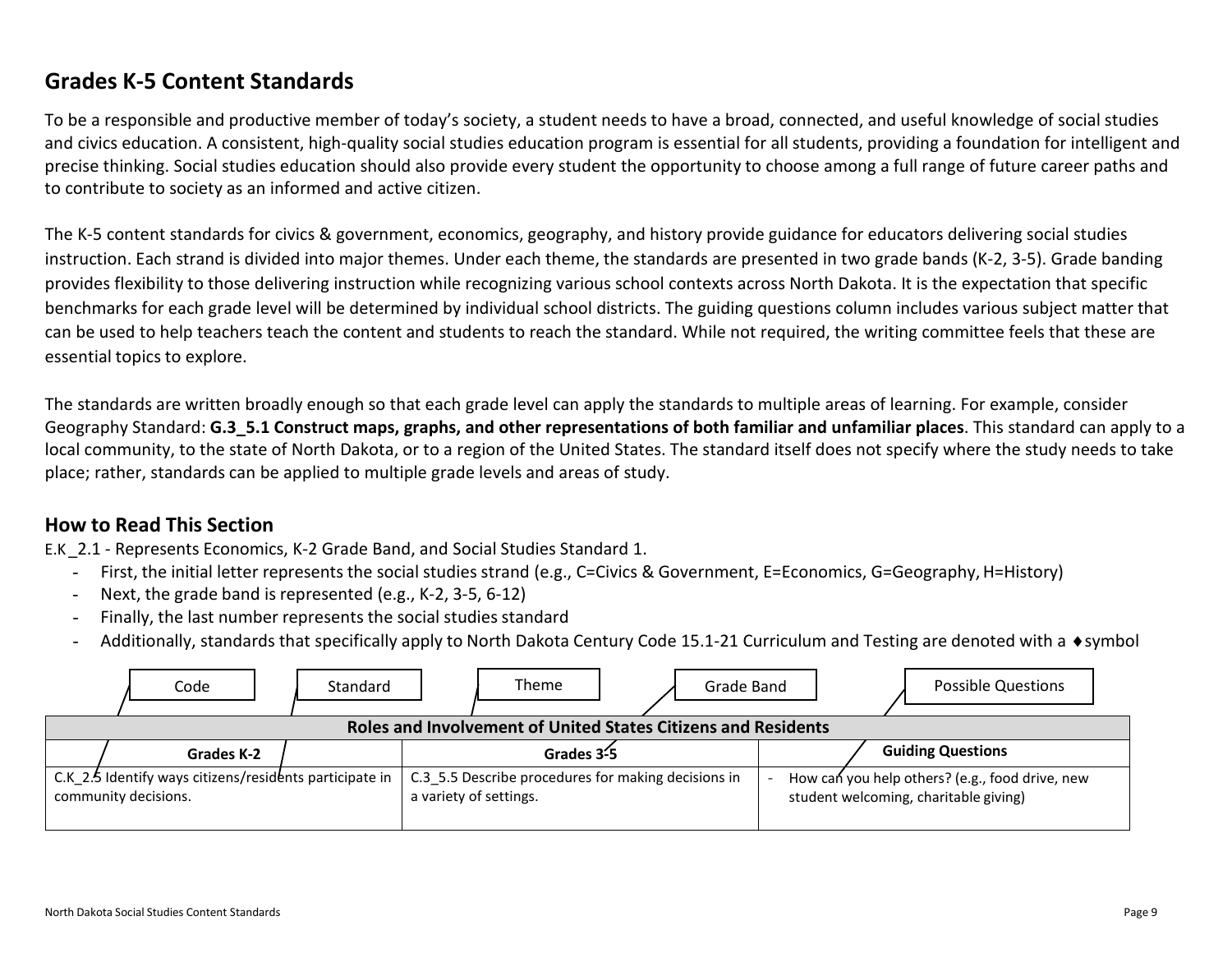## <span id="page-10-0"></span>**K-5 Civics & Government Standards**

C.K\_2.1 Explain reasons for, and purposes of, rules, laws, and positions of authority.

- C.K 2.2 Explain why people form governments.
- C.K 2.3 Identify services provided by the local government and how they affect the lives of its citizens/residents.
- C.K 2.4 Describe the core values represented by symbols of the United States.
- C.K\_2.5 Identify ways citizens/residents participate in community decisions.
- C.K\_2.6 Describe important rights and responsibilities of citizens/residents.
- C.K\_2.7 Explain and/or participate in a project to help or inform others about an issue.
- C.3 5.1 Compare and contrast the responsibilities and powers of government officials at various levels and branches of government.
- C.3 5.2 Describe the structure of government and how it functions to serve citizens/residents (e.g., Constitution, Amendments, government leaders).
- C.3 5.3 Describe the structure of government in North Dakota and how it functions to serve citizens/residents. ♦
- C.3 5.4 Explain the importance of the basic principles that provide the foundation of the American system of government (e.g., symbols, patriotic traditions, values of liberty, equality, justice, etc.).
- C.3\_5.5 Describe procedures for making decisions in a variety of settings.
- C.3\_5.6 Compare and contrast personal and civic responsibilities and explain why they are important in community life.
- C.3 5.7 Develop and implement an action plan to address or inform others about an issue.

| <b>Origin, Purpose, and Function of Civics</b>                                                                                                                            |                                                                                                                                                                                                                                                                                   |                                                                                                                                                                                                                |  |
|---------------------------------------------------------------------------------------------------------------------------------------------------------------------------|-----------------------------------------------------------------------------------------------------------------------------------------------------------------------------------------------------------------------------------------------------------------------------------|----------------------------------------------------------------------------------------------------------------------------------------------------------------------------------------------------------------|--|
| Grades K-2                                                                                                                                                                | Grades 3-5                                                                                                                                                                                                                                                                        | <b>Guiding Questions</b>                                                                                                                                                                                       |  |
| C.K_2.1 Explain reasons for, and purposes of, rules, laws,<br>and positions of authority.                                                                                 | C.3 5.1 Compare and contrast the responsibilities and<br>powers of government officials at various levels and<br>branches of government.                                                                                                                                          | What are rules? Why are rules important? How do<br>rules help people?<br>What are laws? Why are laws important? How do                                                                                         |  |
| C.K_2.2 Explain why people form governments.<br>C.K_2.3 Identify services provided by the local<br>government and how they affect the lives of its<br>citizens/residents. | C.3_5.2 Describe the structure of government and how it<br>functions to serve citizens/residents. (e.g., Constitution,<br>Amendments, government leaders).<br>C.3_5.3 Describe the structure of government in North                                                               | laws help people?<br>What are procedures for making rules/laws in<br>schools, government, or society?<br>Who leads a school? City? State?<br>What are symbols? Who uses symbols? Why are<br>symbols important? |  |
| C.K 2.4 Describe the core values represented by symbols<br>of the United States.                                                                                          | Dakota and how it functions to serve citizens/residents. ♦<br>C.3_5.4 Explain the importance of the basic principles<br>that provide the foundation of the American system of<br>government (e.g., symbols, patriotic traditions, values of<br>liberty, equality, justice, etc.). | Considerations:<br>Include Tribal Government (see Appendix B)                                                                                                                                                  |  |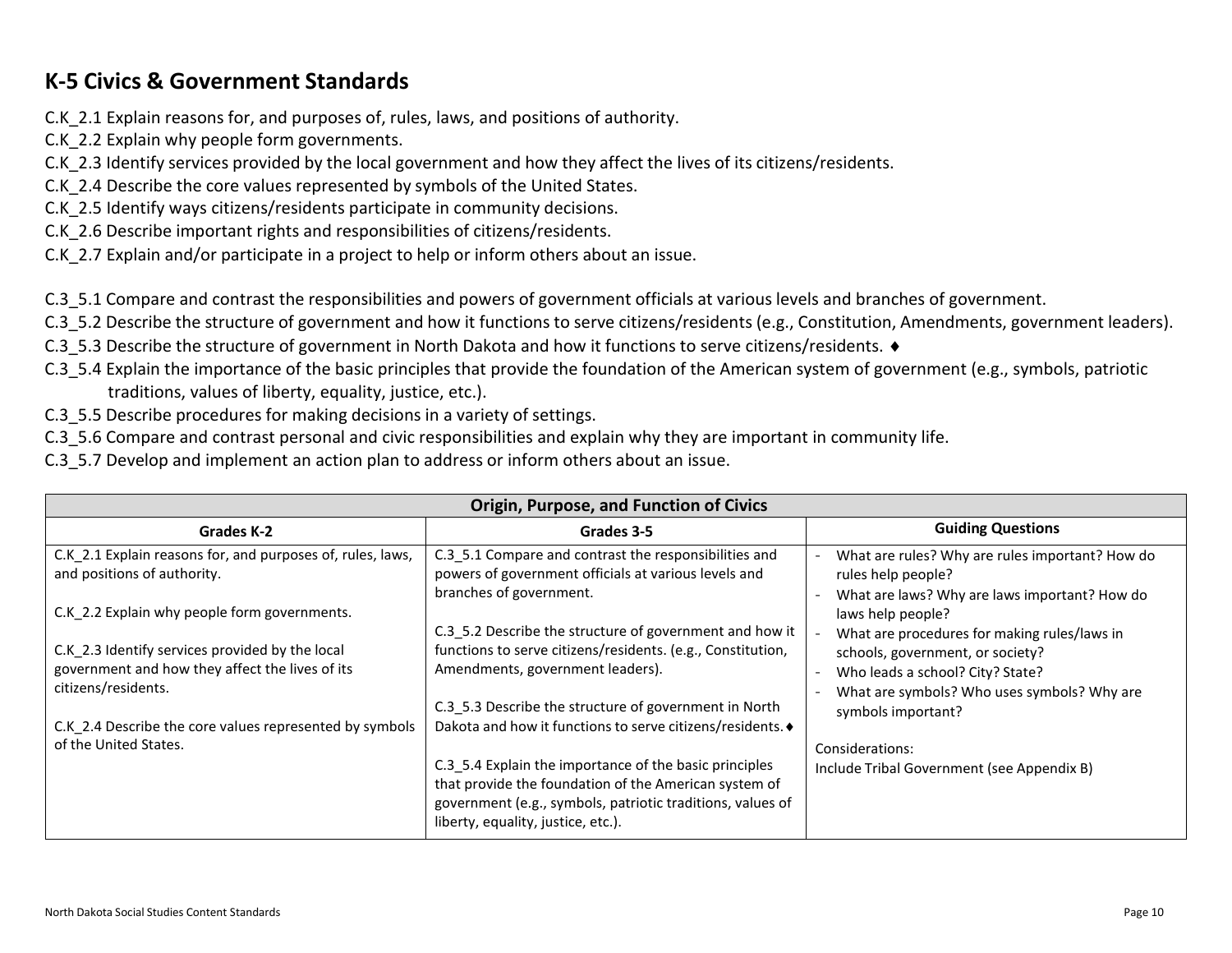| Roles and Involvement of United States Citizens and Residents                    |                                                                                                                              |                                                                                          |  |
|----------------------------------------------------------------------------------|------------------------------------------------------------------------------------------------------------------------------|------------------------------------------------------------------------------------------|--|
| Grades K-2                                                                       | Grades 3-5                                                                                                                   | <b>Guiding Questions</b>                                                                 |  |
| C.K_2.5 Identify ways citizens/residents participate in<br>community decisions.  | C.3_5.5 Describe procedures for making decisions in a<br>variety of settings.                                                | How can you help others? (e.g., food drive, new<br>student welcoming, charitable giving) |  |
| C.K 2.6 Describe important rights and responsibilities of<br>citizens/residents. | C.3_5.6 Compare and contrast personal and civic<br>responsibilities and explain why they are important in<br>community life. | How can you influence change in your school,<br>community, or state?                     |  |
| C.K_2.7 Explain and/or participate in a project to help or                       |                                                                                                                              |                                                                                          |  |
| inform others about an issue.                                                    | C.3 5.7 Develop and implement an action plan to<br>address or inform others about an issue.                                  |                                                                                          |  |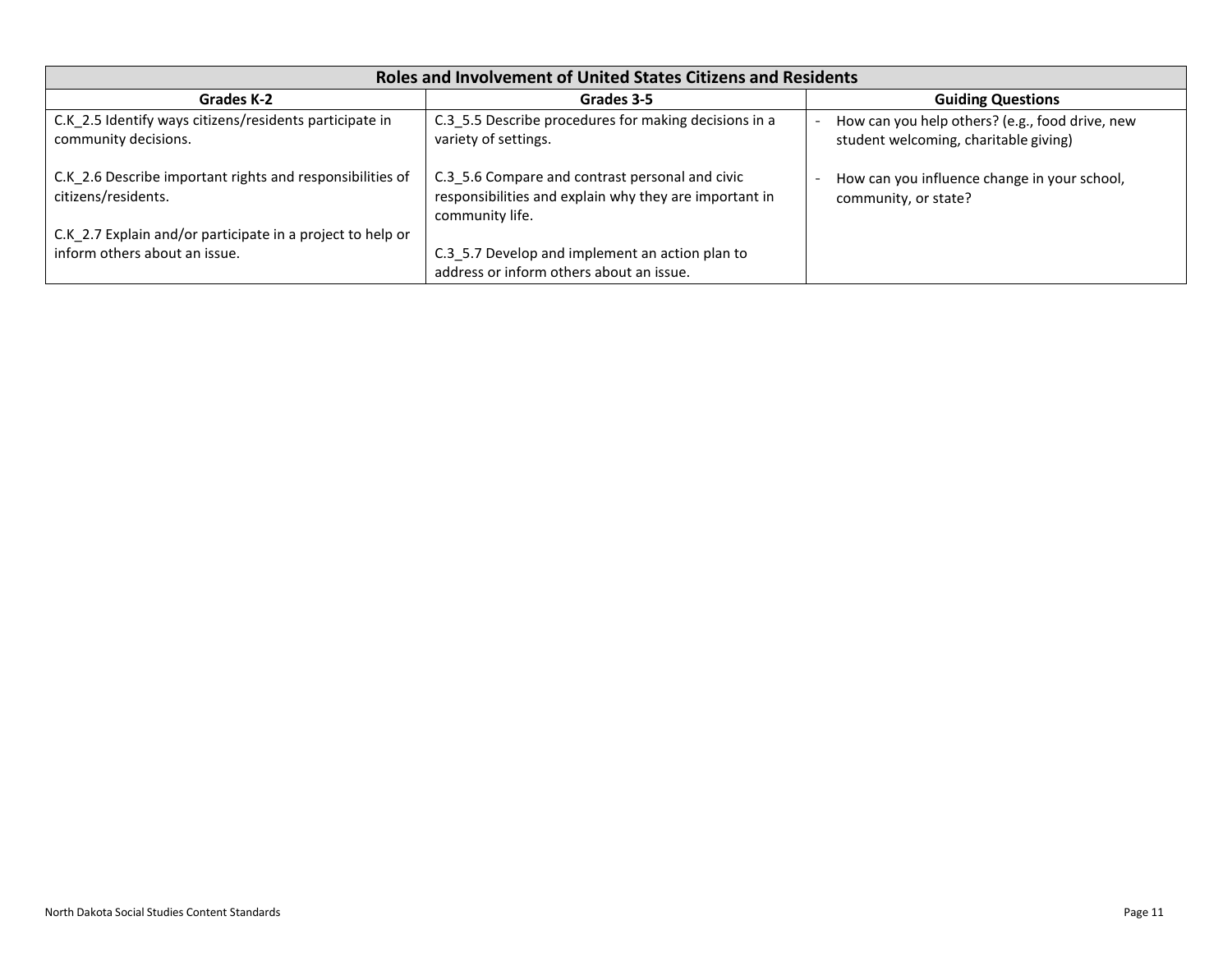## <span id="page-12-0"></span>**K-5 Economics Standards**

- E.K\_2.1 Describe the characteristics of the American economic system.
- E.K\_2.2 Compare and contrast producers and consumers of goods and services.
- E.K\_2.3 Identify consumer decisions and the difference between needs and wants.
- E.K\_2.4 Identify how community helpers impact others.
- E.K\_2.5 Explain how people earn income and save money.
- E.3 5.1 Utilize fundamental principles and concepts of economics to understand economic activity (e.g., needs and wants, goods and services, opportunity cost).
- E.3\_5.2 Describe how goods and services are produced and distributed.
- E.3\_5.3 Identify factors that influence saving and spending choices.
- E.3\_5.4 Describe the necessity and impact of community services.

E.3 5.5 Describe and analyze how North Dakota's location, culture, and natural resources influence its economic decisions and development. ♦

- E.3\_5.6 Compare and contrast the economic development of the geographical regions of the United States.
- E.3\_5.7 Explain how natural resources affect the economies of the geographical regions of the United States.

E.3\_5.8 Describe how economics have changed over time.

| <b>Exchange and Markets</b>                                                                                         |                                                                                                                                                                       |                                                                                                                                                                  |  |
|---------------------------------------------------------------------------------------------------------------------|-----------------------------------------------------------------------------------------------------------------------------------------------------------------------|------------------------------------------------------------------------------------------------------------------------------------------------------------------|--|
| Grades K-2                                                                                                          | Grades 3-5                                                                                                                                                            | <b>Guiding Questions</b>                                                                                                                                         |  |
| E.K_2.1 Describe the characteristics of the American<br>economic system.                                            | E.3_5.1 Utilize fundamental principles and concepts of<br>economics to understand economic activity (e.g., needs<br>and wants, goods and services, opportunity cost). | How is money earned and what are benefits of<br>saving?<br>How do the community and economy affect each                                                          |  |
| E.K_2.2 Compare and contrast producers and consumers<br>of goods and services.                                      | E.3 5.2 Describe how goods and services are produced<br>and distributed.                                                                                              | other?<br>What are examples of opportunity cost?<br>Explain why people can't have everything they want                                                           |  |
| E.K_2.3 Identify consumer decisions and the difference<br>between needs and wants.                                  | E.3 5.3 Identify factors that influence saving and<br>spending choices.                                                                                               | (scarcity) and describe how people respond(choice).<br>What are consequences of my choices?<br>What is the relationship between supply and                       |  |
| E.K 2.4 Identify how community helpers impact others.<br>E.K. 2.5 Explain how people earn income and save<br>money. | E.3_5.4 Describe the necessity and impact of community<br>services.                                                                                                   | demand?<br>How do community helpers like firefighters, soldiers,<br>police officers, business professionals, etc., help our<br>community and impact our economy? |  |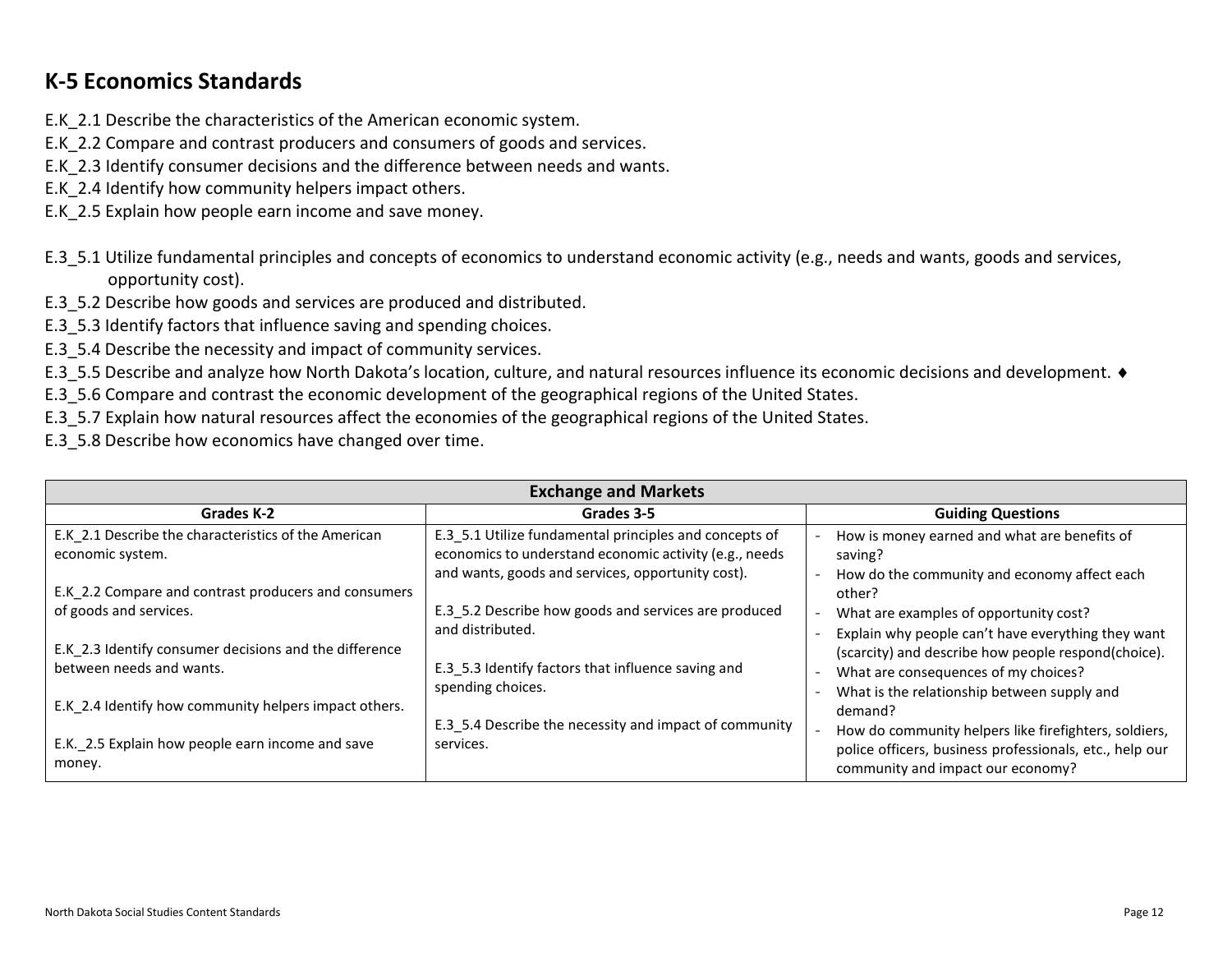| <b>National Economy</b> |                                                                                                                                                    |                                                                                                                                                                                                                     |
|-------------------------|----------------------------------------------------------------------------------------------------------------------------------------------------|---------------------------------------------------------------------------------------------------------------------------------------------------------------------------------------------------------------------|
| Grades K-2              | Grades 3-5                                                                                                                                         | <b>Guiding Questions</b>                                                                                                                                                                                            |
|                         | E.3 5.5 Describe and analyze how North Dakota's<br>location, culture, and natural resources influence its<br>economic decisions and development. ♦ | How does agriculture impact North Dakota and its<br>$\sim$<br>residents? (Examples of major industries in North<br>Dakota include bees, crops, technology, imports,<br>exports, health care, energy, tourism, etc.) |
|                         | E.3_5.6 Compare and contrast the economic                                                                                                          |                                                                                                                                                                                                                     |
|                         | development of the geographical regions of the<br>United States.                                                                                   | How have economies changed from the beginning of<br>the American colonies, to after the American<br>Revolution, to modern day?                                                                                      |
|                         | E.3 5.7 Explain how natural resources affect the<br>economies of the geographical regions of the United<br>States.                                 |                                                                                                                                                                                                                     |
|                         | E.3 5.8 Describe how economics have changed over<br>time.                                                                                          |                                                                                                                                                                                                                     |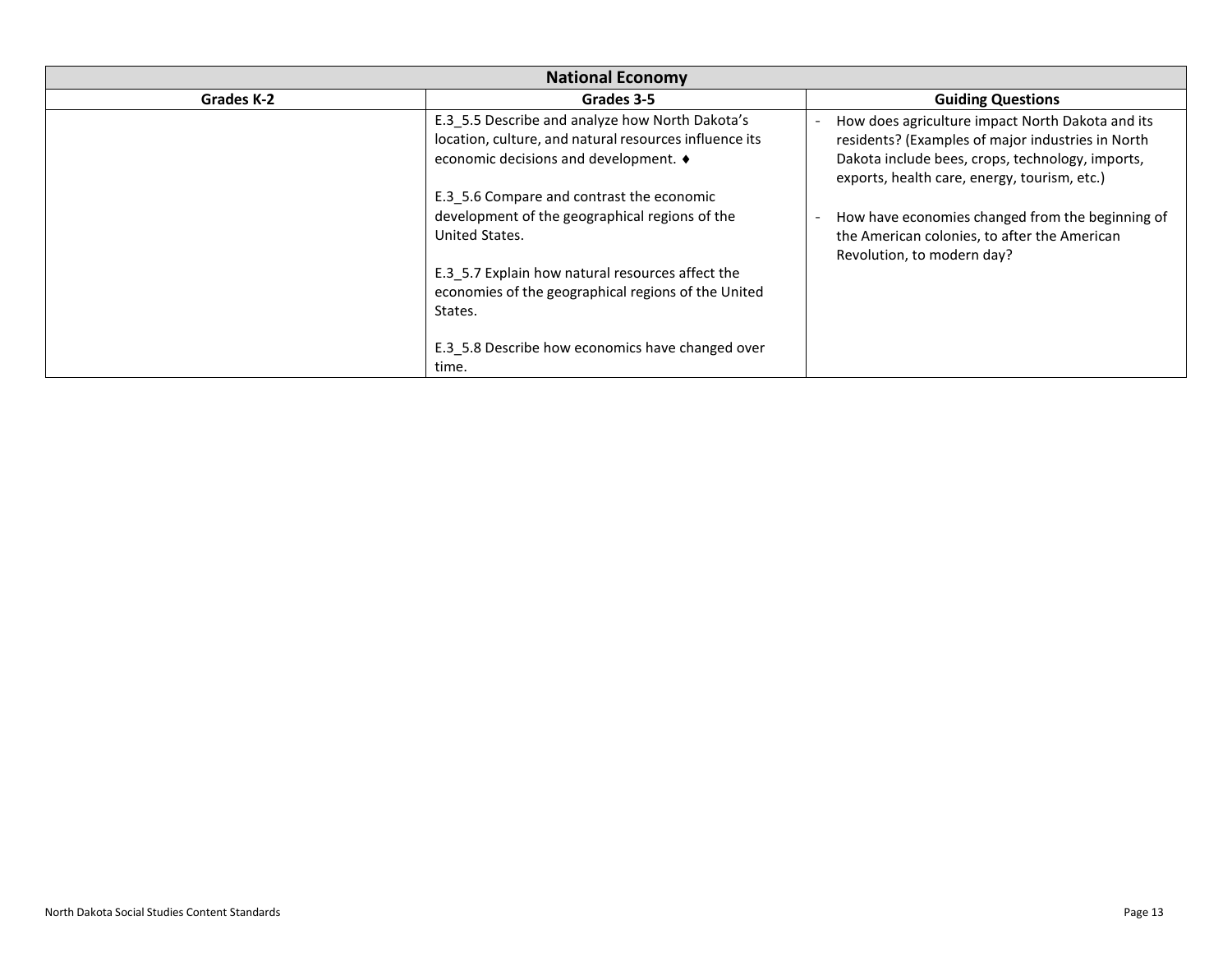## <span id="page-14-0"></span>**K-5 Geography Standards**

- G.K 2.1 Construct maps, graphs, and other representations that contain symbols, labels, and legends.
- G.K 2.2 Describe how the physical environment affects people and how people affect the physical environment.
- G.3\_5.1 Construct maps, graphs, and other representations of both familiar and unfamiliar places.
- G.3\_5.2 Use geographic tools and technologies to acquire, process, and report information from a spatial perspective.
- G.3 5.3 Use maps, satellite images, photographs, and other representations to explain relationships between locations of places, regions, and their environmental characteristics.
- G.3 5.4 Explain how North Dakota regions have been influenced by physical and human characteristics. ♦
- G.3 5.5 Compare and contrast the three geographical regions of North Dakota. ♦
- G.3\_5.6 Explain how United States regions are created from common physical and human characteristics.
- G.3\_5.7 Analyze patterns of human settlement in North Dakota. ♦
- G.3\_5.8 Analyze patterns of human settlement in North America.

| <b>Geographic Representation</b>                                                                           |                                                                                                                                                                                                                                                                                                                                                                                                                                        |                                                                                                                                                                                                                                                                                                                                                                                                                                                                     |  |
|------------------------------------------------------------------------------------------------------------|----------------------------------------------------------------------------------------------------------------------------------------------------------------------------------------------------------------------------------------------------------------------------------------------------------------------------------------------------------------------------------------------------------------------------------------|---------------------------------------------------------------------------------------------------------------------------------------------------------------------------------------------------------------------------------------------------------------------------------------------------------------------------------------------------------------------------------------------------------------------------------------------------------------------|--|
| Grades K-2                                                                                                 | Grades 3-5                                                                                                                                                                                                                                                                                                                                                                                                                             | <b>Guiding Questions</b>                                                                                                                                                                                                                                                                                                                                                                                                                                            |  |
| G.K_2.1 Construct maps, graphs, and other<br>representations that contain symbols, labels, and<br>legends. | G.3_5.1 Construct maps, graphs, and other<br>representations of both familiar and unfamiliar places.<br>G.3_5.2 Use geographic tools and technologies to<br>acquire, process, and report information from a spatial<br>perspective.<br>G.3_5.3 Use maps, satellite images, photographs, and<br>other representations to explain relationships between<br>the locations of places, regions, and their environmental<br>characteristics. | How do map skills help us understand and interpret<br>maps?<br>How do you use tools to determine locations?<br>How are maps used to identify landmasses and bodies<br>of water?<br>How can I use maps, satellite images, and<br>$\overline{\phantom{a}}$<br>photographs to explore North Dakota?<br>How can you use maps, satellite images, and<br>$\overline{\phantom{a}}$<br>photographs to explore the United States to identify<br>prominent physical features? |  |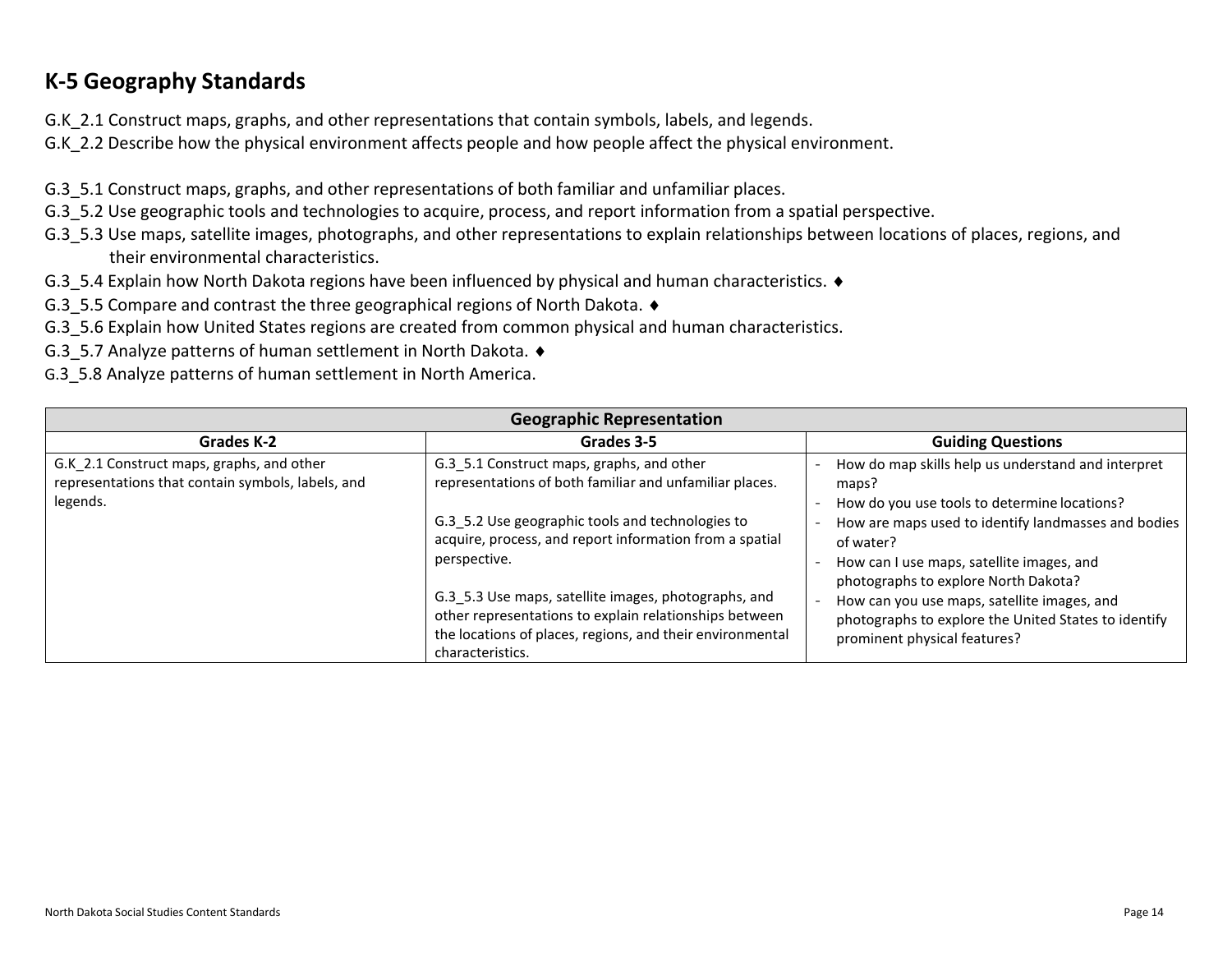| <b>Human and Environment Interactions</b>                                                                       |                                                                                                                                                                                                        |                                                                                                                                                                                                                           |  |
|-----------------------------------------------------------------------------------------------------------------|--------------------------------------------------------------------------------------------------------------------------------------------------------------------------------------------------------|---------------------------------------------------------------------------------------------------------------------------------------------------------------------------------------------------------------------------|--|
| Grades K-2                                                                                                      | Grades 3-5                                                                                                                                                                                             | <b>Guiding Questions</b>                                                                                                                                                                                                  |  |
| G.K_2.2 Describe how the physical environment affects<br>people and how people affect the physical environment. | G.3 5.4 Explain how North Dakota regions have been<br>influenced by physical and human characteristics. $\bullet$<br>G.3_5.5 Compare and contrast the three geographical<br>regions of North Dakota. ♦ | How does where you live (e.g., arctic, desert) affect<br>your life?<br>How is your local community part of a larger region?<br>How is land used in your community?<br>What are the geographical features in North Dakota? |  |
|                                                                                                                 | G.3_5.6 Explain how United States regions are created<br>from common physical and human characteristics.                                                                                               | Examples:<br>United States regions - political, land use,<br>landform, vegetation, etc.<br>Human characteristics – forms of shelter,<br>language, food, etc.                                                              |  |

| <b>Human Population: Spatial Patterns and Movements</b> |                                                                    |                                                                                                                                                    |
|---------------------------------------------------------|--------------------------------------------------------------------|----------------------------------------------------------------------------------------------------------------------------------------------------|
| Grades K-2                                              | Grades 3-5                                                         | <b>Guiding Questions</b>                                                                                                                           |
|                                                         | G.3 5.7 Analyze patterns of human settlement in North<br>Dakota. ♦ | Describe the exchange of ideas, culture, and goods<br>between Native Americans and the first European<br>settlers and how that impacts life today. |
|                                                         | G.3 5.8 Analyze patterns of human settlement in North<br>America.  |                                                                                                                                                    |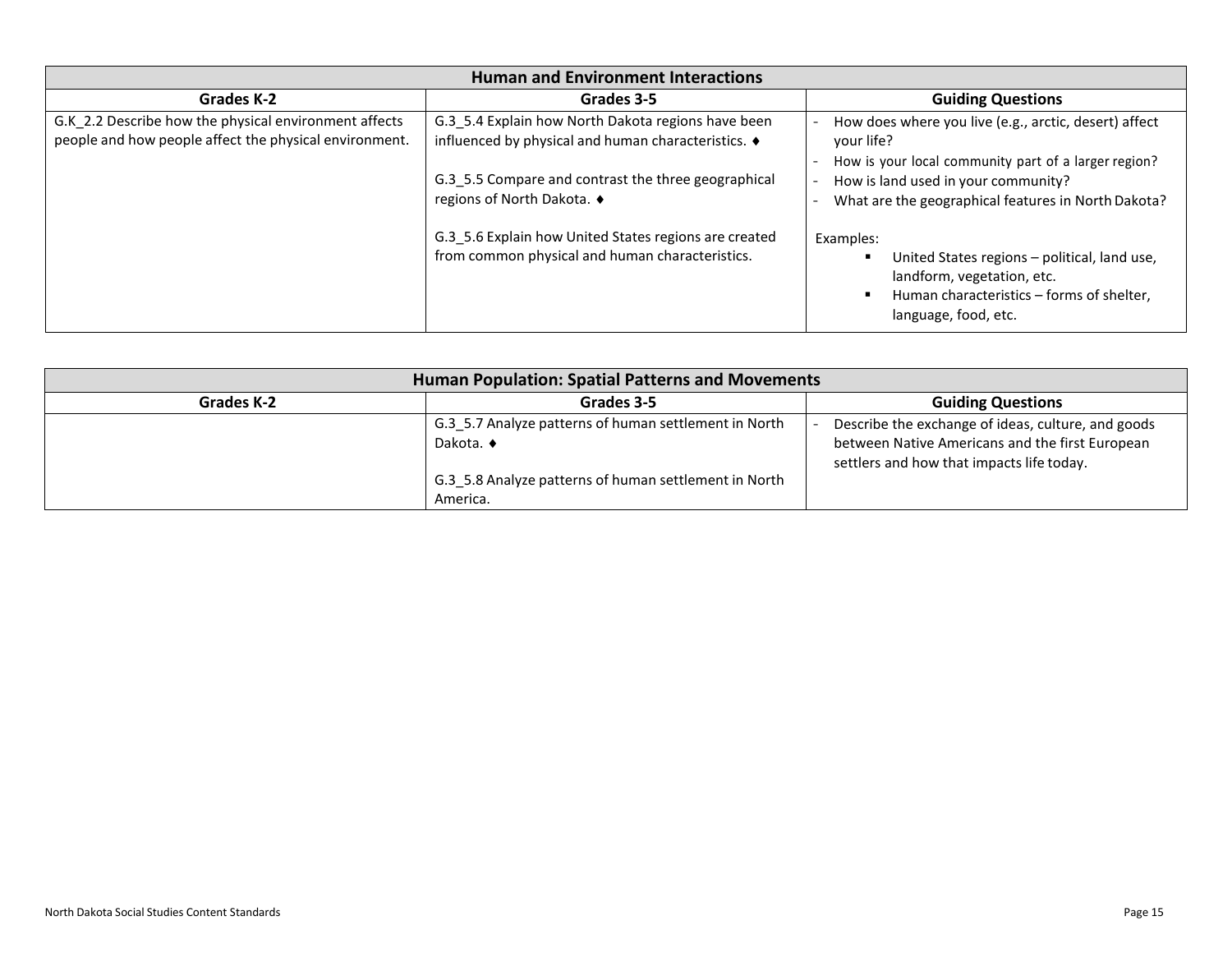## <span id="page-16-0"></span>**K-5 History Standards**

H.K\_2.1 Compare perspectives of people in the past to those of people in the present.

H.K 2.2 Describe national holidays or days of observance in the United States and explain the reason they are celebrated.

H.K 2.3 Describe current events.

H.K\_2.4 Demonstrate chronological thinking by describing changes in the community over time.

H.K 2.5 Explain how individuals and groups have made significant historical changes.

H.3 5.1 Compare and contrast multiple perspectives during the same time, event, or historical period.

H.3 5.2 Describe how people's perspectives shape history.

H.3 5.3 Describe the North Dakota Native American Essential Understandings. ♦

H.3\_5.4 Analyze national holidays or days of observance in the United States and explain how they impact culture.

H.3 5.5 Describe multiple causes and effects of contemporary global events and developments in relation to North Dakota. ♦

H.3 5.6 Describe multiple causes and effects of contemporary global events and developments in relation to the United States.

H.3 5.7 Explain cause and effect relationships among historical events in the United States using primary and secondary sources.

H.3 5.8 Explain how individuals contributed to the United States throughout different historical eras using primary and secondary sources.

H.3\_5.9 Explain how individuals and groups contributed to North Dakota. ♦

H.3 5.10 Describe the events and developments that led to the statehood of North Dakota. ♦

| <b>Perspectives</b>                                                                      |                                                                                                          |                                                                                                                                      |
|------------------------------------------------------------------------------------------|----------------------------------------------------------------------------------------------------------|--------------------------------------------------------------------------------------------------------------------------------------|
| Grades K-2                                                                               | Grades 3-5                                                                                               | <b>Guiding Questions</b>                                                                                                             |
| H.K_2.1 Compare perspectives of people in the past to<br>those of people in the present. | H.3 5.1 Compare and contrast multiple perspectives<br>during the same time, event, or historical period. | Why do people feel different about events in history?<br>How do stereotypes and bias influence perspectives?                         |
|                                                                                          | H.3_5.2 Describe how people's perspectives shape<br>history.                                             | Examples:<br>What are different perspectives during the<br>Revolutionary War?                                                        |
|                                                                                          | H.3 5.3 Describe the North Dakota Native American<br>Essential Understandings. ♦                         | What are different perspectives during a<br>government shut down?<br>What are different perspectives during the Civil<br>Rights era? |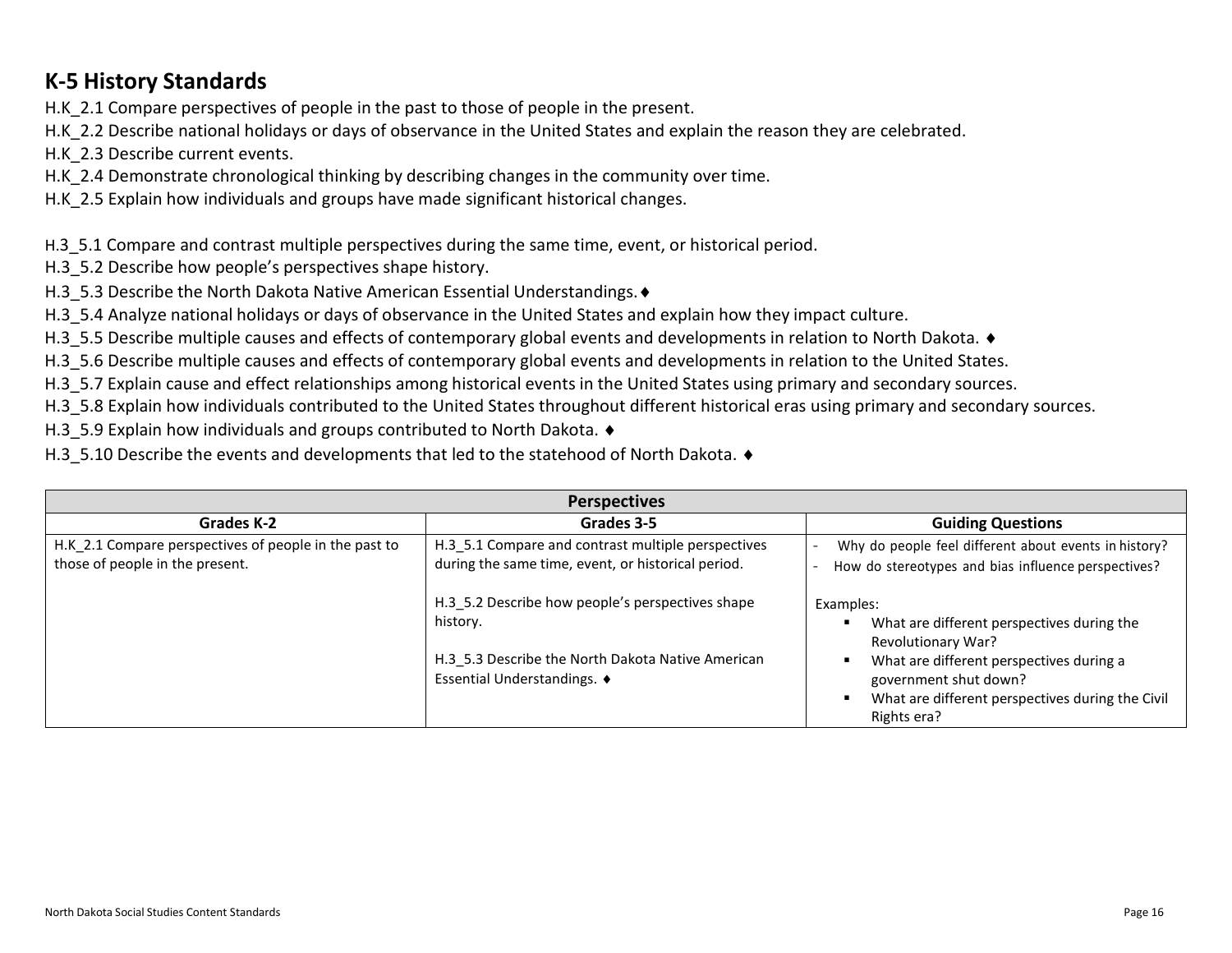| <b>Cause, Effect, and Current Events</b>                 |                                                           |                                                      |  |
|----------------------------------------------------------|-----------------------------------------------------------|------------------------------------------------------|--|
| Grades K-2                                               | Grades 3-5                                                | <b>Guiding Questions</b>                             |  |
| H.K_2.2 Describe national holidays or days of observance | H.3_5.4 Analyze national holidays or days of observance   | Examples of holidays:                                |  |
| in the United States and explain the reason they are     | in the United States and explain how they impact culture. | Martin Luther King Day, Presidents Day,              |  |
| celebrated.                                              |                                                           | Memorial Day, Independence Day, Labor Day,           |  |
|                                                          | H.3 5.5 Describe multiple causes and effects of           | Veterans Day, Thanksgiving Day, etc.                 |  |
| H.K 2.3 Describe current events.                         | contemporary global events and developments in            |                                                      |  |
|                                                          | relation to North Dakota. ♦                               | What current events are impacting North Dakota?      |  |
|                                                          |                                                           | What current events are impacting the United States? |  |
|                                                          | H.3_5.6 Describe multiple causes and effects of           |                                                      |  |
|                                                          | contemporary global events and developments in            |                                                      |  |
|                                                          | relation to the United States.                            |                                                      |  |

| <b>Connections, Contributions, Historical Sources, and Evidence</b>                             |                                                                                                                                                      |                                                                                                                                                                       |  |
|-------------------------------------------------------------------------------------------------|------------------------------------------------------------------------------------------------------------------------------------------------------|-----------------------------------------------------------------------------------------------------------------------------------------------------------------------|--|
| Grades K-2                                                                                      | Grades 3-5                                                                                                                                           | <b>Guiding Questions</b>                                                                                                                                              |  |
| H.K 2.4 Demonstrate chronological thinking by<br>describing changes in the community over time. | H.3 5.7 Explain cause and effect relationships among<br>historical events in the United States using primary and<br>secondary sources.               | What historical changes have impacted the city, state,<br>or country?                                                                                                 |  |
| H.K 2.5 Explain how individuals and groups have made<br>significant historical changes.         | H.3_5.8 Explain how individuals contributed to the                                                                                                   | How have people impacted the history of the city,<br>state, or country?                                                                                               |  |
|                                                                                                 | United States throughout different historical eras using<br>primary and secondary sources.<br>H.3_5.9 Explain how individuals and groups contributed | Examples of causes and effects:<br>Events during exploration and colonization, in<br>addition to current events                                                       |  |
|                                                                                                 | to North Dakota. ♦<br>H.3_5.10 Describe the events and developments that led<br>to the statehood of North Dakota. ♦                                  | Examples of individuals and groups:<br>Founding fathers, Lewis and Clark, Teddy<br>Roosevelt, North Dakota Rough Rider Award<br>winners, Native American elders, etc. |  |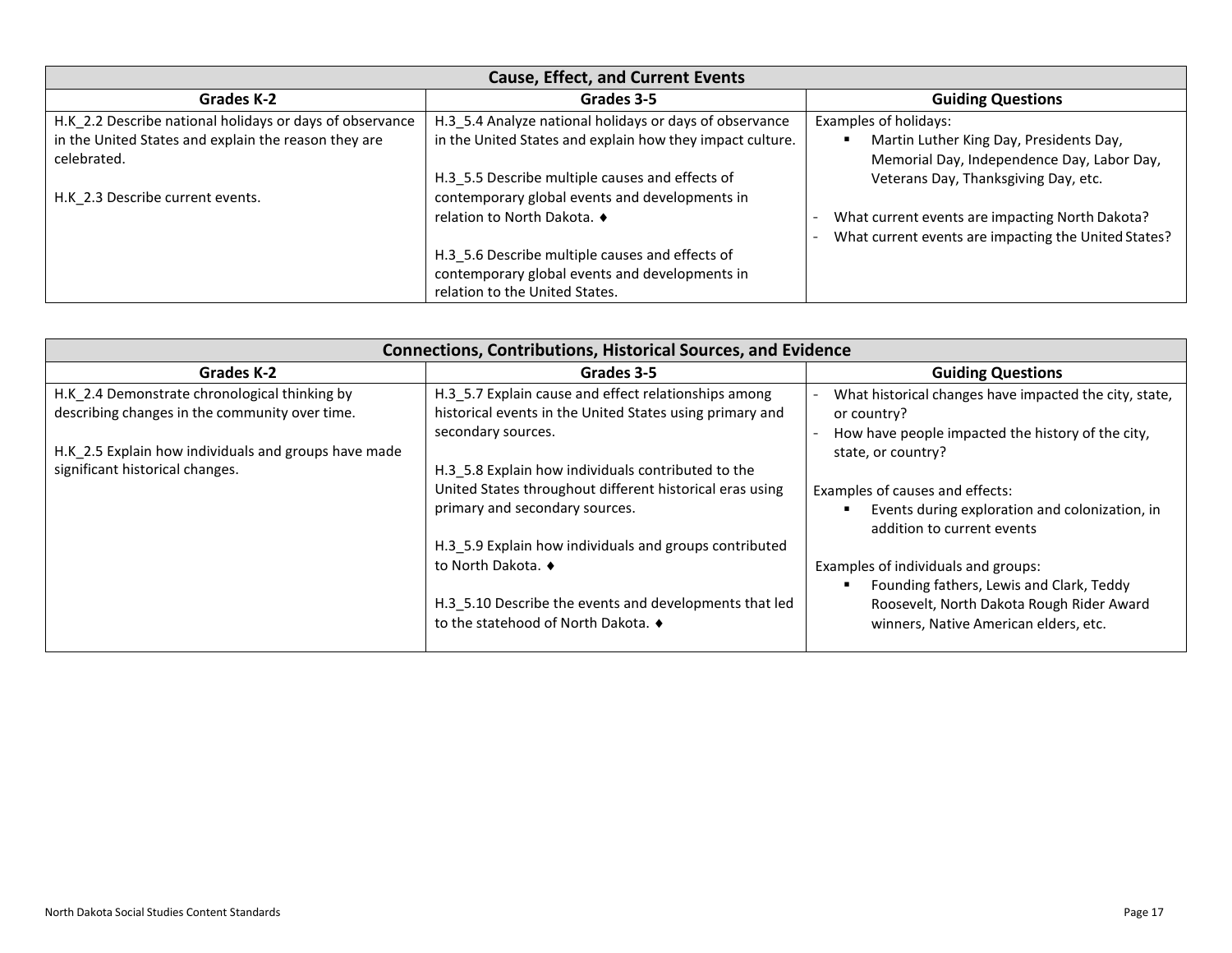# <span id="page-18-0"></span>**Grades 6-12 Content Standards**

To be a responsible and productive member of today's society, a student needs to have a broad, connected, and useful knowledge of social studies and civics education. A consistent, high-quality social studies education program is essential for all students, providing a foundation for intelligent and precise thinking. Social studies education should also provide every student the opportunity to choose among a full range of future career paths and to contribute to society as an informed and active citizen.

The 6-12 content standards are divided into the following strands: **Civics & Government, Economics**, **Geography, North Dakota Studies, United States History, World History, Sociology, and Psychology.** Standards are written broadly enough so that each grade level can apply the standards to multiple areas of learning. The standards themselves do not specify a course in which the study needs to take place; rather, standards can be applied to multiple grade levels and areas of study.

Grade banding provides flexibility to those delivering instruction while recognizing various school contexts across North Dakota. It is the expectation that specific benchmarks for each grade level be determined by individual school districts. The guiding topics column includes various subject matter that can be used to help teachers deliver content. While not required, the writing committee feels that these are essential topics to explore.

#### **How to Read This Section**

#### **Standard Coding Example for Civics & Government, Economics, Geography, and North Dakota Studies**

C.6\_12.2 - Represents the second standard of the Civics and Government strand at the 6-12 grade band

- First, the initial letter represents the social studies strand (e.g., C=Civics & Government, E=Economics, G=Geography, WH= WorldHistory)
- Next, the grade band is represented (e.g., 6-12)
- Then, the last number of the code represents the Social Studies standard within the strand
- Benchmark codes include an additional number to denote the benchmark that corresponds to the standard
- Additionally, standards and/or benchmarks that specifically apply to North Dakota Century Code 15.1-21 Curriculum and Testing are denoted with a ♦ symbol

|            | Standard Code (Strand, Grade<br><b>Band, Standard Number)</b> | Standard    | Benchmark Code                                                        |  | Possible Topics<br><b>Benchmark</b>                                                                                                                                                                                                  |
|------------|---------------------------------------------------------------|-------------|-----------------------------------------------------------------------|--|--------------------------------------------------------------------------------------------------------------------------------------------------------------------------------------------------------------------------------------|
| Code       | <b>Standard</b>                                               |             | 6-12 Benchmarks                                                       |  | <b>Guiding Topics</b>                                                                                                                                                                                                                |
| $0.6$ 12.2 | Analyze the structures and<br>functions of governments.       |             | C.6 12.2.1 Differentiate/compare forms and<br>origins of governments. |  | Democracy, monarchy, oligarchy, tyranny, fascism, communism, theocracy,<br>constitutional republic, parliamentary democracy, presidential democracy, and<br>other forms of governments                                               |
|            |                                                               | government. | C.6 12.2.2 Examine the role and purposes of                           |  | Purpose of founding governments in River Valley, Asian, Greek, Roman, African,<br>Mesoamerican civilizations, and the purpose of current government systems<br>(i.e., to maintain law and order, authority, legitimacy, sovereignty) |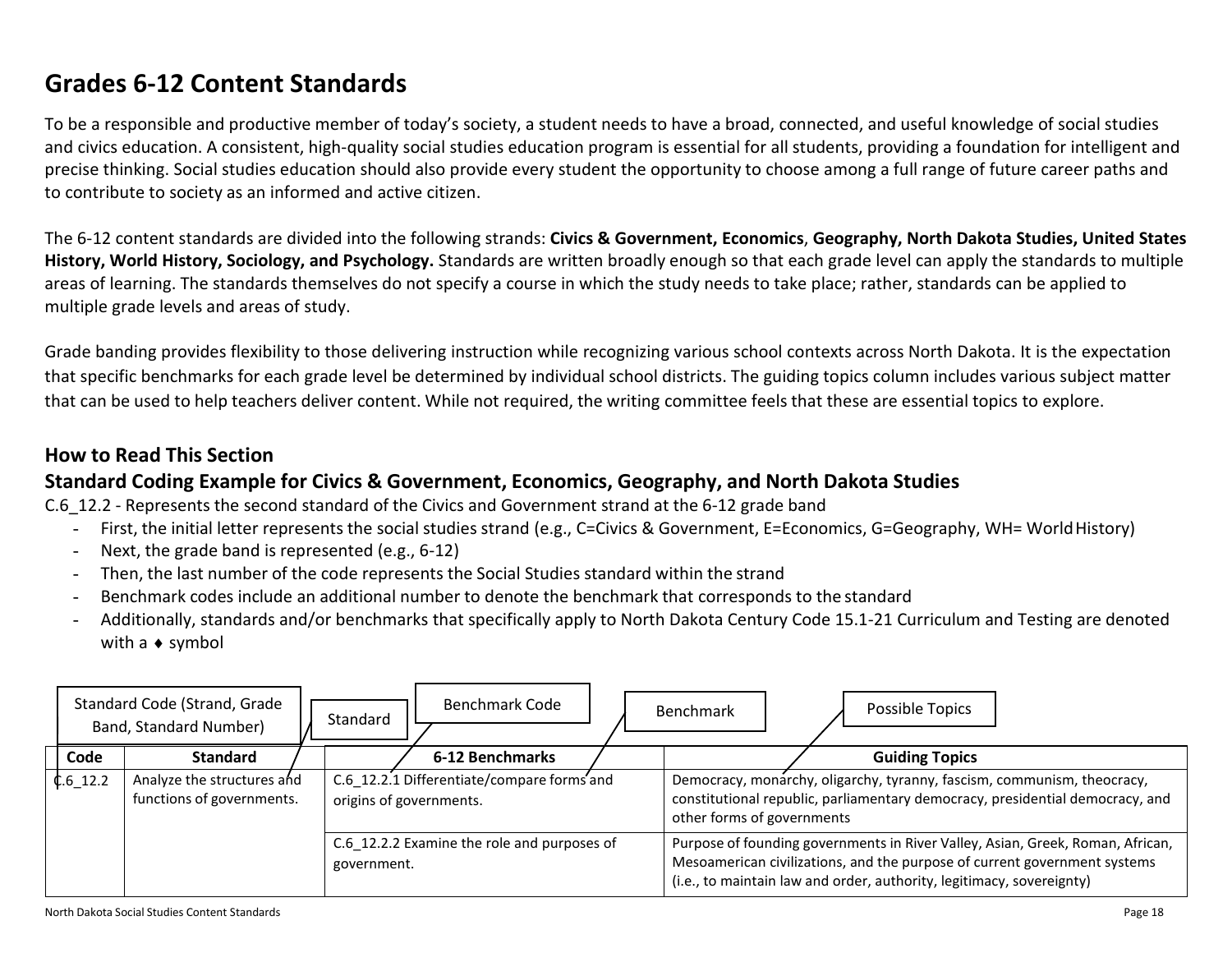## **Standard Coding Example for United States History, World History, Psychology, and Sociology**

These standards are coded in a specific way to denote both *eras* and *domains*.

US.6\_12.1-6.E4.3 - Represents the 6-12 grade band of US History and the six US history standards that need to be taught within the third benchmark of the fourth era

- First, the standard codes are to be read the same as the Civics & Government, Economics, Geography, and North Dakota Studies standards
- However, benchmark codes include additional numbers that correspond to all Social Studies anchor standards within the strand; each anchor standard should be taught through the benchmarks provided
- Then, the benchmark codes include an "E" (or "D") that represent the historical era, or domain, to which the benchmarkbelongs
- The final number "3" stands for the order in which the benchmark appears within that era or domain
- Additionally, standards and/or benchmarks that specifically apply to North Dakota Century Code 15.1-21 Curriculum and Testing are denoted with a ♦ symbol

|                                                                                                             | Standard<br><b>Standard Code</b>                                                             | Benchmark Code (Strand, Grade Band,<br>Era/Domain<br>Standards, Era/Domain, Benchmark Number)<br>Era 1: Creation and Foundation of United States Government (1754-1814) | Possible Topics                                                                                                                            |
|-------------------------------------------------------------------------------------------------------------|----------------------------------------------------------------------------------------------|-------------------------------------------------------------------------------------------------------------------------------------------------------------------------|--------------------------------------------------------------------------------------------------------------------------------------------|
| Code                                                                                                        | <b>Standard</b>                                                                              | <b>Benchmarks</b>                                                                                                                                                       | <b>Guiding Topics</b>                                                                                                                      |
| $US.6_12.1$                                                                                                 | Analyze primary/and secondary sources with<br>attention to reliability, impact, and purpose. | US.6_12.1-6.E1.1 Explain the social, political, and<br>cultural causes and immediate consequences of the<br>American Revolution                                         | French-Indian War, British Parliamentary Acts,<br>Boston Massacre, Boston Tea Party, 1st and 2nd<br>Continental Congresses, Declaration of |
| US.6_12.2<br>Examine the impact of multiple perspectives on<br>social, political, and cultural development. |                                                                                              | US.6_12.1-6.E1.2 Explain the development of early<br>United States government.                                                                                          | Independence, Treaty of Paris<br>Articles of Confederation, United States                                                                  |
| US.6_12.3                                                                                                   | Explain the relationship of events focusing on the<br>link(s) between cause and effect.      | US.6_12.1-6.E1.3 Explain the development of United<br>States society after the American Revolution.                                                                     | Constitution, Federalist Papers, Anti-Federalist<br>viewpoint, Bill of Rights                                                              |
| US.6_12.4                                                                                                   | Compare how historical elements change over time.                                            | US.6_12.1-6.E1.4 Explain the importance of foreign                                                                                                                      | Development of early political parties (Jefferson vs.<br>Hamilton)                                                                         |
| US.6_12.5                                                                                                   | Analyze the significant contributions of people,<br>policy, and the influence on an era.     | and domestic decisions of the early United States<br>government, its leaders, and political parties.                                                                    | Precedence in the presidency, Louisiana Purchase,<br>Monroe Doctrine, pertinent Supreme Court cases                                        |
| $US.6_12.6$                                                                                                 | Connect the past to the present using current events.                                        |                                                                                                                                                                         | and laws, treaties, emergence of third parties, Alien<br>and Sedition Acts, War of 1812.                                                   |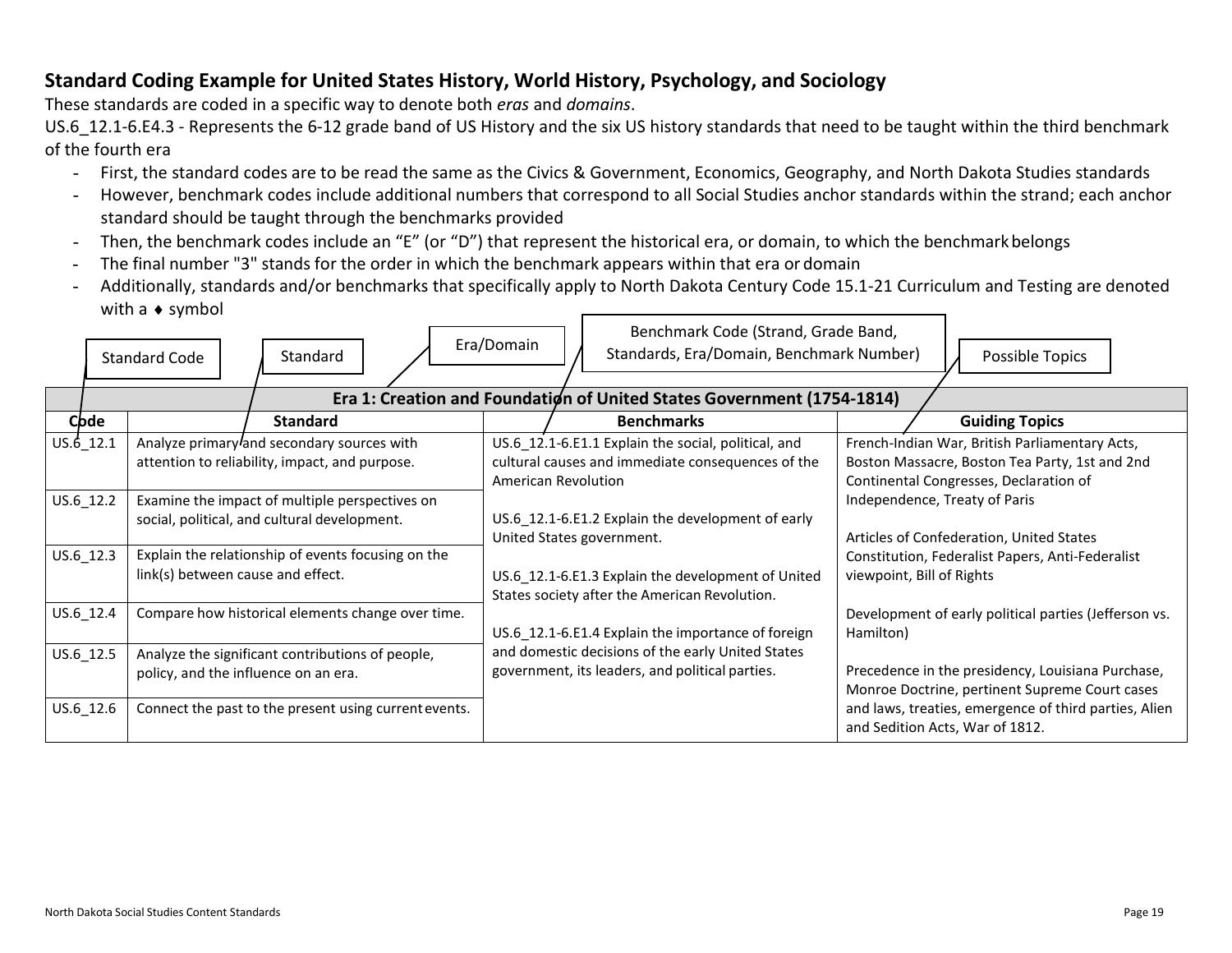## **6-12 Civics & Government**

These standards band grades 6-12 in civics & government. It should be noted that some topics will overlap while others will exclusively appear in either middle or high school. Repeated topics should be taught at the developmentally appropriate level. The purpose of this banding is to allow district autonomy in curriculum mapping. The guiding topics column includes various subject matter that can be used to help students reach the standard. While not required, the standards committee feels that these are essential topics in a civics & government education.

Throughout the grade band, a basic knowledge of the foundation, role, and impact of government is emphasized. Students will begin examining the changes in government over time and the continual balance between individual rights and the common good. The goal is that students will learn the skills necessary to understand the role of government in their daily lives and be able to engage in government at all levels. These standards help students become thoughtful citizens who are informed, engaged, and committed to the ideas and values of a democratic republic.

The knowledge of names and definitions is essential in/for acquiring knowledge; however, high-quality teaching and learning demands more than merely mastering facts and terms. Therefore, in teaching these standards, an inquiry approach is encouraged. Activities and assessments that require students to think, analyze, synthesize, evaluate, compare, contrast, and argue using a civic engagement lens should be emphasized.

| Code       | <b>Standard</b>                                      | <b>Benchmarks</b>                                   | <b>Guiding Topics</b>                                   |
|------------|------------------------------------------------------|-----------------------------------------------------|---------------------------------------------------------|
| $C.6$ 12.1 | Explain the historical and philosophical foundations | C.6 12.1.1 Evaluate the thoughts of major political | Cicero, Socrates, Plato, Aristotle, Iroquois            |
|            | of government.                                       | philosophers.                                       | Confederation, Locke, Hobbes, Montesquieu,              |
|            |                                                      |                                                     | Rousseau, Marx, Natural Rights Philosophy, Classical    |
|            |                                                      |                                                     | Republicanism                                           |
|            |                                                      | C.6 12.1.2 Explain the influence of British and     | Magna Carta, English Bill of Rights, Petition of Right, |
|            |                                                      | colonial history on early United States.            | Mayflower Compact, formation of colonial                |
|            |                                                      |                                                     | governments, deterioration of relations with Great      |
|            |                                                      |                                                     | <b>Britain</b>                                          |
|            |                                                      | C.6 12.1.3 Evaluate the creation and impact of      | Magna Carta, English Bill of Rights, Petition of Right, |
|            |                                                      | primary sources on political thought in the United  | Mayflower Compact, Declaration of Independence,         |
|            |                                                      | States. $\triangleleft$                             | Articles of Confederation, Federalist Papers, Anti-     |
|            |                                                      |                                                     | Federalist Papers, Virginia and New Jersey Plans, the   |
|            |                                                      |                                                     | Great Compromise, Constitution, the Bill of Rights      |

## <span id="page-20-0"></span>**6-12 Civics & Government Standards**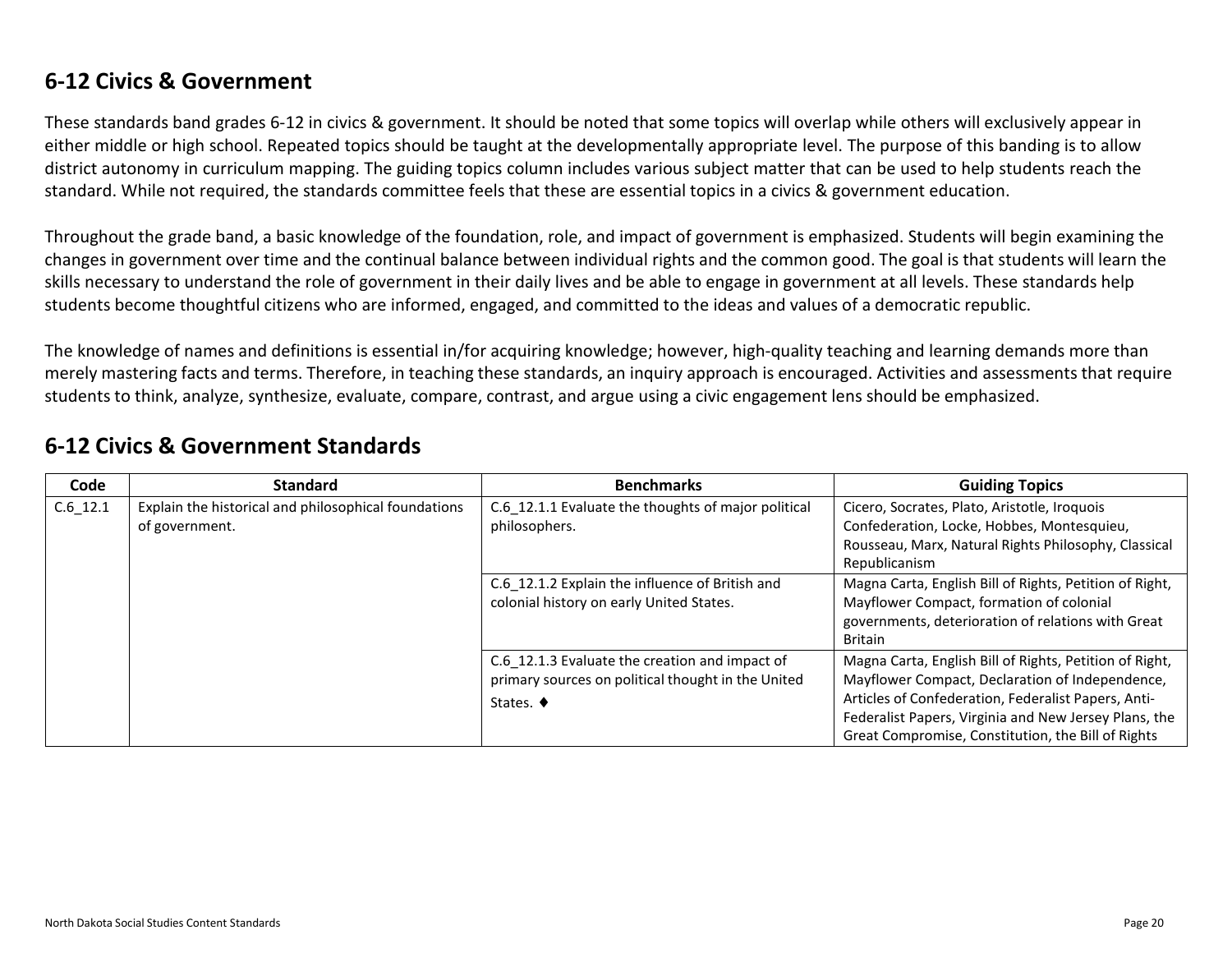| Code       | <b>Standard</b>                                         | <b>Benchmarks</b>                                                                                                | <b>Guiding Topics</b>                                                                                                                                                                                                                                                                                                                                                                                                   |
|------------|---------------------------------------------------------|------------------------------------------------------------------------------------------------------------------|-------------------------------------------------------------------------------------------------------------------------------------------------------------------------------------------------------------------------------------------------------------------------------------------------------------------------------------------------------------------------------------------------------------------------|
| $C.6$ 12.2 | Analyze the structures and functions of<br>governments. | C.6_12.2.1 Differentiate/compare forms and origins<br>of governments.                                            | Democracy, monarchy, oligarchy, tyranny, fascism,<br>communism, theocracy, constitutional republic,<br>parliamentary democracy, presidential democracy,<br>and other forms of governments                                                                                                                                                                                                                               |
|            |                                                         | C.6_12.2.2 Examine the role and purposes of<br>government.                                                       | Purpose of founding governments in River Valley,<br>Asian, Greek, Roman, African, Mesoamerican<br>civilizations, and the purpose of current government<br>systems (i.e., to maintain law and order, authority,<br>legitimacy, sovereignty)                                                                                                                                                                              |
|            |                                                         | C.6_12.2.3 Analyze the structure, principles, and<br>interpretation of the Constitution of the United<br>States. | Preamble, articles, amendments, separation of<br>powers, checks-and-balances, power of the purse,<br>impeachment, advise and consent, veto power,<br>judicial review, bicameralism, etc.                                                                                                                                                                                                                                |
|            |                                                         | C.6_12.2.4 Explain the relationship among federal,<br>state, tribal, and local governmental powers.              | Necessary and proper clause, the commerce clause,<br>Tenth Amendment, enumerated powers vs. reserved<br>powers, amendment process, separation of powers,<br>revenue sources, coining money, treaty powers,<br>interstate commerce, treaty rights and tribal<br>sovereignty, etc.<br>Suggested Supreme Court Cases: Marbury v.<br>Madison, Gibbons v. Ogden, McCulloch v. Maryland,<br>Brown v. Board of Education, etc. |
|            |                                                         | C.6_12.2.5 Explain the purposes, organization,<br>powers, and processes of tribal and local<br>governments.      | Elections, revenue sources, tribal sovereignty                                                                                                                                                                                                                                                                                                                                                                          |

| Code       | <b>Standard</b>                                   | <b>Benchmarks</b>                                                                                                                  | <b>Guiding Topics</b>                                                                                                                                                                                                                                                                                                                                      |
|------------|---------------------------------------------------|------------------------------------------------------------------------------------------------------------------------------------|------------------------------------------------------------------------------------------------------------------------------------------------------------------------------------------------------------------------------------------------------------------------------------------------------------------------------------------------------------|
| $C.6$ 12.3 | Describe the rights and liberties of individuals. | C.6 12.3.1 Describe and examine the amendments<br>to the United States Constitution and their<br>application in the United States. | Bill of Rights, amendments, relevant court cases                                                                                                                                                                                                                                                                                                           |
|            |                                                   | C.6_12.3.2 Describe the impact of court cases on the<br>rights and liberties of individuals.                                       | Judicial review, incorporation doctrine<br>Suggested Supreme Court Cases: Schenck v. United<br>States, Tinker v. Des Moines Independent Community<br>School District, Texas v. Johnson, New York Times Co.<br>v. United States, Village of Skokie v. National<br>Socialist Party, Engel v. Vitale, Lemon v. Kurtzman,<br>and other significant court cases |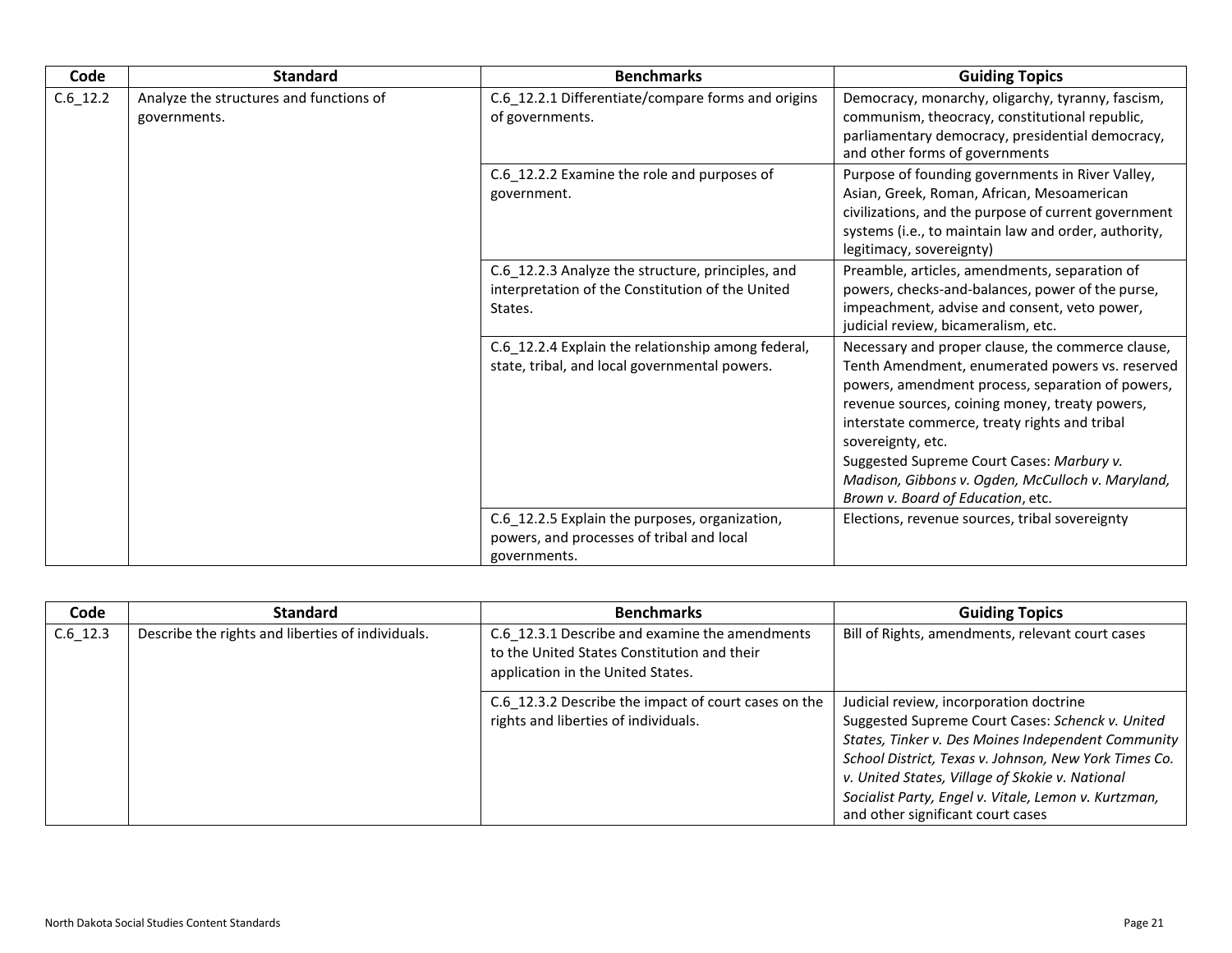| Code       | <b>Standard</b>                                                         | <b>Benchmarks</b>                                                                                                                                                         | <b>Guiding Topics</b>                                                                                                                                                                                                                                                                                                                                                                        |
|------------|-------------------------------------------------------------------------|---------------------------------------------------------------------------------------------------------------------------------------------------------------------------|----------------------------------------------------------------------------------------------------------------------------------------------------------------------------------------------------------------------------------------------------------------------------------------------------------------------------------------------------------------------------------------------|
| $C.6$ 12.4 | Investigate the role and responsibilities of citizenship<br>in society. | C.6_12.4.1 Explain how citizens can influence<br>government.                                                                                                              | Interest groups, the media, political action<br>committees, voluntary and civic associations,<br>professional organizations, individuals, voting,<br>running for office, petitioning the government,<br>initiated measures, referendum, recall, peaceful<br>protests, demonstrations                                                                                                         |
|            |                                                                         | C.6_12.4.2 Describe and evaluate the criteria and<br>process for naturalization in the United States. ♦                                                                   | Citizenship test and pledge, and historic and<br>presentrestrictions and requirements for<br>naturalization                                                                                                                                                                                                                                                                                  |
|            |                                                                         | C.6_12.4.3 Explain how citizens' personal and civic<br>responsibilities are important to the preservation<br>and improvement of United States constitutional<br>republic. | Voting rights, running for public office, obeying the<br>law, being informed and attentive to public issues,<br>monitoring political leaders and governmental<br>agencies, assuming leadership when appropriate,<br>paying taxes, registering as a voter, voting<br>knowledgeably on candidates and issues, serving as<br>a juror, serving in the armed forces, performing<br>public service |
|            |                                                                         | C.6_12.4.4 Identify bias and evaluate its role in<br>media sources.                                                                                                       | Broadcast news, print news, websites, social media,<br>speeches, and other primary and secondary sources                                                                                                                                                                                                                                                                                     |
|            |                                                                         | C.6_12.4.5 Demonstrate active participation in civic<br>life.                                                                                                             | Voting, attending political and governmental<br>meetings, contacting public officials, working in<br>campaigns, community organizing, demonstrating,<br>orpicketing, mock trials, simulated congressional<br>hearings, Socratic seminar, civil discourse, debate,<br>boycotting, joining interest groups or political action<br>committees, etc.                                             |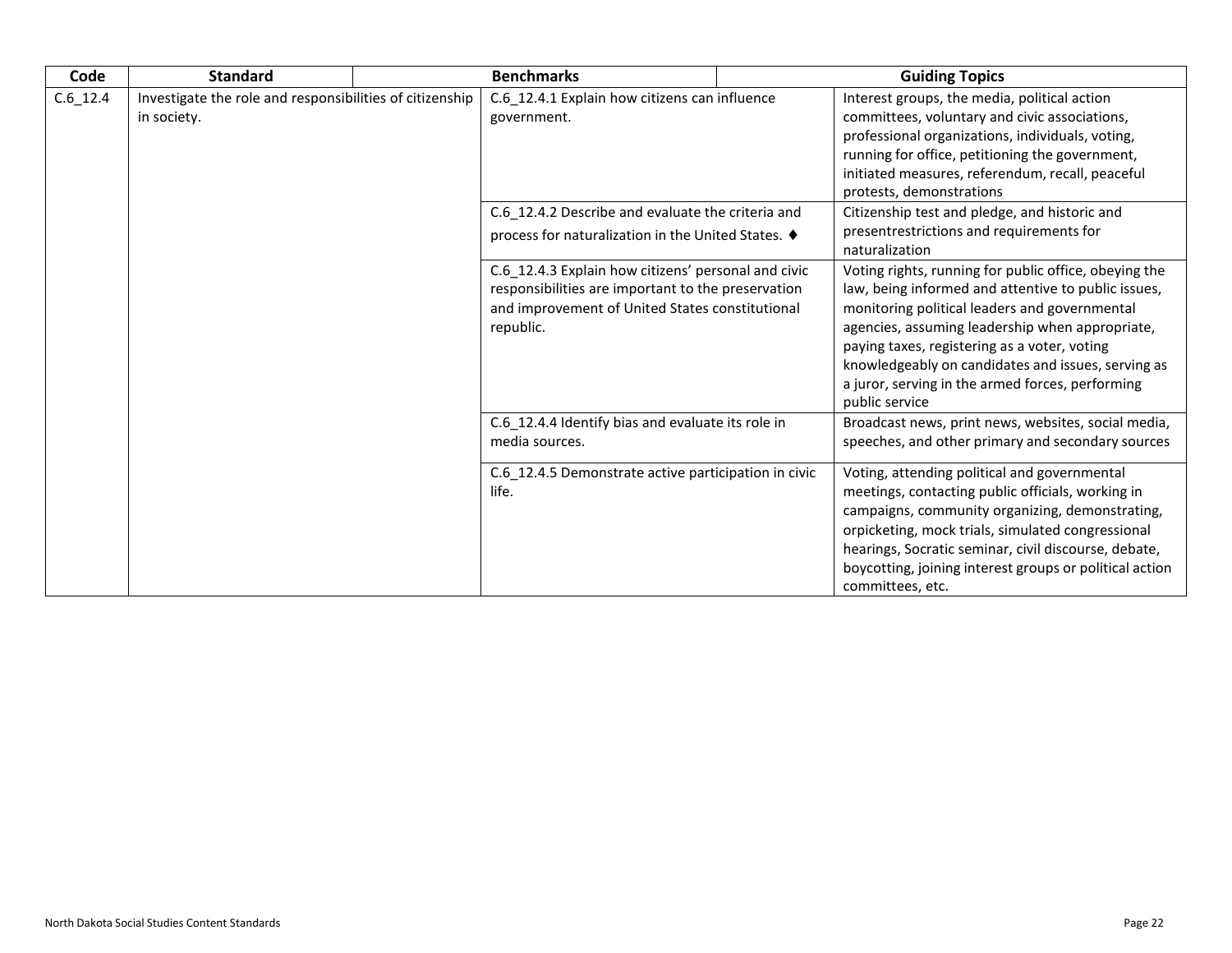## **6-12 Economics**

Though these standards are written for grades 6-12, it is important to note that much of the content is specific to high school. At the middle school level, basic economic principles are best integrated within United States history, world history, and geography.

In creating a high school course, an attempt should be made to include all listed benchmarks. Suggested learning targets are provided; however, it should be noted this list is in no way exhaustive. These notes are simply to aid in the development of curriculum at the district and/or school level. In addition, the guiding topics column includes various subject matter that can be used to help students reach the standard. While not required, the writing committee feels that these are essential topics in an economics education.

The knowledge of names and definitions is essential for acquiring knowledge; however, high-quality teaching and learning demands more than merely mastering facts and terms. Therefore, in teaching these standards, it is encouraged to use an active economic inquiry approach. Activities and assessments that require students to think, analyze, synthesize, evaluate, compare, contrast, and argue using economic habits of mind should be emphasized.

## <span id="page-23-0"></span>**6-12 Economics Standards**

| Code     | <b>Standard</b>                                                    | <b>Benchmarks</b>                                              | <b>Guiding Topics</b>                                                                                                                                                                                                                        |
|----------|--------------------------------------------------------------------|----------------------------------------------------------------|----------------------------------------------------------------------------------------------------------------------------------------------------------------------------------------------------------------------------------------------|
| E.6 12.1 | Analyze the concept of scarcity when making<br>economic decisions. | E.6 12.1.1 Analyze the basic concepts of economic<br>thinking. | Needs and wants, supply and demand, opportunity<br>cost and tradeoffs, scarcity and choice, cost-benefit<br>analysis, production possibilities, interpret visual<br>representations of data (e.g., bar graphs, line graphs,  <br>pie charts) |
|          |                                                                    | E.6 12.1.2 Explain the factors of production.                  | Land, labor, capital, entrepreneurship                                                                                                                                                                                                       |

| Code     | <b>Standard</b>                                                                        | <b>Benchmarks</b>                                                                                        | <b>Guiding Topics</b>                                                                           |
|----------|----------------------------------------------------------------------------------------|----------------------------------------------------------------------------------------------------------|-------------------------------------------------------------------------------------------------|
| E.6 12.2 | Compare and contrast how varying economic<br>systems impact a nation and its citizens. | E.6 12.2.1 Describe the difference between a<br>command/centrally planned economy and market<br>economy. | Communism, socialism, capitalism, free market<br>economy, free enterprise system, mixed economy |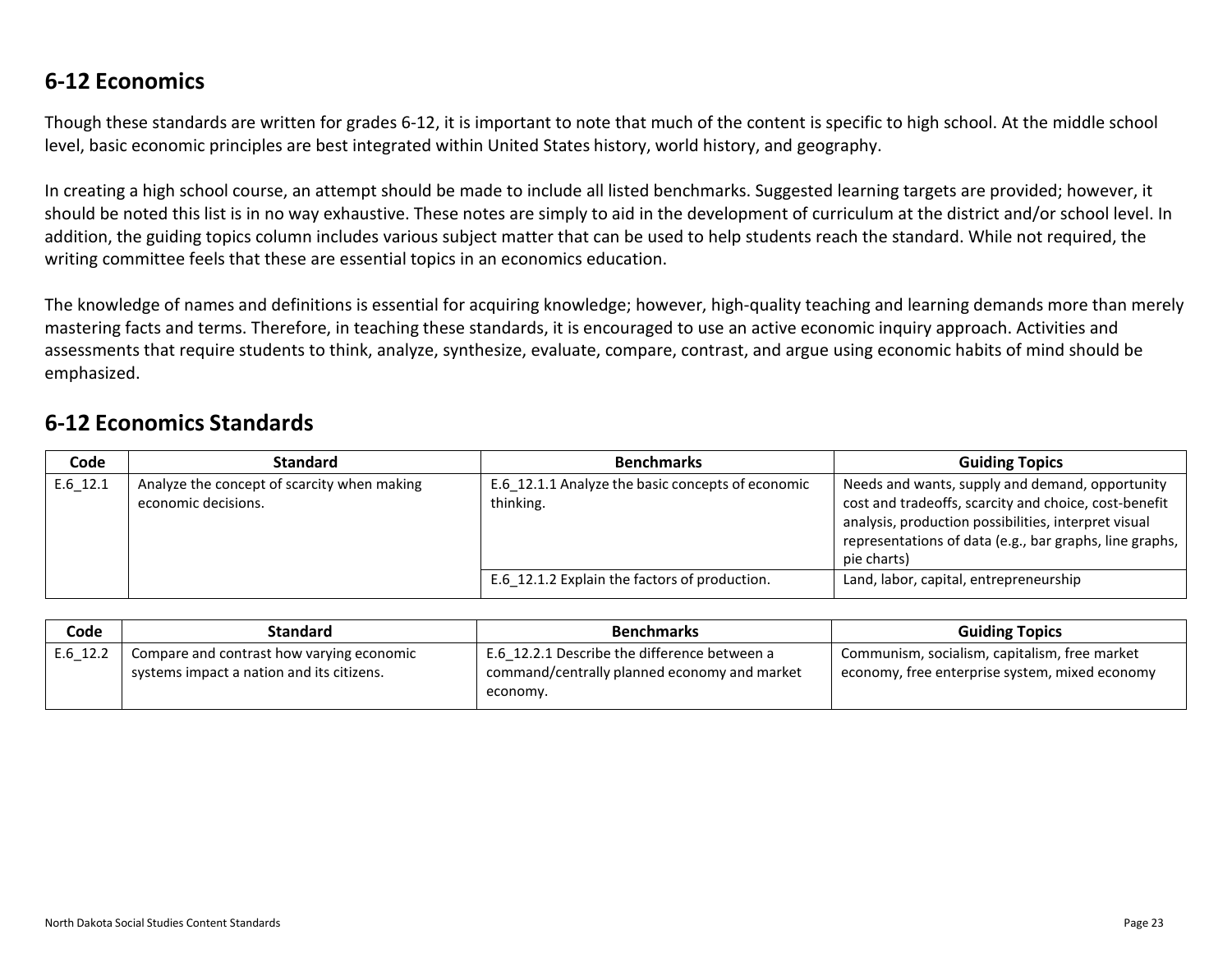| Code     | <b>Standard</b>                                                               | <b>Benchmarks</b>                                                     | <b>Guiding Topics</b>                                                |
|----------|-------------------------------------------------------------------------------|-----------------------------------------------------------------------|----------------------------------------------------------------------|
| E.6 12.3 | Analyze how supply and demand impact the<br>allocation of goods and services. | E.6 12.3.1 Explain the law of supply and demand.                      | Supply and demand, schedules and curves,<br>equilibrium, elasticity  |
|          |                                                                               | E.6_12.3.2 Compare and contrast perfect and<br>imperfect competition. | Monopolistic competition, monopolies, oligopolies,<br>trusts, cartel |
|          |                                                                               | E.6 12.3.3 Analyze the impact of the supply and<br>demand on prices.  | Equilibrium price shortages, surplus                                 |

| Code                                    | <b>Standard</b>                                 | <b>Benchmarks</b>                                                                            | <b>Guiding Topics</b>                                                                                                                                                           |
|-----------------------------------------|-------------------------------------------------|----------------------------------------------------------------------------------------------|---------------------------------------------------------------------------------------------------------------------------------------------------------------------------------|
| E.6 12.4<br>support the market economy. | Analyze the various institutions that drive and | E.6 12.4.1 Explain the role of businesses and<br>financial institutions in a market economy. | Stock market, structure of private banks, structure of<br>the federal reserve system, corporations vs. sole-<br>proprietorship                                                  |
|                                         |                                                 | E.6 12.4.2 Evaluate the role of government in a<br>market economy.                           | Fiscal policy, monetary policy, federal, state, and<br>local taxes, contractionary and expansionary policies,<br>supply-side vs. demand-side economics, government<br>subsidies |
|                                         |                                                 | E.6 12.4.3 Explain the functions and role of money.                                          | Commodity, representative and fiat money, physical<br>and economic properties of money, measuring the<br>money supply in the United States (M1 and M2)                          |

| Code     | <b>Standard</b>                                                                                              | <b>Benchmarks</b>                                              | <b>Guiding Topics</b>                                                                                                                          |
|----------|--------------------------------------------------------------------------------------------------------------|----------------------------------------------------------------|------------------------------------------------------------------------------------------------------------------------------------------------|
| E.6 12.5 | Evaluate the various macroeconomic measurements<br>available to determine an economy's size and<br>strength. | E.6 12.5.1 Describe various measurements of<br>macroeconomics. | Aggregate supply and demand, poverty, labor,<br>unemployment rates, inflation rates, business cycle,<br>exchange rates, gross domestic product |

| Code       | <b>Standard</b>                                                                          | <b>Benchmarks</b>                                                                                                   | <b>Guiding Topics</b>                                                                      |
|------------|------------------------------------------------------------------------------------------|---------------------------------------------------------------------------------------------------------------------|--------------------------------------------------------------------------------------------|
| $E.6$ 12.6 | Analyze how globalization has impacted various<br>aspects of economies around the world. | E.6 12.6.1 Describe how trade generates economic<br>development and interdependence.                                | Tariffs, trade agreements, voluntary exchange, social<br>and environmental impact, surplus |
|            |                                                                                          | E.6 12.6.2 Analyze the benefits and costs for<br>individuals, producers, and governments in<br>international trade. | Comparative and absolute advantage, rights of<br>citizens, standards of living             |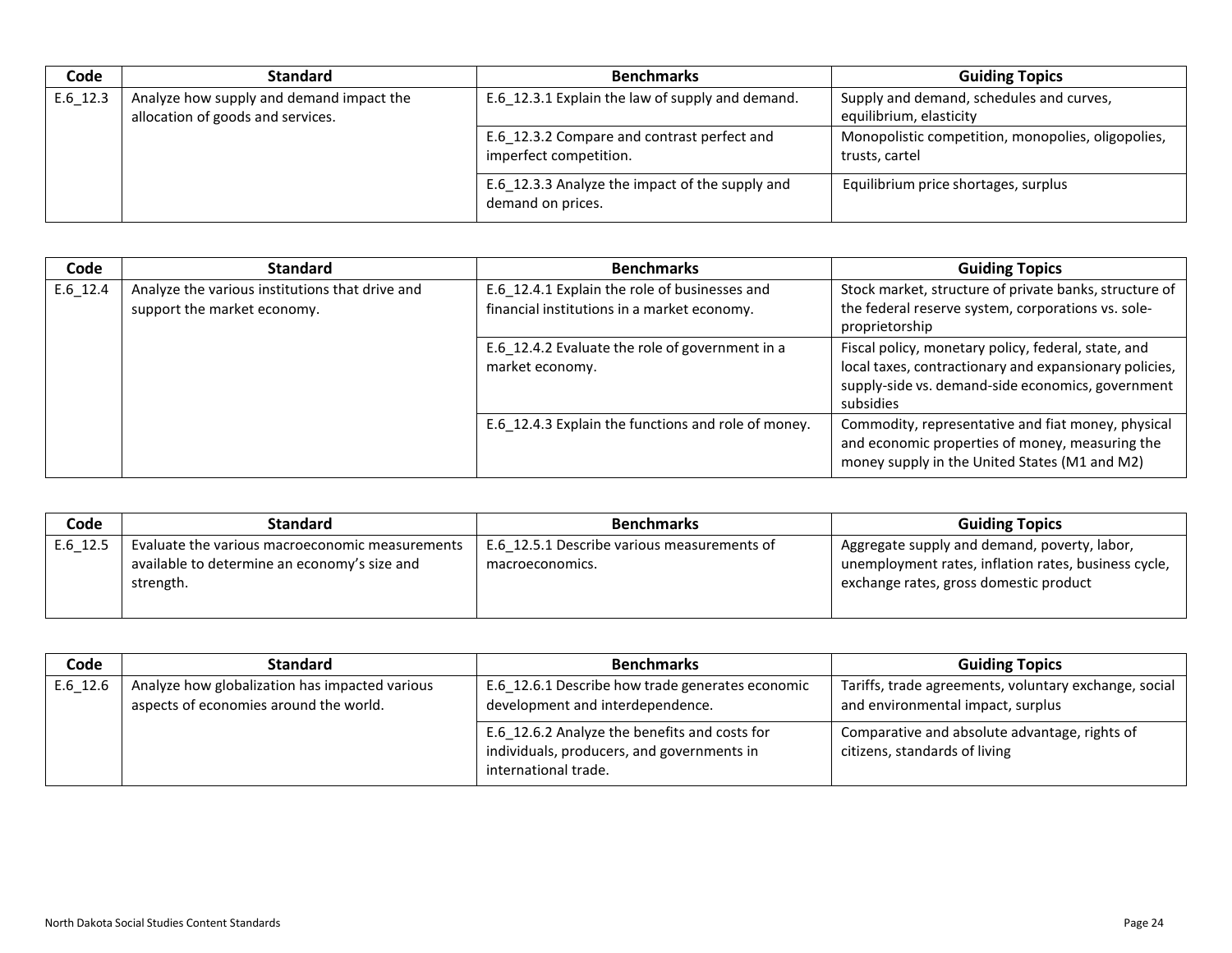| Code     | <b>Standard</b>                                                     | <b>Benchmarks</b>                                                                                                                         | <b>Guiding Topics</b>                                        |
|----------|---------------------------------------------------------------------|-------------------------------------------------------------------------------------------------------------------------------------------|--------------------------------------------------------------|
| E.6 12.7 | Evaluate the elements of responsible personal<br>finance. $\bullet$ | E.6 12.7.1 Evaluate career choices and the effect on<br>the standard of living. $\triangleleft$                                           | Paychecks, benefits, career advancement and<br>opportunities |
|          |                                                                     | E.6 12.7.2 Evaluate the effect of taxes and other<br>factors on income. $\bullet$                                                         | Personal taxes, deductions (federal, state, local)           |
|          |                                                                     | E.6 12.7.3 Develop short- and long-term financial<br>goals. $\bullet$                                                                     | Budgeting, retirement plans                                  |
|          |                                                                     | E.6_12.7.4 Analyze the cost and benefits of different<br>types of credit and debt, and the rights and<br>responsibilities of borrowers. ♦ | Loan, compound vs. simple interest, debt                     |
|          |                                                                     | E.6 12.7.5 Develop strategies to avoid and manage<br>debt effectively. ♦                                                                  | Debit vs. credit cards, FICA score, predatory lending        |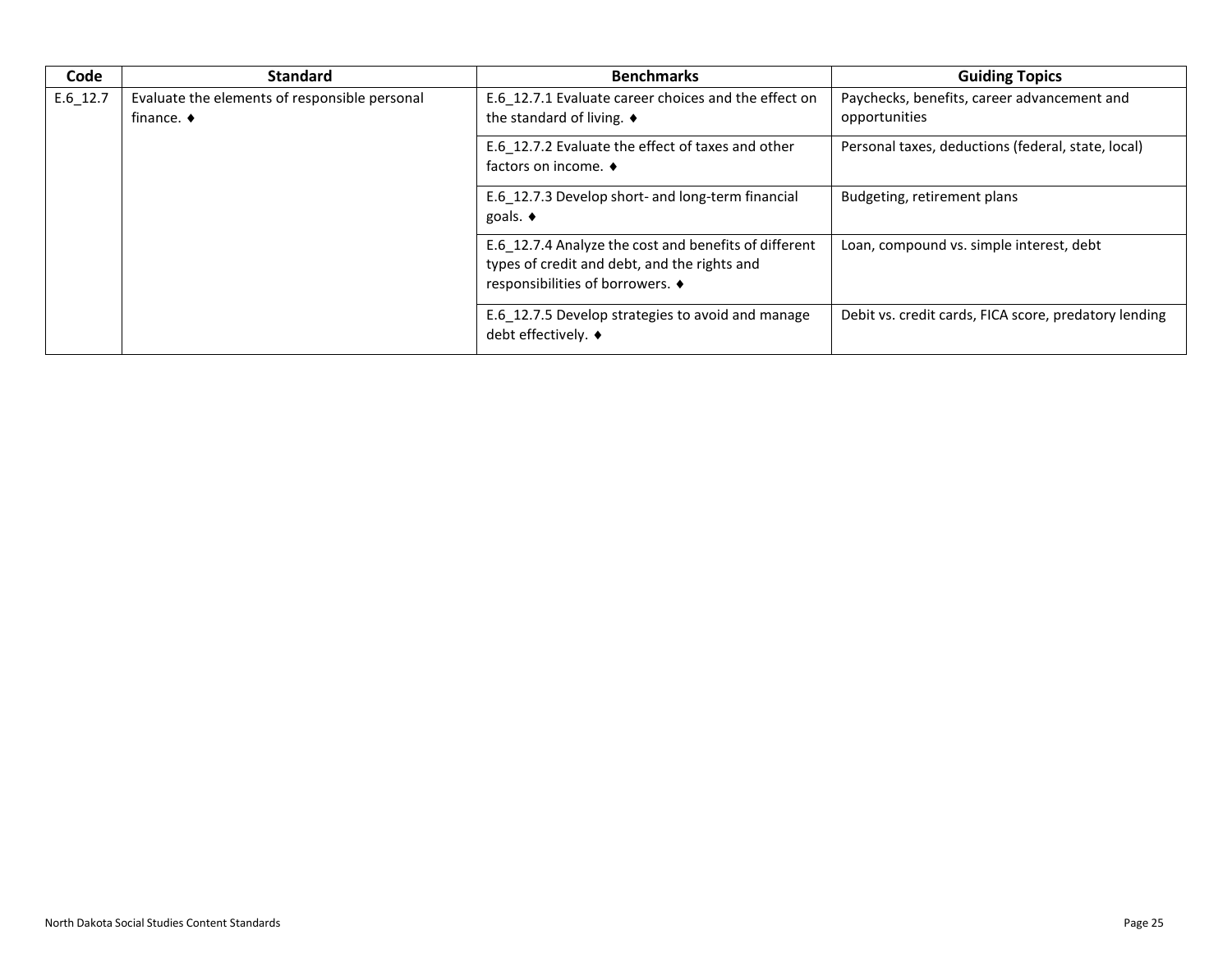# **6-12 Geography**

These geography standards are based on the Five Themes of Geography: Place, Movement, Regions, Location, and Human-Environment Interaction. They are written at a middle school level for implementation as a class; however, they are written to be embedded throughout all 6-12 social studies curriculum. They are also intended to be used with increased rigor for a high school elective course. These standards are written to give students a global perspective, which they can apply to other courses of study. The guiding topics column includes various subject matter that can be used to help students reach the standard. While not required, the writing committee feels that these are essential topics in a geography education.

Quality geography education is more than memorizing places on a map. It involves an understanding of various cultures, their motivations, and their connections to the global community. It also includes a deep understanding of how human beings have altered the landscape of the Earth over time, both physically and culturally.

| Code       | <b>Standard</b>                                                                                     | <b>Benchmarks</b>                                                                                                                       | <b>Guiding Topics</b>                                                                                                           |
|------------|-----------------------------------------------------------------------------------------------------|-----------------------------------------------------------------------------------------------------------------------------------------|---------------------------------------------------------------------------------------------------------------------------------|
| $G.6$ 12.1 | Describe the physical processes that shape the<br>Earth's surface and how these affect the lives of | G.6_12.1.1 Describe the physical processes that<br>shape the Earth's surface.                                                           | Plate tectonics, erosion, weathering, soil<br>degradation, pollution                                                            |
|            | people who live there.                                                                              | G.6 12.1.2 Explain the factors that cause different<br>types of climates and ecosystems, and their<br>latitudes/locations.              | Latitude, elevation, landforms, location, human<br>factors                                                                      |
|            |                                                                                                     | G.6 12.1.3 Identify how major ecosystems provide<br>raw materials.                                                                      | Precipitation maps, soil fertility, length of growing<br>season                                                                 |
|            |                                                                                                     | G.6 12.1.4 Analyze the physical and human<br>characteristics of a place.                                                                | Physical features, natural barriers, population,<br>demographic characteristics                                                 |
|            |                                                                                                     | G.6 12.1.5 Describe how combinations of human<br>decisions and natural forces can lead to (or help<br>people avoid) a natural disaster. | Hurricanes, wildfires, earthquakes, floods,<br>preparation and reaction to natural disasters,<br>deforestation, desertification |

## <span id="page-26-0"></span>**6-12 Geography Standards**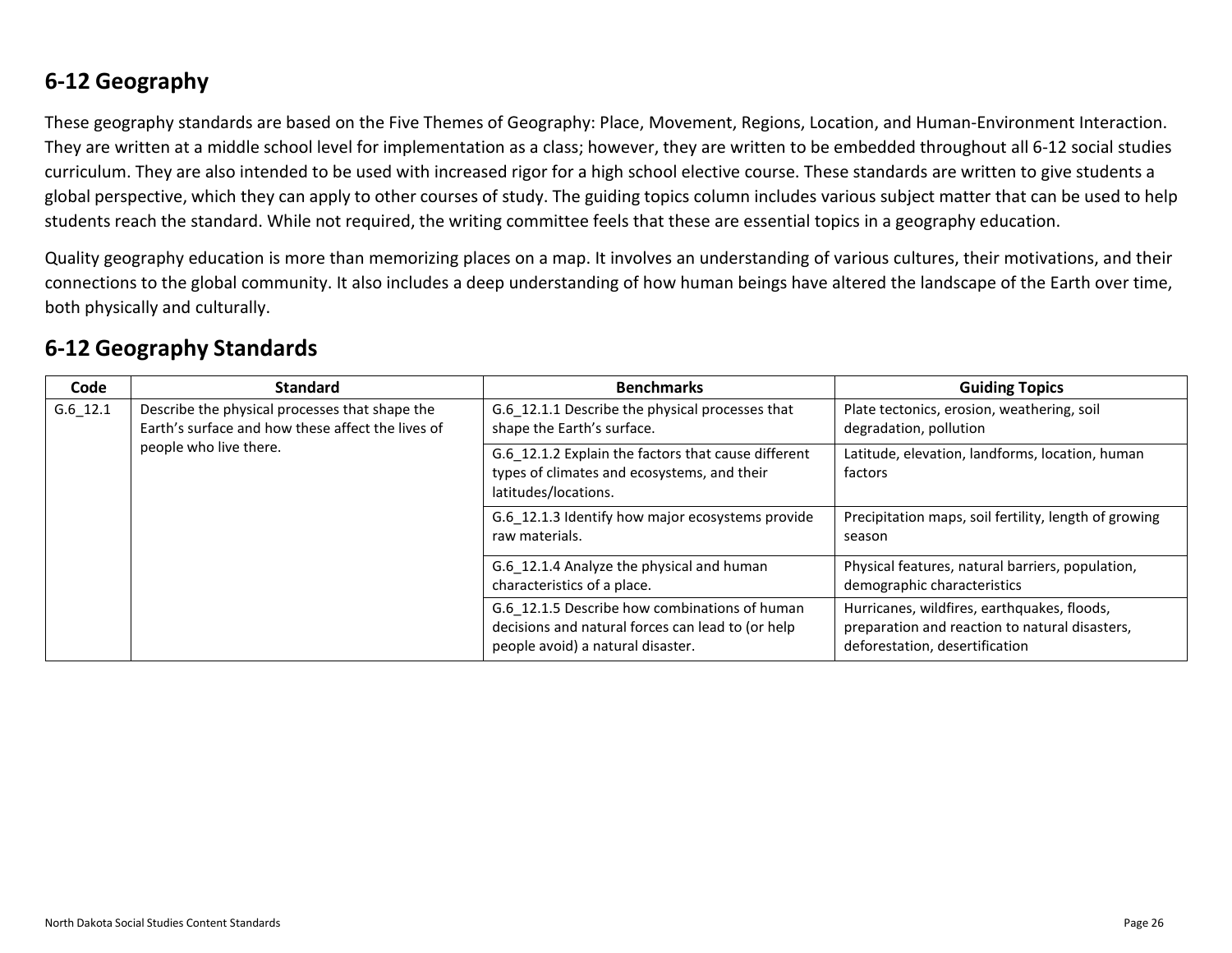| Code       | <b>Standard</b>                                                                         | <b>Benchmarks</b>                                                                                                            | <b>Guiding Topics</b>                                        |
|------------|-----------------------------------------------------------------------------------------|------------------------------------------------------------------------------------------------------------------------------|--------------------------------------------------------------|
| $G.6$ 12.2 | Analyze the movement of people, goods, ideas,<br>technology, etc. throughout the world. | G.6 12.2.1 Explain how movement of goods,<br>information, and population are affected by<br>technology.                      | Rivers, railroads, highways, Internet expansion              |
|            |                                                                                         | G.6_12.2.2 Describe patterns of settlement and<br>explain why people settle where they do and how<br>they make their living. | Population density maps, economic activity maps              |
|            |                                                                                         | G.6_12.2.3 Explain the patterns, causes, and<br>consequences of major human migrations.                                      | Refugee vs. immigrant, mass migrations, push/pull<br>factors |

| Code       | <b>Standard</b>                                                                                                     | <b>Benchmarks</b>                                                                                                                 | <b>Guiding Topics</b>                                                                                                                                                                                         |
|------------|---------------------------------------------------------------------------------------------------------------------|-----------------------------------------------------------------------------------------------------------------------------------|---------------------------------------------------------------------------------------------------------------------------------------------------------------------------------------------------------------|
| $G.6$ 12.3 | Analyze the unifying physical and human<br>characteristics of a region and their formal and<br>informal boundaries. | G.6 12.3.1 Describe the differences and similarities<br>among cultures around the world.                                          | Differences and similarities in the following<br>languages, religions, ethnic groups, economic<br>systems, governmental systems, daily life of men<br>and women, social activities, cultural traditions, etc. |
|            |                                                                                                                     | G.6_12.3.2 Analyze the physical and human<br>characteristics of a region.                                                         | Physical features, natural barriers, population                                                                                                                                                               |
|            |                                                                                                                     | G.6 12.3.3 Interpret how culture and experience<br>influence people's perception of places and regions.                           | Mental image of a place, past experiences, personal<br>biases                                                                                                                                                 |
|            |                                                                                                                     | G.6_12.3.4 Identify factors that contribute to conflict<br>and cooperation between cultural groups from<br>multiple perspectives. | Control of resources, imperialism, economic factors,<br>religious differences, power imbalances, distribution<br>of wealth                                                                                    |

| Code     | <b>Standard</b>                                                                                                      | <b>Benchmarks</b>                                                                                                                             | <b>Guiding Topics</b>                                                                                                                                                                                                                      |
|----------|----------------------------------------------------------------------------------------------------------------------|-----------------------------------------------------------------------------------------------------------------------------------------------|--------------------------------------------------------------------------------------------------------------------------------------------------------------------------------------------------------------------------------------------|
| G.6 12.4 | Use geographic tools to locate both the absolute and<br>relative location of places and regions around the<br>world. | G.6_12.4.1 Explain and use a variety of geographic<br>tools to study the world on global, regional, and<br>local scales and draw conclusions. | Apply knowledge to create a sketch map, an outline<br>map of geographic information, and tables of<br>information<br>Tools to use maps, globes, and web-based<br>geography technology, map projections, thematic<br>graphs & maps, GIS/GPS |
|          |                                                                                                                      | G.6_12.4.2 Apply the skills of geographic inquiry to<br>analyze a geographic problem or issue.                                                | Asking geographic questions, acquiring geographic<br>information, organizing geographic information,<br>analyzing geographic information, and answering<br>geographic questions                                                            |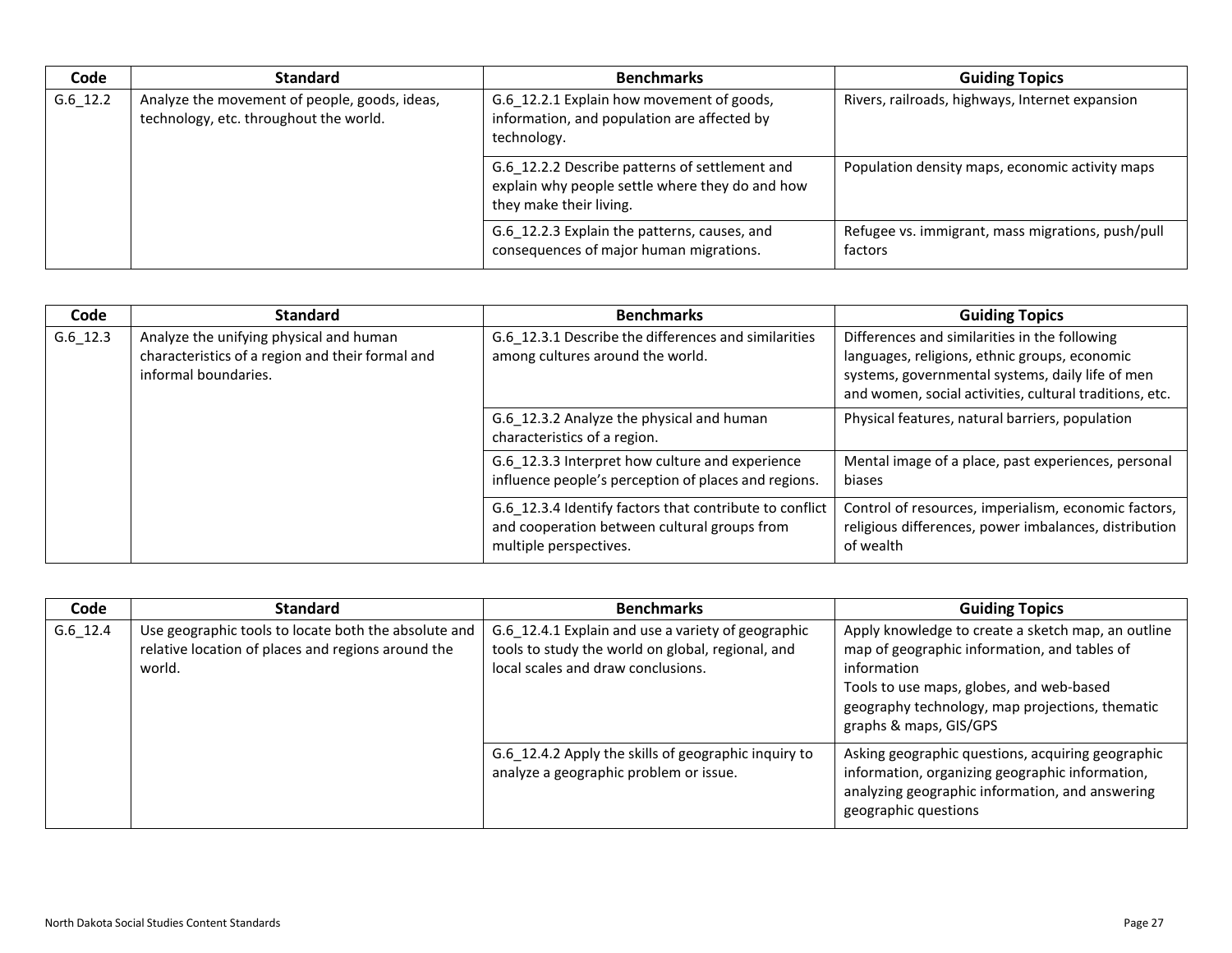| Code     | <b>Standard</b>                                                                                                | <b>Benchmarks</b>                                                                                                              | <b>Guiding Topics</b>                           |
|----------|----------------------------------------------------------------------------------------------------------------|--------------------------------------------------------------------------------------------------------------------------------|-------------------------------------------------|
| G.6 12.5 | Analyze how human beings are dependent upon,<br>adapt to, and modify their environment to meet<br>their needs. | G.6 12.5.1 Explain how people have modified the<br>environment and used technology to make places<br>more suitable for humans. | Canals, irrigation, deforestation, urban sprawl |
|          |                                                                                                                | G.6 12.5.2 Analyze how human changes to the<br>environment in one region or place can affect<br>another.                       | Deforestation, carbon emissions, water rights   |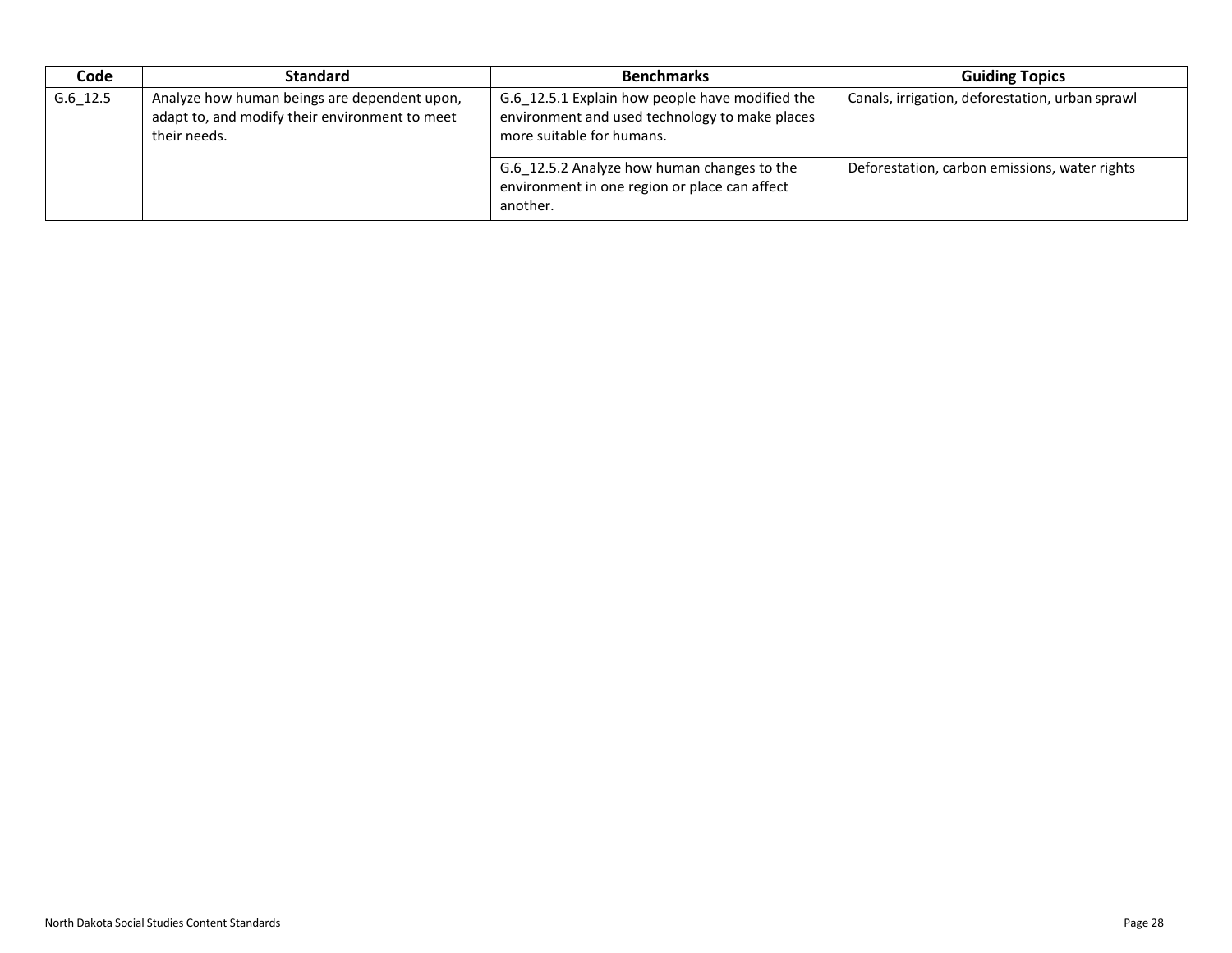## **6-12 United States History**

United States history content is separated into five eras. The six standards for United States history are the same for each era and are applicable to all eras of study. Within each era, benchmarks provide guidance on how to apply the standards to each era. The guiding topics column includes key topics fundamental to that era of study. It is the belief of the development committee that the guiding topics, while not required, illustrate multiple ways for students to successfully achieve the standards.

Refer to Appendix A for suggestions on scope and sequence.

|           | Era 1: Creation and Foundation of United States Government (1754-1814)                         |                                                                                                                                  |                                                                                                                                            |  |
|-----------|------------------------------------------------------------------------------------------------|----------------------------------------------------------------------------------------------------------------------------------|--------------------------------------------------------------------------------------------------------------------------------------------|--|
| Code      | <b>Standard</b>                                                                                | <b>Benchmarks</b>                                                                                                                | <b>Guiding Topics</b>                                                                                                                      |  |
| US.6 12.1 | Analyze primary and secondary sources with<br>attention to reliability, impact, and purpose.   | US.6 12.1-6.E1.1 Explain the social, political, and<br>cultural causes and immediate consequences of the<br>American Revolution. | French-Indian War, British Parliamentary Acts,<br>Boston Massacre, Boston Tea Party, 1st and 2nd<br>Continental Congresses, Declaration of |  |
| US.6_12.2 | Examine the impact of multiple perspectives on<br>social, political, and cultural development. | US.6_12.1-6.E1.2 Explain the development of early<br>United States government.                                                   | Independence, Treaty of Paris<br>Articles of Confederation, United States Constitution,                                                    |  |
| US.6 12.3 | Explain the relationship of events focusing on the<br>link(s) between cause and effect.        | US.6_12.1-6.E1.3 Explain the development of United<br>States society after the American Revolution.                              | Federalist Papers, Anti-Federalist viewpoint, Bill of<br>Rights                                                                            |  |
| US.6 12.4 | Compare how historical elements change over time.                                              | US.6_12.1-6.E1.4 Explain the importance of foreign                                                                               | Development of early political parties (Jefferson vs.<br>Hamilton)                                                                         |  |
| US.6 12.5 | Analyze the significant contributions of people,<br>policy, and the influence on an era.       | and domestic decisions of the early United States<br>government, its leaders, and political parties.                             | Precedence in the presidency, Louisiana Purchase,<br>Monroe Doctrine, pertinent Supreme Court cases                                        |  |
| US.6 12.6 | Connect the past to the present using current<br>events.                                       |                                                                                                                                  | and laws, treaties, emergence of third parties, Alien<br>and Sedition Acts, War of 1812.                                                   |  |

## <span id="page-29-0"></span>**6-12 United States History Standards**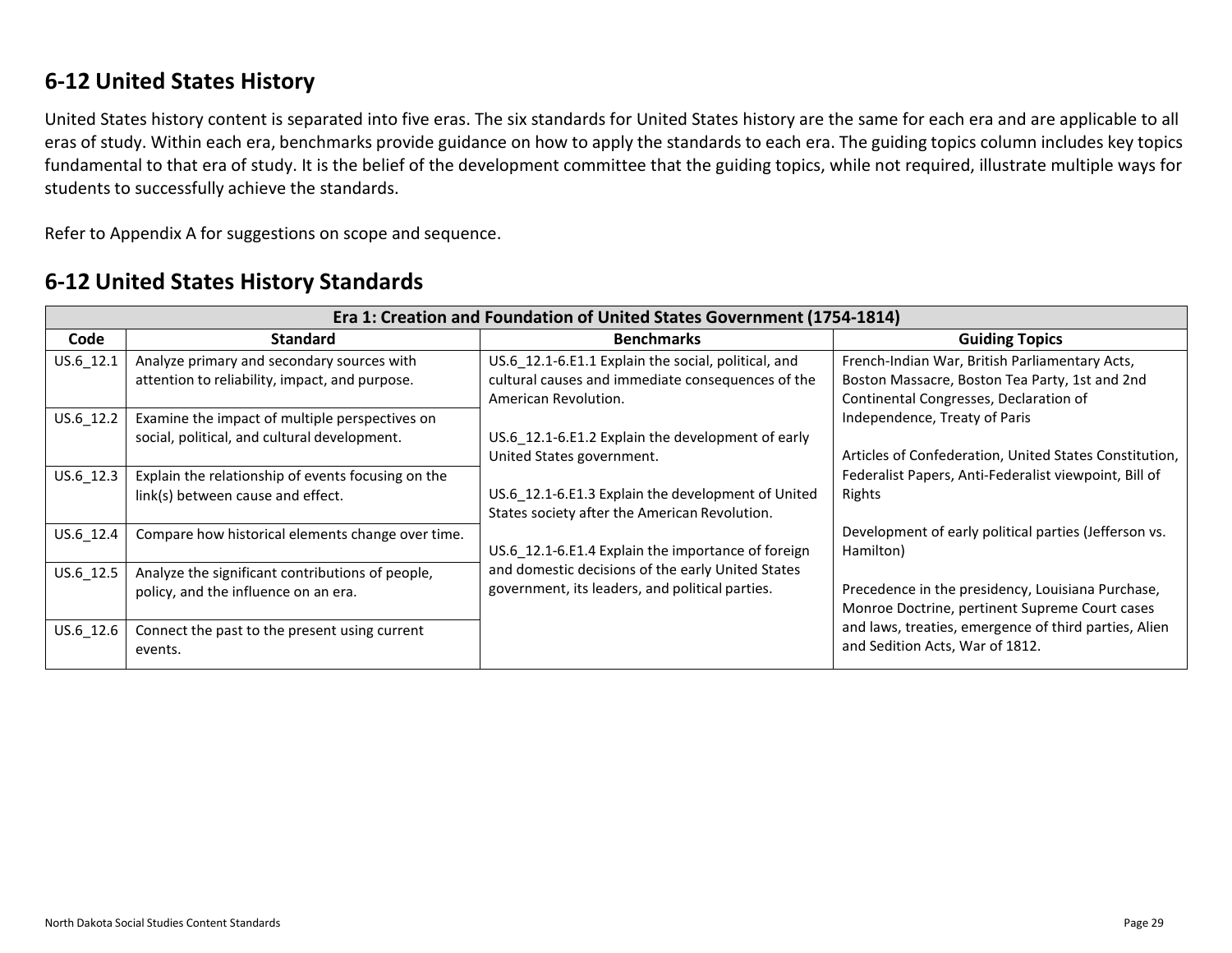|             | Era 2: Growth and Division in the Union (1814-1877)                                            |                                                                                                                                      |                                                                                                                                                |  |
|-------------|------------------------------------------------------------------------------------------------|--------------------------------------------------------------------------------------------------------------------------------------|------------------------------------------------------------------------------------------------------------------------------------------------|--|
| Code        | <b>Standard</b>                                                                                | <b>Benchmarks</b>                                                                                                                    | <b>Guiding Topics</b>                                                                                                                          |  |
| $US.6_12.1$ | Analyze primary and secondary sources with                                                     | US.6_12.1-6.E2.1 Analyze the impacts of social,                                                                                      | Women's suffrage movement, Second Great                                                                                                        |  |
|             | attention to reliability, impact, and purpose.                                                 | religious, and/or cultural movements.                                                                                                | Awakening, abolition, temperance                                                                                                               |  |
| $US.6_12.2$ | Examine the impact of multiple perspectives on<br>social, political, and cultural development. | US.6_12.1-6.E2.2 Compare and contrast how the<br>causes of the sectional divide within the United<br>States impacted federal policy. | Economic and social impacts of slavery, 3/5<br>Compromise, Missouri Compromise, tariffs,<br>sectionalism, Compromise of 1850                   |  |
| $US.6_12.3$ | Explain the relationship of events focusing on the<br>link(s) between cause and effect.        | US.6_12.1-6.E2.3 Explain how westward expansion<br>affected the social, economic, and political landscape<br>of the United States.   | Manifest Destiny, Mexican-American War, Texas<br>Independence, Gadsen Purchase, Treaty of<br>Guadalupe Hidalgo, gold rush, popular sovereignty |  |
| US.6_12.4   | Compare how historical elements change over time.                                              | US.6_12.1-6.E2.4 Explain the changing Native<br>American federal policy and the impact on tribal                                     | Indian Removal Act, Plains Indian Wars, Dawes Act<br>Election of 1860, slavery, secession, Emancipation                                        |  |
| $US.6_12.5$ | Analyze the significant contributions of people,<br>policy, and the influence on an era.       | sovereignty.<br>US.6_12.1-6.E2.5 Explain the social, economic, and                                                                   | Proclamation, assassination of Abraham Lincoln                                                                                                 |  |
| US.6_12.6   | Connect the past to the present using current<br>events.                                       | political causes and effects of the Civil War.<br>US.6_12.1-6.E2.6 Explain the social, economic, and                                 | 13th - 15th Amendments, reconstruction plans, Jim<br>Crow laws, migration from the south, Compromise of<br>1877                                |  |
|             |                                                                                                | political effects of Reconstruction.                                                                                                 |                                                                                                                                                |  |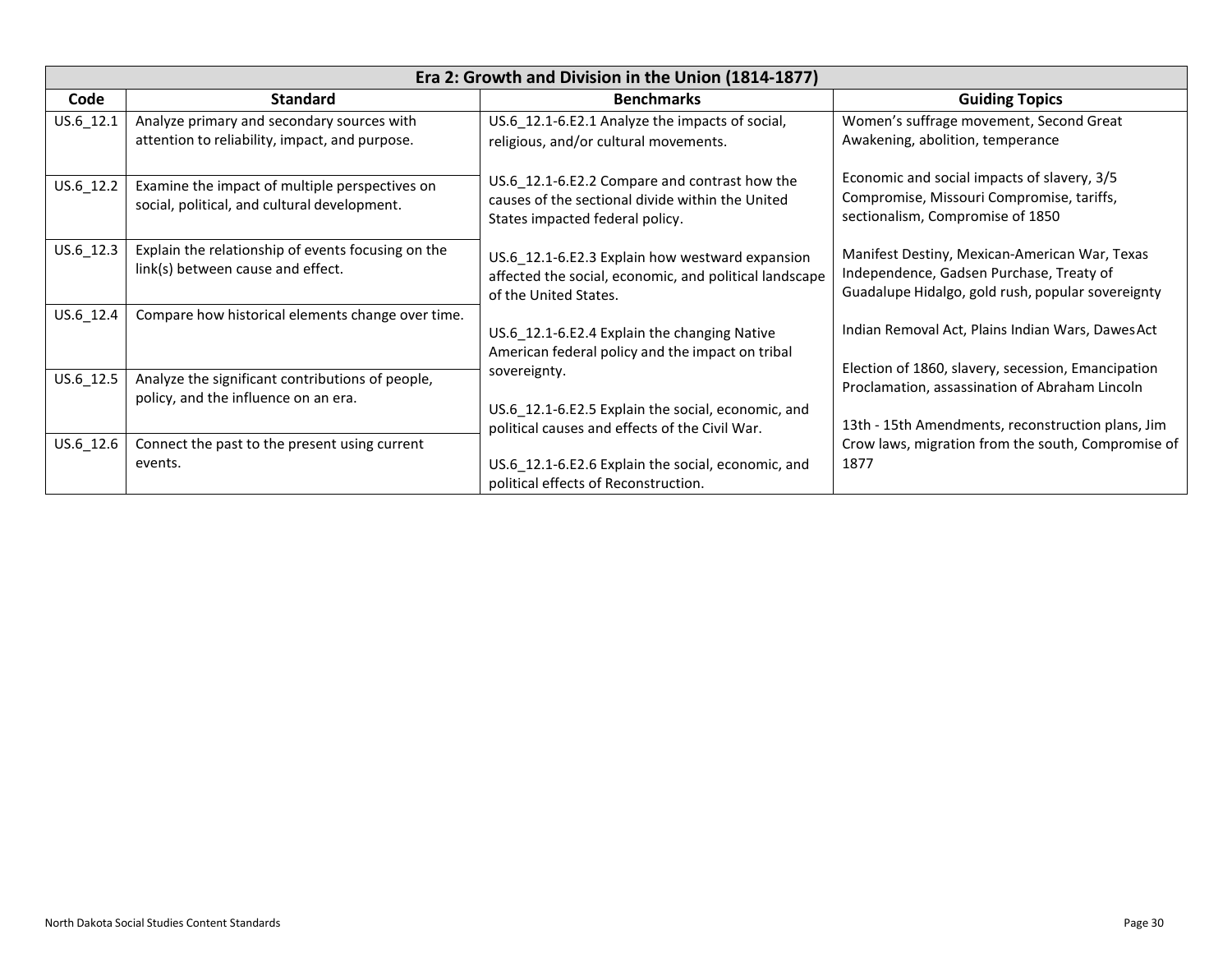|             | Era 3: 1877-1941                                                                               |                                                                                                                                                 |                                                                                                                                                |  |
|-------------|------------------------------------------------------------------------------------------------|-------------------------------------------------------------------------------------------------------------------------------------------------|------------------------------------------------------------------------------------------------------------------------------------------------|--|
| Code        | <b>Standard</b>                                                                                | <b>Benchmarks</b>                                                                                                                               | <b>Guiding Topics</b>                                                                                                                          |  |
| $US.6_12.1$ | Analyze primary and secondary sources with<br>attention to reliability, impact, and purpose.   | US.6_12.1-6.E3.1 Explain the causes and<br>consequences of the Industrial Revolution on<br>American society.                                    | Gilded Age, populist movements, labor strikes,<br>Progressive Era economic, social, and moral reforms,<br>development of Federal Indian policy |  |
| US.6 12.2   | Examine the impact of multiple perspectives on<br>social, political, and cultural development. | US.6_12.1-6.E3.2 Explain the social, cultural, and<br>economic impact of local, state, and federal                                              | Industrialization, labor rights, mechanization,<br>urbanization, inventions and innovations, public                                            |  |
| $US.6_12.3$ | Explain the relationship of events focusing on the<br>link(s) between cause and effect.        | government policy on American people.<br>US 6-12.1-6.E3.3 Explain the impact of the United<br>States' transformation into an imperialist power. | education, immigration<br>Spanish-American War, expansion into Asia and the<br>Pacific                                                         |  |
| US.6_12.4   | Compare how historical elements change over time.                                              | US.6_12.1-6.E3.4 Explain the causes and effects of<br>the United States' entrance into World War I.                                             | Neutrality, Zimmerman Note, Lusitania, Treaty of<br>Versailles, use of propaganda                                                              |  |
| US.6 12.5   | Analyze the significant contributions of people,<br>policy, and the influence on an era.       | US.6_12.1-6.E3.5 Explain the political, social,<br>andeconomic changes of the 1920s.                                                            | Stock market, consumer culture, isolationism,<br>nativism, Red Scare, Roaring 1920s                                                            |  |
| US.6_12.6   | Connect the past to the present using current<br>events.                                       | US.6_12.1-6.E3.6 Explain the political, social,<br>andeconomic events of the 1930s.                                                             | Great Depression, Dust Bowl, New Deal                                                                                                          |  |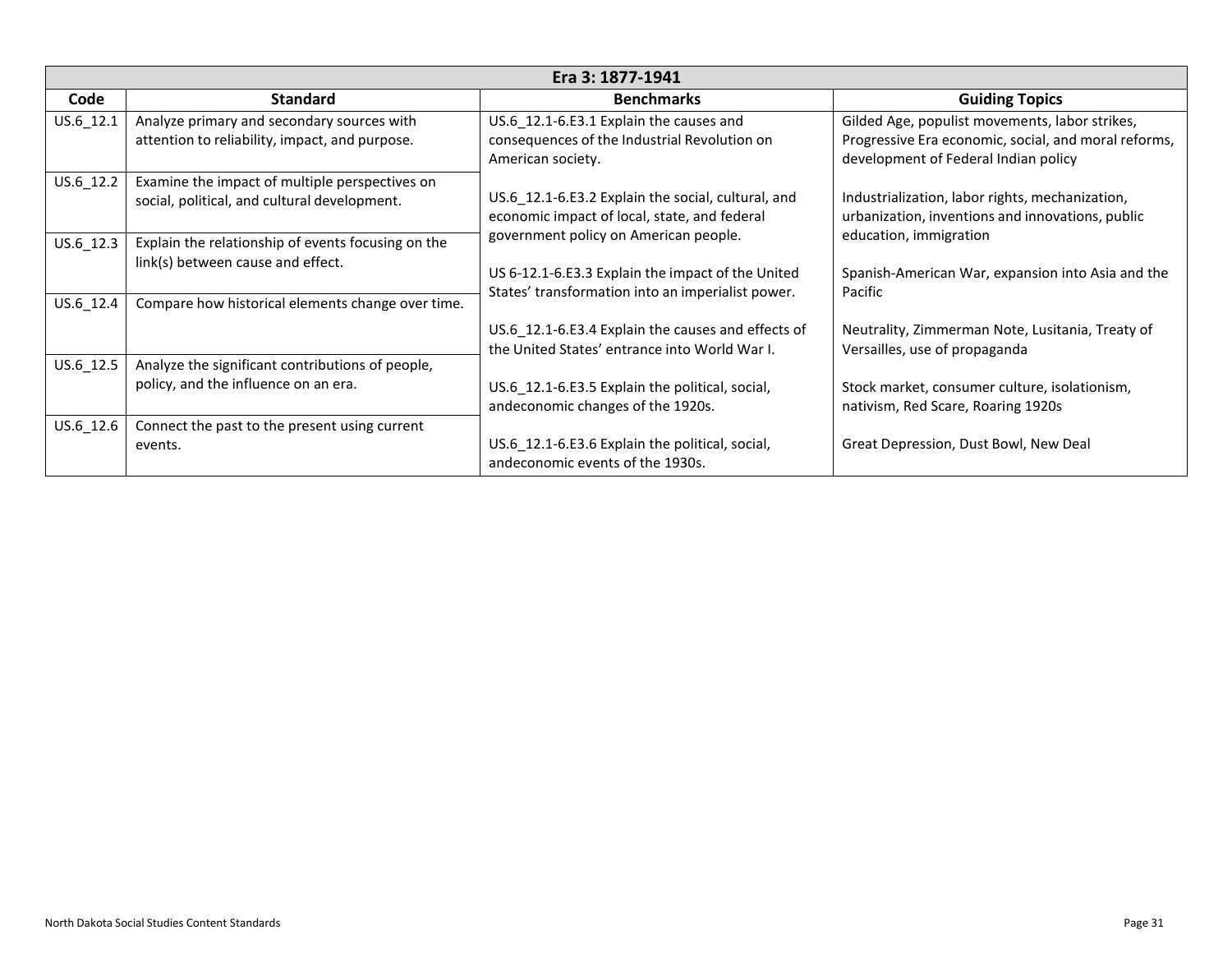|             | Era 4: 1941-2001                                                                               |                                                                                                                                          |                                                                                                                                        |  |
|-------------|------------------------------------------------------------------------------------------------|------------------------------------------------------------------------------------------------------------------------------------------|----------------------------------------------------------------------------------------------------------------------------------------|--|
| Code        | <b>Standard</b>                                                                                | <b>Benchmarks</b>                                                                                                                        | <b>Guiding Topics</b>                                                                                                                  |  |
| $US.6_12.1$ | Analyze primary and secondary sources with<br>attention to reliability, impact, and purpose.   | US.6_12.1-6.E4.1 Explain the causes and<br>consequences of U.S. involvement in World War II.                                             | Bombing of Pearl Harbor, Japanese internment, life<br>on the home front, birth of the nuclear age                                      |  |
| $US.6_12.2$ | Examine the impact of multiple perspectives on<br>social, political, and cultural development. | US.6_12.1-6.E4.2 Explain the economic and/or social<br>issues of the era and their long-lasting effects.                                 | Wartime inflation, baby boom, stagflation in the<br>1970s, 1990s tech boom, etc.                                                       |  |
| $US.6_12.3$ | Explain the relationship of events focusing on the<br>link(s) between cause and effect.        | US.6_12.1-6.E4.3 Explain the United States'<br>reactions toward the growth of communism.<br>US.6_12.1-6.E4.4 Explain the impact of rapid | Yalta and Potsdam conferences, containment,<br>Truman Doctrine, McCarthyism, wars in Korea and<br>Vietnam                              |  |
| US.6_12.4   | Compare how historical elements change over time.                                              | technological change on society.<br>US.6_12.1-6.E4.5 Compare and contrast how                                                            | Advancements in military and computer technology<br>American Indian movement, Women's Rights                                           |  |
| US.6 12.5   | Analyze the significant contributions of people,<br>policy, and the influence on an era.       | different groups competed for equality and the<br>effectiveness of various movements.                                                    | movement, Civil Rights movement, Mexican-<br>American Labor Movement                                                                   |  |
| $US.6_12.6$ | Connect the past to the present using current<br>events.                                       | US.6_12.1-6.E4.6 Identify and explain how domestic<br>issues changed United States' perceptions of<br>government.                        | 1960s assassinations, Pentagon papers, Watergate<br>scandal, Clinton impeachment, Vietnam protest<br>movement, conservative revolution |  |

|             | Era 5: 2001-Present                                                                            |                                                                                                                                    |                                                                                                                                                                 |  |
|-------------|------------------------------------------------------------------------------------------------|------------------------------------------------------------------------------------------------------------------------------------|-----------------------------------------------------------------------------------------------------------------------------------------------------------------|--|
| Code        | <b>Standard</b>                                                                                | <b>Benchmarks</b>                                                                                                                  | <b>Guiding Topics</b>                                                                                                                                           |  |
| $US.6_12.1$ | Analyze primary and secondary sources with<br>attention to reliability, impact, and purpose.   | US.6_12.1-6.E5.1 Connect the changing political and<br>social climate to United States' involvement as a<br>global superpower.     | Global topics: 9/11 attacks, United States conflict in<br>Afghanistan, Iraq, and other Middle Eastern regions;<br>the use of monetary, military, and diplomatic |  |
| $US.6_12.2$ | Examine the impact of multiple perspectives on<br>social, political, and cultural development. | US.6_12.1-6.E5.2 Explain the social, cultural, and<br>economic impact of changes because of                                        | influence; involvement in international organizations<br>(i.e., United Nations) Domestic topics: debate<br>between domestic security and individual liberties,  |  |
| US.6 12.3   | Explain the relationship of events focusing on the<br>link(s) between cause and effect.        | technology.                                                                                                                        | social and cultural impacts of domestic terrorist<br>attacks                                                                                                    |  |
| US.6 12.4   | Compare how historical elements change over time.                                              | US.6_12.1-6.E5.3 Explain the social, political, and<br>cultural influences on government policies regarding<br>global immigration. | Social media, medical advancements, career<br>opportunities                                                                                                     |  |
| US.6 12.5   | Analyze the significant contributions of people,<br>policy, and the influence on an era.       |                                                                                                                                    | Congressional debates regarding immigration and<br>differentiate between different residency statuses                                                           |  |
| US.6 12.6   | Connect the past to the present using current<br>events.                                       |                                                                                                                                    | (immigrant, refugee, migrant worker, asylee)                                                                                                                    |  |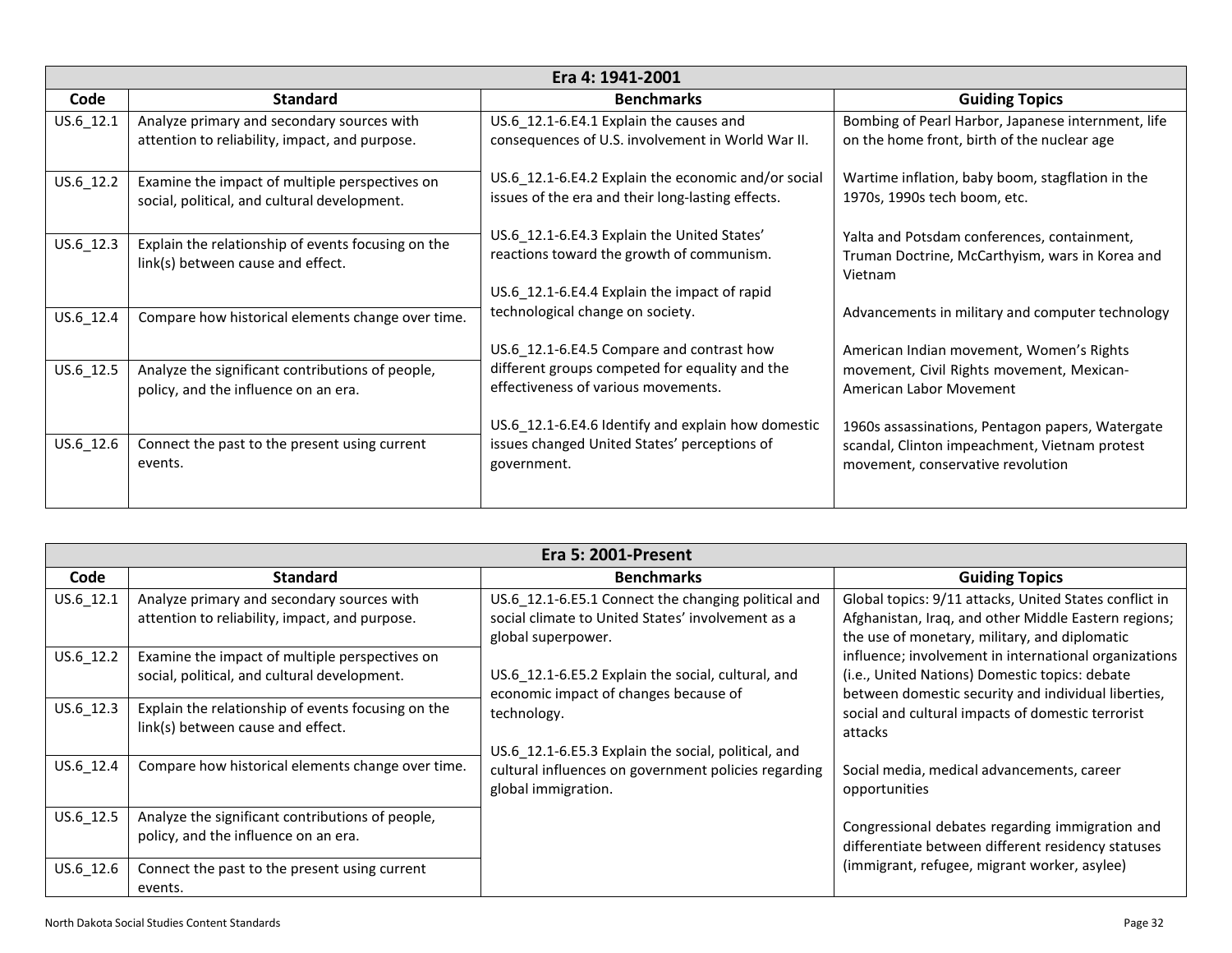## **6-12 World History**

World history is about connections between people. Students need to understand how civilizations and cultures arose, developed, and interacted through conflict and peaceful exchange.

The vision of the development committee is inspired by historian Henri Pirenne, who said, "If I were an antiquarian, I would have eyes only for old stuff, but I am a historian. Therefore, I love life." As a result, the committee wants to enrich students' experience of the present through knowledge of the past by shifting away from automatic coverage of vast amounts of content. Because the histories of regions, countries, religions, and civilizations have made us who we are today, there is a need to develop narratives about history that help students make sense of the world by seeing it through the eyes of others. The freedom to do this will encourage students to connect past and present. It will also help them develop the skills, dispositions (such as moderation and empathy), and knowledge needed for global citizens in a diverse world who appreciate specific cultural and national contexts.

World history content is separated into four eras. The six standards for world history are the same for each era and are applicable to all eras of study. Benchmarks provide guidance on how to apply the standards to each era. The guiding topics column includes key topics fundamental to that era of study. It is the belief of the development committee that the guiding topics, while not required, illustrate multiple ways for students to successfully achieve the standards.

Refer to Appendix A for suggestions on scope and sequence.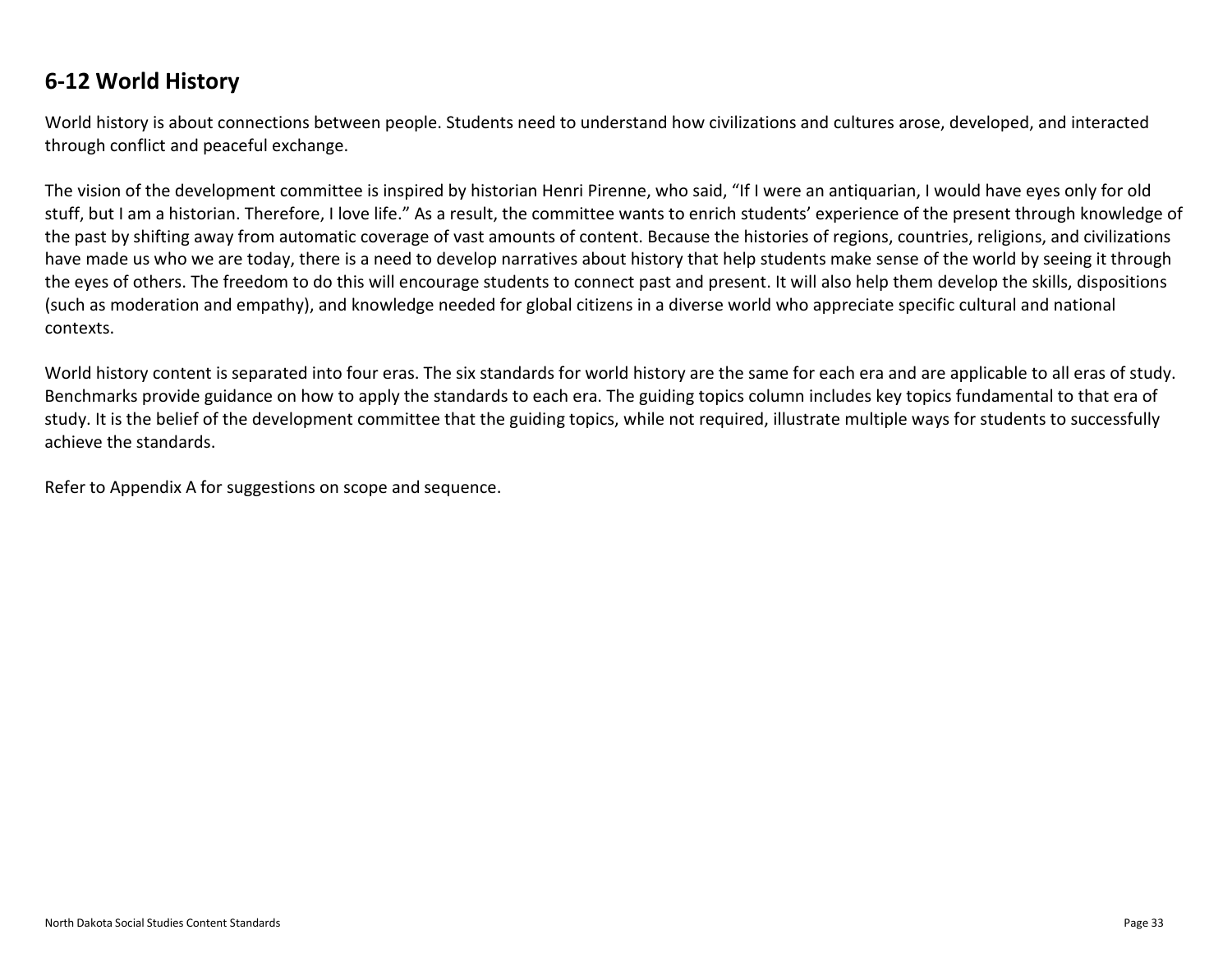# <span id="page-34-0"></span>**6-12 World History Standards**

| Era 1: Emergence of Civilizations and Religions Around the Globe |                                                                                                    |                                                                                                                                         |                                                                                                     |
|------------------------------------------------------------------|----------------------------------------------------------------------------------------------------|-----------------------------------------------------------------------------------------------------------------------------------------|-----------------------------------------------------------------------------------------------------|
| Code                                                             | <b>Standard</b>                                                                                    | <b>Benchmarks</b>                                                                                                                       | <b>Guiding Topics</b>                                                                               |
| WH.6 12.1                                                        | Analyze historical achievements related to science<br>and technology.                              | WH.6_12.1-6.E1.1 Explain multiple achievements of<br>civilizations and connect them to the present.                                     | Characteristics of civilizations<br>River Valley (China, India, Mesopotamia, or Egypt),             |
| WH.6_12.2                                                        | Explain historical changes related to religions and<br>ideologies.                                 | WH.6_12.1-6.E1.2 Describe the belief systems or<br>religions of early civilizations.                                                    | Greek, Roman, African, and Mesoamerican (Aztecs,<br>Mayans, or Incas) civilizations                 |
| WH.6_12.3                                                        | Analyze the effects of different political systems on<br>people.                                   | WH.6_12.1-6.E1.3 Explain the impact of the<br>development of agriculture on the social, cultural,<br>and economic lives of individuals. | Mythology, Hinduism, Sikhism, Buddhism, Daoism,<br>Christianity, Confucianism, Islam, Judaism, etc. |
| WH.6_12.4                                                        | Analyze the influence of social, cultural, and<br>economic developments on individuals.            | WH.6_12.1-6.E1.4 Explain how political systems<br>impacted the people in Greece and Rome and how                                        | Agricultural Revolution, written language, inventions                                               |
| WH.6 12.5                                                        | Analyze causes and effects of global events in the<br>past using primary and/or secondary sources. | those political systems connect to the present.                                                                                         |                                                                                                     |
| WH.6 12.6                                                        | Explain how past events connect to the present.                                                    |                                                                                                                                         |                                                                                                     |

| Era 2: Middle Ages and the Renaissance |                                                                                                    |                                                                                                                                                                                                                                                                                                          |                                                                                                                                                                                 |                                                                                                             |
|----------------------------------------|----------------------------------------------------------------------------------------------------|----------------------------------------------------------------------------------------------------------------------------------------------------------------------------------------------------------------------------------------------------------------------------------------------------------|---------------------------------------------------------------------------------------------------------------------------------------------------------------------------------|-------------------------------------------------------------------------------------------------------------|
| Code                                   | <b>Standard</b>                                                                                    | <b>Benchmarks</b>                                                                                                                                                                                                                                                                                        | <b>Guiding Topics</b>                                                                                                                                                           |                                                                                                             |
| WH.6 12.1                              | Analyze historical achievements related to science<br>and technology.                              | WH.6_12.1-6.E2.1 Explain the causes and effects of<br>Medieval social structures using primary and                                                                                                                                                                                                       | Feudalism (European or Japanese), Magna Carta,<br>rise of universities                                                                                                          |                                                                                                             |
| WH.6_12.2                              | Explain historical changes related to religions and<br>ideologies.                                 | secondary sources.<br>WH.6_12.1-6.E2.2 Explain how the relationship<br>between religious and political bodies impacted the<br>social, cultural, or economic developments of<br>individuals.<br>WH.6 12.1-6.E2.3 Explain the emergence of cultural<br>interaction between Europe and other civilizations. |                                                                                                                                                                                 | Rise of Islam, importance of Christianity in Europe,<br>monasteries preserving classical texts, differences |
| WH.6_12.3                              | Analyze the effects of different political systems on<br>people.                                   |                                                                                                                                                                                                                                                                                                          | between Medieval and Renaissance culture<br>Crusades, Silk Roads, Marco Polo in China, Bubonic<br>Plague, Mongol Invasions, or early explorations,<br>humanism, the Renaissance |                                                                                                             |
| WH.6 12.4                              | Analyze the influence of social, cultural, and<br>economic developments on individuals.            |                                                                                                                                                                                                                                                                                                          |                                                                                                                                                                                 |                                                                                                             |
| WH.6_12.5                              | Analyze causes and effects of global events in the<br>past using primary and/or secondary sources. |                                                                                                                                                                                                                                                                                                          |                                                                                                                                                                                 |                                                                                                             |
| WH.6_12.6                              | Explain how past events connect to the present.                                                    |                                                                                                                                                                                                                                                                                                          |                                                                                                                                                                                 |                                                                                                             |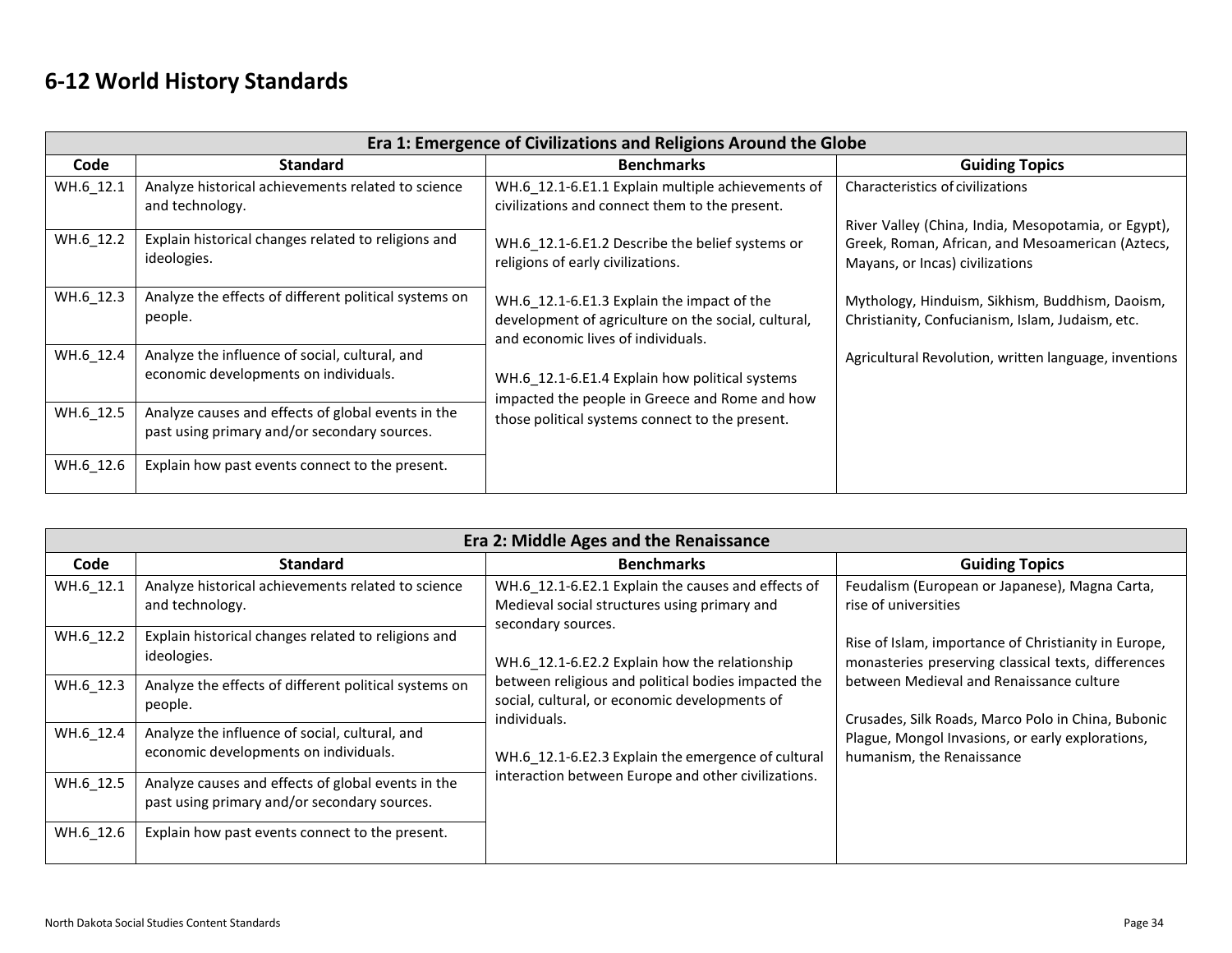|           | Era 3: Age of Revolutions                                                                          |                                                                                                                                |                                                                                                             |  |  |
|-----------|----------------------------------------------------------------------------------------------------|--------------------------------------------------------------------------------------------------------------------------------|-------------------------------------------------------------------------------------------------------------|--|--|
| Code      | Standard                                                                                           | <b>Benchmarks</b>                                                                                                              | <b>Guiding Topics</b>                                                                                       |  |  |
| WH.6 12.1 | Analyze historical achievements related to science<br>and technology.                              | WH.6_12.1-6.E3.1 Explain the causes and global<br>effects of religious division.                                               | Protestant Reformation, Catholic Counter-<br>Reformation, Islamic division; 95 Theses or Peasant<br>Revolts |  |  |
| WH.6_12.2 | Explain historical changes related to religions and<br>ideologies.                                 | WH.6_12.1-6.E3.2 Explain the global connections<br>developed during this era because of exploration.                           | Effects of imperialism, rise of the Ottoman Empire,                                                         |  |  |
| WH.6_12.3 | Analyze the effects of different political systems on<br>people.                                   | WH.6_12.1-6.E3.3 Examine and explain the<br>influence of revolutions on social and political<br>aspects of individuals' lives. | slave trade, Columbian Exchange<br>Enlightenment, English Revolution, American                              |  |  |
| WH.6 12.4 | Analyze the influence of social, cultural, and<br>economic developments on individuals.            |                                                                                                                                | Revolution, French Revolution, Haitian Revolution,<br>Mexican Revolution, Napoleonic Wars                   |  |  |
| WH.6 12.5 | Analyze causes and effects of global events in the<br>past using primary and/or secondary sources. | WH.6_12.1-6.E3.4 Explain advancements related to<br>science and technology and the global impact of<br>these advancements.     | Scientific Revolution, Industrial Revolution, steam<br>power, rise of nationalism                           |  |  |
| WH.6_12.6 | Explain how past events connect to the present.                                                    |                                                                                                                                |                                                                                                             |  |  |

| Era 4: Age of Global War and Globalization |                                                                                                    |                                                                                                                                                       |                                                                                                           |
|--------------------------------------------|----------------------------------------------------------------------------------------------------|-------------------------------------------------------------------------------------------------------------------------------------------------------|-----------------------------------------------------------------------------------------------------------|
| Code                                       | <b>Standard</b>                                                                                    | <b>Benchmarks</b>                                                                                                                                     | <b>Guiding Topics</b>                                                                                     |
| WH.6 12.1                                  | Analyze historical achievements related to science<br>and technology.                              | WH.6_12.1-6.E4.1 Analyze the causes and global<br>effects of the world wars.                                                                          | World War I, Russian Revolution, Totalitarianism,<br>World War II (Atlantic and Pacific theaters), end of |
| WH.6 12.2                                  | Explain historical changes related to religions and<br>ideologies.                                 | WH.6 12.1-6.E4.2 Explain how political or social                                                                                                      | European empires                                                                                          |
| WH.6 12.3                                  | Analyze the effects of different political systems on<br>people.                                   | ideologies shaped the 20 <sup>th</sup> century.<br>WH.6_12.1-6.E4.3 Explain the social, cultural, or<br>economic changes influenced by globalization. | Communism, Nazism, fascism, nationalism,<br>Islamism, beginning and end of the Cold War                   |
| WH.6 12.4                                  | Analyze the influence of social, cultural, and<br>economic developments on individuals.            |                                                                                                                                                       | (including Korea, Vietnam, or Afghanistan),<br>apartheid, racism                                          |
| WH.6 12.5                                  | Analyze causes and effects of global events in the<br>past using primary and/or secondary sources. |                                                                                                                                                       | Consumer society and global markets, migration<br>movements, independence movements,                      |
| WH.6 12.6                                  | Explain how past events connect to the present.                                                    |                                                                                                                                                       | environmental change, global terrorism,<br>dissemination of information, technology                       |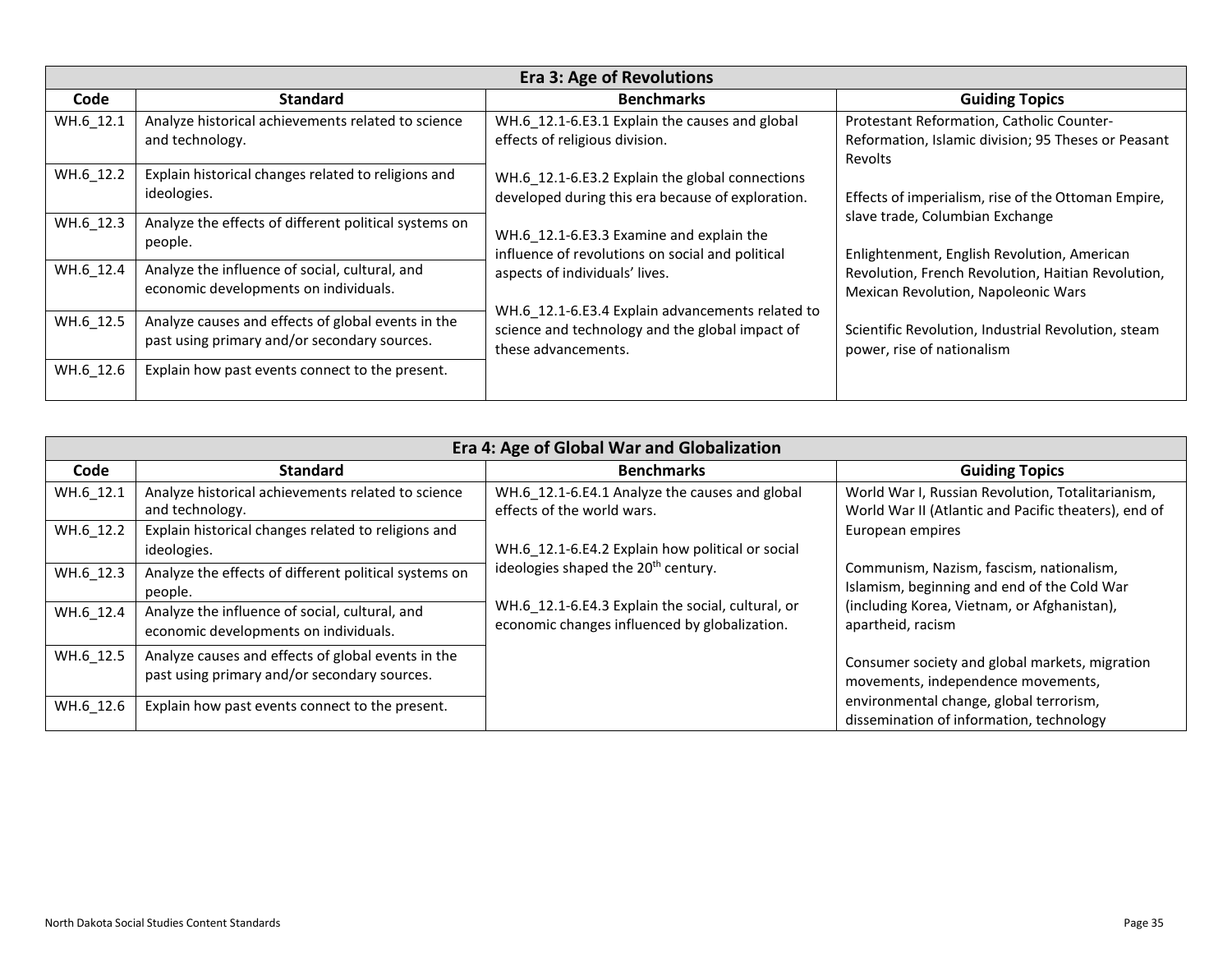## **6-12 North Dakota Studies**

In North Dakota studies, the student will examine the people and events that have formed and transformed the landscape and cultures of the place and peoples that have become North Dakota. The student will examine important political and ideological movements, as well as economic, cultural, and political accomplishments of state, national, and world significance. The study of North Dakota should lead students to link North Dakota's history to local, national, and global contexts.

The four standards of North Dakota studies are broken down into benchmarks for a deeper understanding of the standard. The committee has included suggested guiding topics for each standard that can assist in teaching the content. These standards are intended to be used for both the middle level North Dakota studies course and a high school elective course. They may also be embedded in other courses of study. These standards have been written with North Dakota Century Code's requirement that this course is to have "...an emphasis on the geography, history, and agriculture of this state." These standards will be used to further North Dakota students' understanding of their state and its role in the United States and world.

## <span id="page-36-0"></span>**6-12 North Dakota Studies Standards**

| Code                                                                                             | <b>Standard</b>                                                                                                                                        | <b>Benchmarks</b>                                                                                                     | <b>Guiding Topics</b>                                                                                                                                                                                                 |
|--------------------------------------------------------------------------------------------------|--------------------------------------------------------------------------------------------------------------------------------------------------------|-----------------------------------------------------------------------------------------------------------------------|-----------------------------------------------------------------------------------------------------------------------------------------------------------------------------------------------------------------------|
| ND.6 12.1<br>Examine the physical and human geography of<br>North Dakota and how it has changed. | ND.6 12.1.1 Identify the three landscape regions of<br>North Dakota and describe the major features of the<br>regions and the forces that formed them. | Red River Valley, Drift Prairie, Missouri Plateau, Lake<br>Agassiz, Wisconsin Glacier, soil types, major<br>waterways |                                                                                                                                                                                                                       |
|                                                                                                  |                                                                                                                                                        | ND.6 12.1.2 Explain the human settlement patterns<br>in North Dakota.                                                 | Paleo-Indian Groups, Native American tribes prior to<br>Euro-American settlement, Euro-American<br>settlement patterns, growth, and loss of population,<br>soil erosion, population changes due to oil<br>development |
|                                                                                                  |                                                                                                                                                        | ND.6_12.1.3 Interpret current thematic maps to<br>identify where people live and work and how land is<br>used.        | Historical maps, land usage maps, soil type maps,<br>water usage maps, settlement maps, population<br>density maps, diaries, speeches, pictures, charts,<br>graphs, diagrams, timelines                               |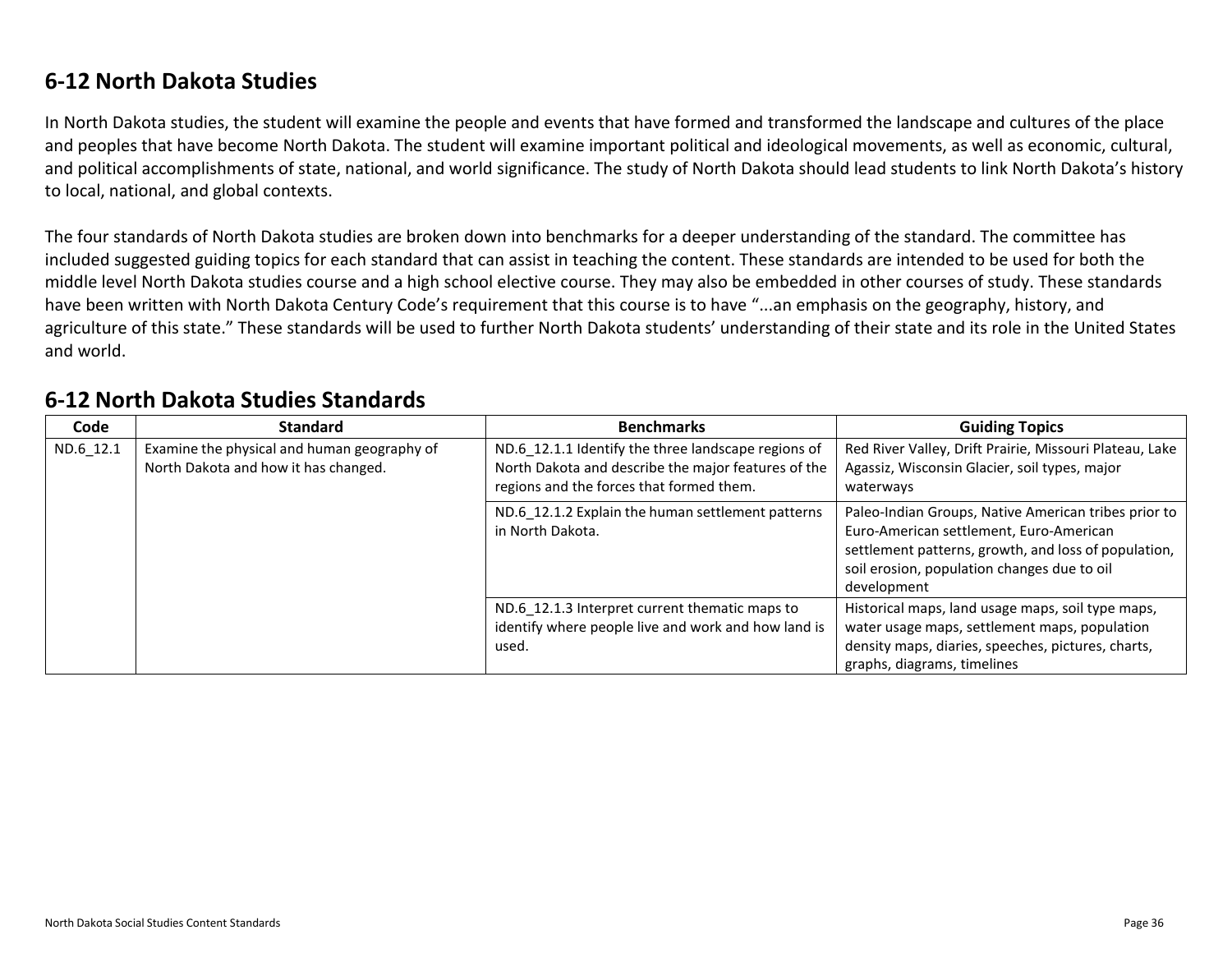| Code      | <b>Standard</b>                                                                                                                          | <b>Benchmarks</b>                                                                                                                                                                                                                                                             | <b>Guiding Topics</b>                                                                                                                                                                                                                                                                                                                   |
|-----------|------------------------------------------------------------------------------------------------------------------------------------------|-------------------------------------------------------------------------------------------------------------------------------------------------------------------------------------------------------------------------------------------------------------------------------|-----------------------------------------------------------------------------------------------------------------------------------------------------------------------------------------------------------------------------------------------------------------------------------------------------------------------------------------|
| ND.6 12.2 | Explain the development and functions of North<br>Dakota's state and local governments, tribal<br>governments, and the role of citizens. | ND.6 12.2.1 Describe the structure, role, and<br>formation of tribal governments, both present and<br>past, in North Dakota.<br>ND.6 12.2.2 Describe the formation, structure, and<br>modern role of the territorial, state, county, and<br>local government of North Dakota. | Selkirk Colony, tribal governance, Three Affiliated<br>Tribes alliance, creation of modern tribal<br>governments and tribal sovereignty<br>Territorial government, changing territorial borders,<br>separation from South Dakota, Constitutional<br>Convention, North Dakota Constitution and<br>amendments, North Dakota Century Code, |
|           |                                                                                                                                          |                                                                                                                                                                                                                                                                               | statehood, structure of county and local<br>governments                                                                                                                                                                                                                                                                                 |
|           |                                                                                                                                          | ND.6 12.2.3 Explain the impact of political<br>organizations and individual citizens on the political<br>systems and institutions of North Dakota.                                                                                                                            | Populist movement, Farmers' Alliance, Progressive<br>Movement, creation of initiative, referendum, and<br>recall, Nonpartisan League (NPL), ballot measures,<br>petitions                                                                                                                                                               |

| Code      | <b>Standard</b>                                                           | <b>Benchmarks</b>                                                                                                                              | <b>Guiding Topics</b>                                                                                                                                                                                                                           |
|-----------|---------------------------------------------------------------------------|------------------------------------------------------------------------------------------------------------------------------------------------|-------------------------------------------------------------------------------------------------------------------------------------------------------------------------------------------------------------------------------------------------|
| ND.6 12.3 | Evaluate the major industries and economic<br>activities in North Dakota. | ND.6 12.3.1 Describe the early economic activities<br>of our state prior to 1900 and how they developed<br>into North Dakota's modern economy. | Native American fur trade, bison hunts, corn trade,<br>Dakota trade empire, farming and ranching,<br>railroad, coal, brick, military, urban growth                                                                                              |
|           |                                                                           | ND.6_12.3.2 Identify the current economic activities<br>in the state of North Dakota and evaluate their<br>positive and negative impact.       | Energy, farming cooperatives, state mill, state bank,<br>oil/natural gas industry, coal industry, reclamation<br>policies, agricultural changes, and development,<br>manufacturing, renewable energy resources,<br>connection to global markets |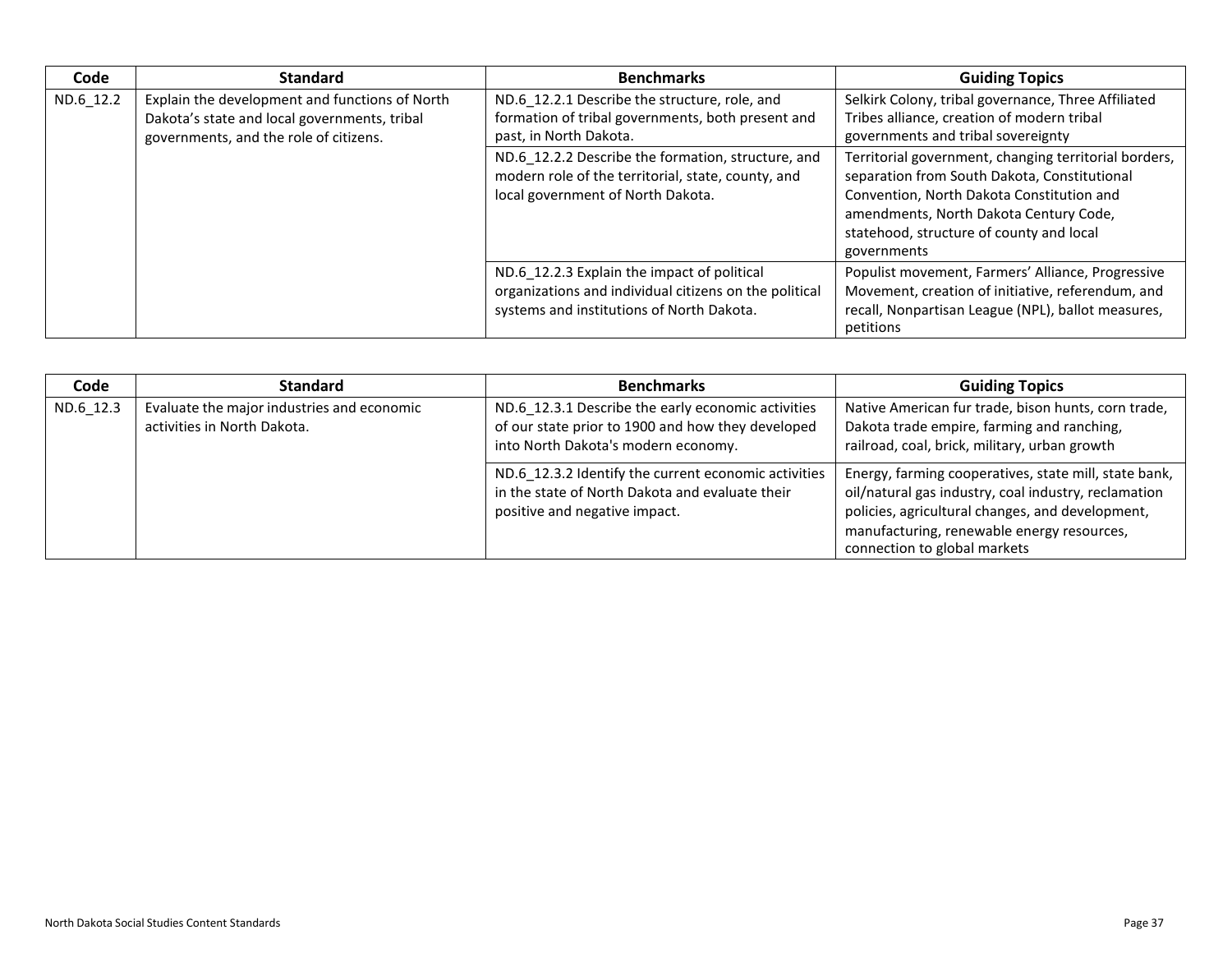| Code      | <b>Standard</b>                                                                                   | <b>Benchmarks</b>                                                                                                                             | <b>Guiding Topics</b>                                                                                                                                                                                                                   |
|-----------|---------------------------------------------------------------------------------------------------|-----------------------------------------------------------------------------------------------------------------------------------------------|-----------------------------------------------------------------------------------------------------------------------------------------------------------------------------------------------------------------------------------------|
| ND.6_12.4 | Analyze the historical and current events and their<br>impact on the development of North Dakota. | ND.6_12.4.1 Identify the Native American groups in<br>North Dakota before European contact and describe<br>their cultures.                    | Paleo-Indian groups, Sioux (Lakota, Dakota, Nakota),<br>Three Affiliated Tribes (Mandan, Hidatsa, Arikara<br>(Sahnish), Chippewa                                                                                                        |
|           |                                                                                                   | ND.6_12.4.2 Analyze European exploration and<br>early settlement of North Dakota and its impact on<br>Native American groups.                 | Sakakawea, Lewis and Clark, Louisiana Purchases,<br>early fur traders and settlers, smallpox epidemics, La<br>Vérendrye, early explorers, Arikara War                                                                                   |
|           |                                                                                                   | ND.6_12.4.3 Describe the major factors that brought<br>settlers to North Dakota.                                                              | Homestead Act, Timber Culture Act, preemption,<br>immigration, development of the railroad                                                                                                                                              |
|           |                                                                                                   | ND.6_12.4.4 Analyze the effect of government<br>policy, both historical and modern, toward Native<br>American groups in North Dakota.         | Reservation system, Dawes Act, Treaty of Fort<br>Laramie, Native American boarding schools and<br>policy, Civil Rights movement, Bureau of Indian<br>Affairs, Indian Civil Rights Act, Indian Reorganization<br>Act, termination policy |
|           |                                                                                                   | ND.6_12.4.5 Evaluate the growth and struggles of<br>the modernization of North Dakota and the role the<br>state has played in modern America. | Dust Bowl, Great Depression, World Wars, Cold<br>War, nuclear weapons, floods, Garrison Diversion,<br>Rough Rider Award Winners                                                                                                         |
|           |                                                                                                   | ND.6_12.4.6 Use various primary and secondary<br>resources to acquire, analyze, and evaluate<br>information.                                  | Journals and maps of Lewis and Clark Expedition,<br>Homestead Act, Treaty of Ft. Laramie, township and<br>range, North Dakota Constitution, township plat<br>book, North Dakota Native American Essential<br><b>Understandings</b>      |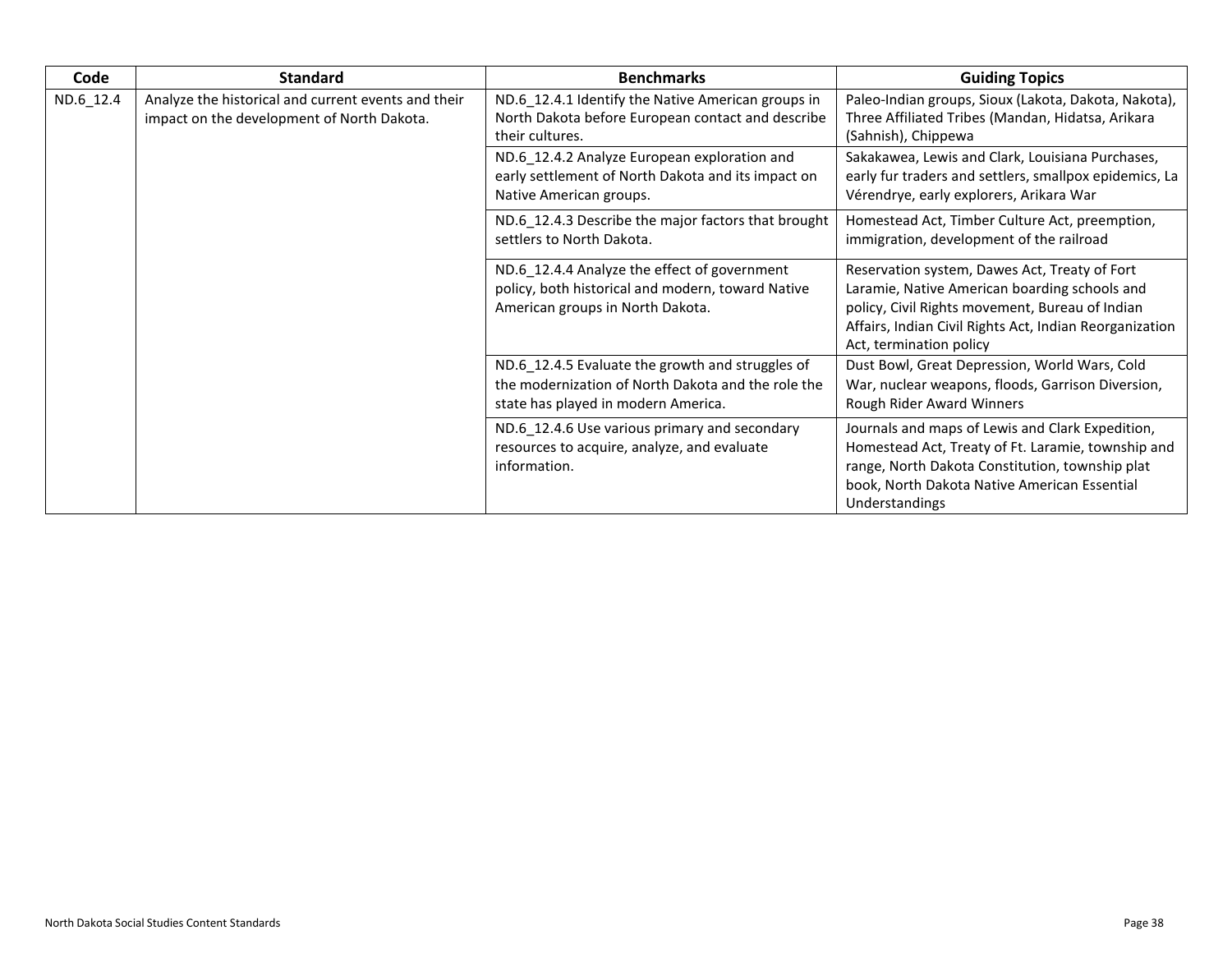# **6-12 Sociology**

Sociology is an elective course focusing on the scientific study of how groups develop, interact, and change over time. The development committee elected to provide two broad anchor standards that apply to each domain.

Given that sociology is not a core area, the committee wanted to provide benchmarks to assist teachers in the planning of the course. Sociology standards are organized into four broad content domains allowing for freedom to teach to unique student populations.

## <span id="page-39-0"></span>**6-12 Sociology Standards**

| <b>Domain 1: Introduction</b> |                                                                                                               |                                                                          |                                                                       |  |
|-------------------------------|---------------------------------------------------------------------------------------------------------------|--------------------------------------------------------------------------|-----------------------------------------------------------------------|--|
| Code                          | <b>Standard</b>                                                                                               | <b>Benchmarks</b>                                                        | <b>Guiding Topics</b>                                                 |  |
| SOC.6 12.1                    | Utilize critical thinking and problem-solving skills to<br>develop an understanding of different perspectives | SOC.6 12.1-2.D1.1 Define sociology.                                      | Experiments, surveys, observations, ethics                            |  |
|                               | of sociology.                                                                                                 | SOC.6 12.1-2.D1.2 Explain the major methods of<br>sociological research. | Structural-Functionalism, Conflict Theory, Symbolic<br>Interactionism |  |
| SOC.6 12.2                    | Practically apply concepts of sociology.                                                                      |                                                                          |                                                                       |  |
|                               |                                                                                                               | SOC.6 12.1-2.D1.3 Explain the theories of sociology.                     |                                                                       |  |

| <b>Domain 2: Social Structure</b> |                                                                                                                                |                                                                                     |                                                                              |
|-----------------------------------|--------------------------------------------------------------------------------------------------------------------------------|-------------------------------------------------------------------------------------|------------------------------------------------------------------------------|
| Code                              | <b>Standard</b>                                                                                                                | <b>Benchmarks</b>                                                                   | <b>Guiding Topics</b>                                                        |
| SOC.6 12.1                        | Utilize critical thinking and problem-solving skills to<br>develop an understanding of different perspectives<br>of sociology. | SOC.6 12.1-2.D2.1 Define and provide examples of<br>culture.                        | Ethnocentrism vs. cultural relativism, culture shock,<br>values, and beliefs |
| SOC.6 12.2                        | Practically apply concepts of sociology.                                                                                       | SOC.6 12.1-2.D2.2 Explain the relationship between<br>culture and society.          | Family, school, government, religion, economy,<br>social statuses, roles     |
|                                   |                                                                                                                                | SOC.6 12.1-2.D2.3 Explain important institutions in<br>society.                     | Historical context of social change, countercultures,<br>social movements    |
|                                   |                                                                                                                                | SOC.6_12.1-2.D2.4 Explain how social institutions<br>and cultures change over time. |                                                                              |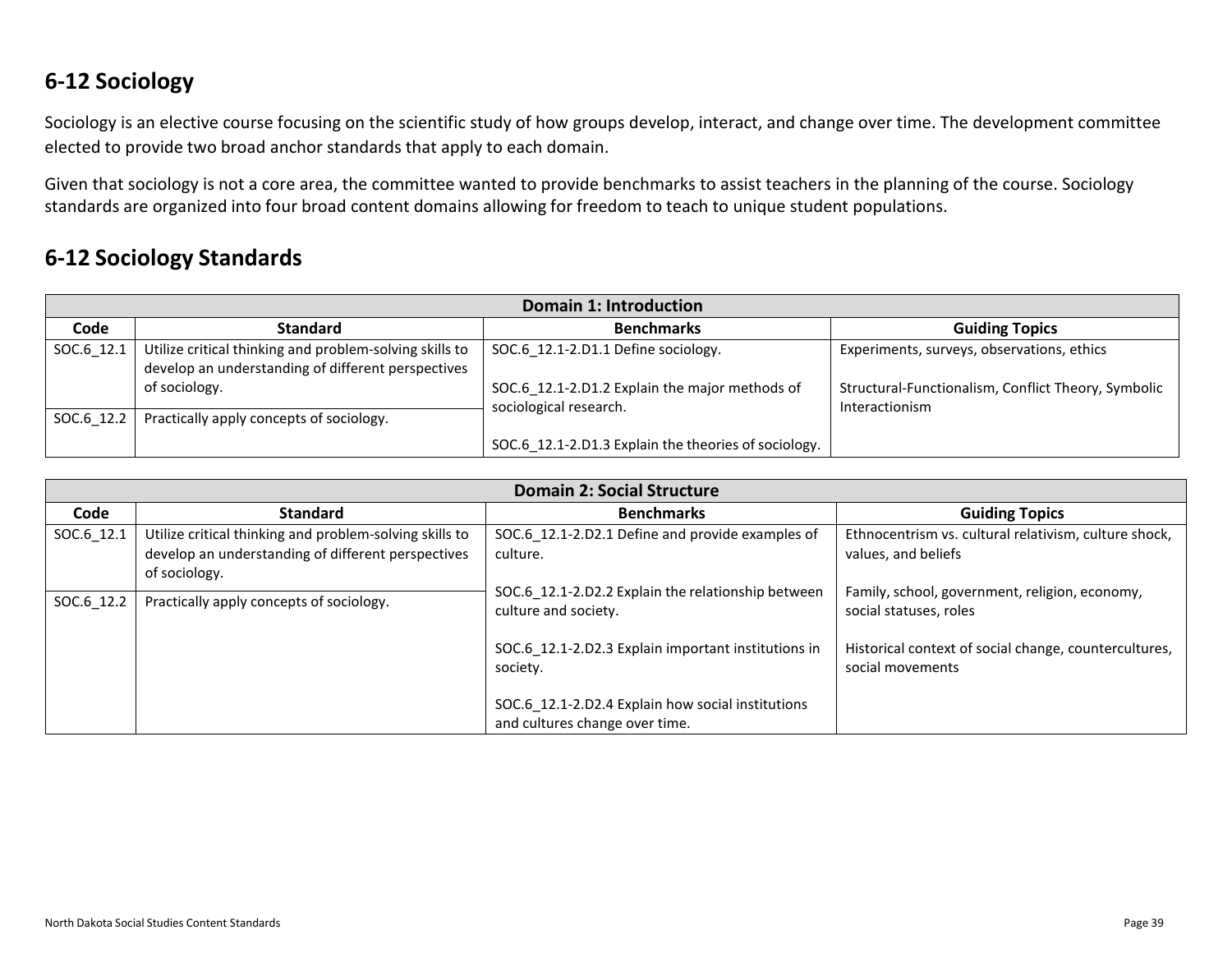| <b>Domain 3: Social Relationships</b> |                                                         |                                                                                           |                                                        |
|---------------------------------------|---------------------------------------------------------|-------------------------------------------------------------------------------------------|--------------------------------------------------------|
| Code                                  | <b>Standard</b>                                         | <b>Benchmarks</b>                                                                         | <b>Guiding Topics</b>                                  |
| SOC.6 12.1                            | Utilize critical thinking and problem-solving skills to | SOC.6 12.1-2.D3.1 Describe the process of                                                 | Primary agents of socialization (i.e., school, family, |
|                                       | develop an understanding of different perspectives      | socialization.                                                                            | religion, mass media, peers, etc.)                     |
|                                       | of sociology.                                           |                                                                                           |                                                        |
| SOC.6 12.2                            | Practically apply concepts of sociology.                | SOC.6 12.1-2.D3.2 Explain the process of the social<br>construction of the self.          | I and me, role-taking, generalized other, and identity |
|                                       |                                                         |                                                                                           | Reference groups, in-groups, out-groups, primary       |
|                                       |                                                         | SOC.6_12.1-2.D3.3 Explain the social construction of<br>groups and their role in society. | and secondary groups                                   |

| Domain 4: Social Stratification and Inequality |                                                                                                                                |                                                                                                                                                                                  |                                                                                                                                                           |
|------------------------------------------------|--------------------------------------------------------------------------------------------------------------------------------|----------------------------------------------------------------------------------------------------------------------------------------------------------------------------------|-----------------------------------------------------------------------------------------------------------------------------------------------------------|
| Code                                           | <b>Standard</b>                                                                                                                | <b>Benchmarks</b>                                                                                                                                                                | <b>Guiding Topics</b>                                                                                                                                     |
| SOC.6_12.1                                     | Utilize critical thinking and problem-solving skills to<br>develop an understanding of different perspectives<br>of sociology. | SOC.6_12.1-2.D4.1 Explain common patterns of<br>social inequality and the impact on groups.                                                                                      | Privilege, power, racial and ethnic inequality, gender<br>inequality, class inequality, life chances, social<br>problems, inter- and intra-group conflict |
| SOC.6 12.2                                     | Practically apply concepts of sociology.                                                                                       | SOC.6_12.1-2.D4.2 Explain how racism, sexism, and<br>ageism have evolved over time.<br>SOC.6_12.1-2.D4.3 Explain the relationship between<br>social institutions and inequality. | Glass ceiling, glass escalator, mandatory retirement<br>Distribution of power, counter-inequality efforts                                                 |
|                                                |                                                                                                                                | SOC.6_12.4.4 Explain individual, group, and social<br>responses to inequality.                                                                                                   | Meals on Wheels, food pantries, welfare, Red Cross                                                                                                        |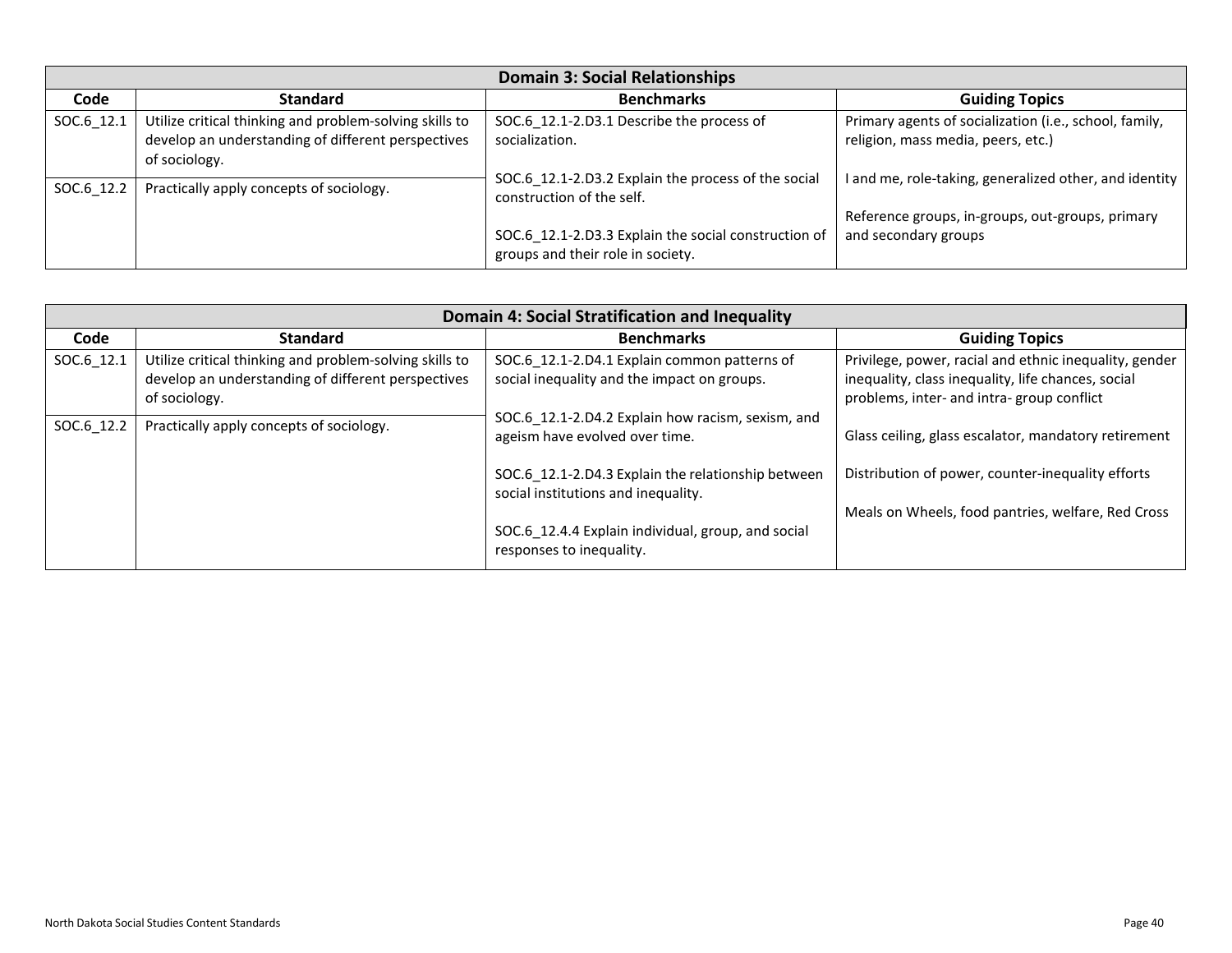# **6-12 Psychology**

Psychology is an elective course focusing on the scientific study of human behavior and mental processes. Since psychology is a science, it is constantly developing and changing. As a result, the writing committee elected to provide three broad anchor standards that apply to each domain.

Given that psychology is not a core area, the committee wanted to provide benchmarks that assist teachers in the planning of the course. The psychology standards are organized into eight broad content domains. Domains one, two, and three are central to the general understanding of psychology. The other five domains address broad content areas to be included in high school psychology as student interest or time dictates.

## <span id="page-41-0"></span>**6-12 Psychology Standards**

| Domain 1: History and Research |                                                                                                    |                                                                   |                                                                                 |
|--------------------------------|----------------------------------------------------------------------------------------------------|-------------------------------------------------------------------|---------------------------------------------------------------------------------|
| Code                           | <b>Standard</b>                                                                                    | <b>Benchmarks</b>                                                 | <b>Guiding Topics</b>                                                           |
| PSY.6 12.1                     | Utilize critical thinking and problem-solving skills to<br>develop an understanding of psychology. | PSY.6 12.1-3.D1.1 Describe psychology as an<br>empirical science. | Founding fathers, approaches to psychology,<br>research, and applied psychology |
| PSY.6 12.2                     | Practically apply concepts of psychology.                                                          | PSY.6 12.1-3.D1.2 Analyze research methods.                       | Data analysis, nature vs nurture, scientific method,                            |
| PSY.6 12.3                     | Analyze how topics evolve and research develops as                                                 |                                                                   | types of research, research methods, validity,                                  |
|                                | discoveries occur.                                                                                 | PSY.6 12.1-3.D1.3 Analyze ethical standards.                      | reliability, statistics, correlation vs causation                               |
|                                |                                                                                                    | PSY.6 12.1-3.D1.4 Describe different careers in                   | Ethical issues in research                                                      |
|                                |                                                                                                    | psychology.                                                       | Ph.D. vs. M.D.                                                                  |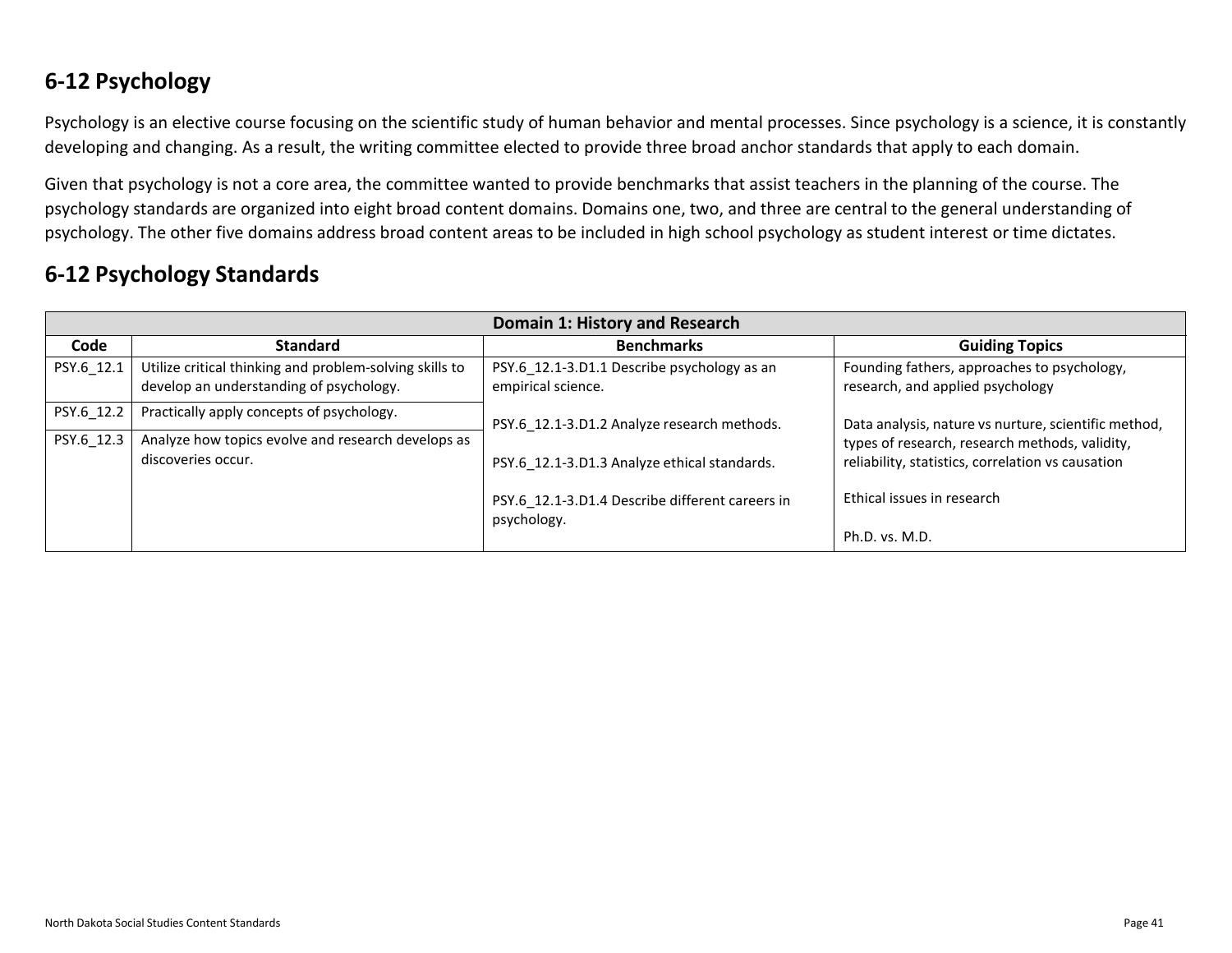| <b>Domain 2: Biological Bases of Behavior</b> |                                                                                                    |                                                                                                  |                                                                          |  |  |  |
|-----------------------------------------------|----------------------------------------------------------------------------------------------------|--------------------------------------------------------------------------------------------------|--------------------------------------------------------------------------|--|--|--|
| Code                                          | <b>Standard</b>                                                                                    | <b>Benchmarks</b>                                                                                | <b>Guiding Topics</b>                                                    |  |  |  |
| PSY.6_12.1                                    | Utilize critical thinking and problem-solving skills to<br>develop an understanding of psychology. | PSY.6_12.1-3.D2.1 Identify the functions of the<br>major divisions and subdivisions of the human | Lobes of the brain, central nervous system,<br>peripheral nervous system |  |  |  |
| PSY.6_12.2                                    | Practically apply concepts of psychology.                                                          | nervous system.                                                                                  | Axon, myelin, neurotransmitter, synapse                                  |  |  |  |
| PSY.6 12.3                                    | Analyze how topics evolve and research develops as<br>discoveries occur.                           | PSY.6_12.1-3.D2.2 Identify the parts of the neuron<br>and describe the basic process of neural   | Threshold, adaptation, sensory systems                                   |  |  |  |
|                                               |                                                                                                    | transmission.<br>PSY.6_12.1-3.D2.3 Describe the interaction between                              | Depth perception, illusions                                              |  |  |  |
|                                               |                                                                                                    | the endocrine and the nervous systems.                                                           | Psychoactive drugs, hypnosis                                             |  |  |  |
|                                               |                                                                                                    | PSY.6_12.1-3.D2.4 Discuss processes of sensation<br>and perception and how they interact.        | Circadian rhythm                                                         |  |  |  |
|                                               |                                                                                                    | PSY.6_12.1-3.D2.5 Identify states of consciousness.                                              | Narcolepsy, sleep apnea, insomnia                                        |  |  |  |
|                                               |                                                                                                    | PSY.6 12.1-3.D2.6 Describe the sleep cycle.                                                      |                                                                          |  |  |  |
|                                               |                                                                                                    | PSY.6 12.1-3.D2.7 Describe types of sleep disorders.                                             |                                                                          |  |  |  |

| Domain 3: Disorders, Therapies, and Treatments |                                                                                                    |                                                                                                                 |                                                                                                                                                             |  |  |  |
|------------------------------------------------|----------------------------------------------------------------------------------------------------|-----------------------------------------------------------------------------------------------------------------|-------------------------------------------------------------------------------------------------------------------------------------------------------------|--|--|--|
| Code                                           | <b>Standard</b>                                                                                    | <b>Benchmarks</b>                                                                                               | <b>Guiding Topics</b>                                                                                                                                       |  |  |  |
| PSY.6_12.1                                     | Utilize critical thinking and problem-solving skills to<br>develop an understanding of psychology. | PSY.6 12.1-3.D3.1 Describe the classifications of<br>psychological disorders.                                   | Views of abnormality, DSM-5                                                                                                                                 |  |  |  |
| PSY.6 12.2                                     | Practically apply concepts of psychology.                                                          | PSY.6_12.1-3.D3.2 Describe symptoms and causes of                                                               | Major categories of psychological disorders:<br>Schizophrenia, mood, anxiety, and personality                                                               |  |  |  |
| PSY.6 12.3                                     | Analyze how topics evolve and research develops as<br>discoveries occur.                           | major categories of psychological disorders.<br>PSY.6 12.1-3.D3.3 Explain the types of treatments<br>available. | Psychoanalysis, humanistic therapy, behavioral<br>therapy, cognitive-behavioral therapy,<br>electroconvulsive therapy, psychosurgery, drug<br>therapy, etc. |  |  |  |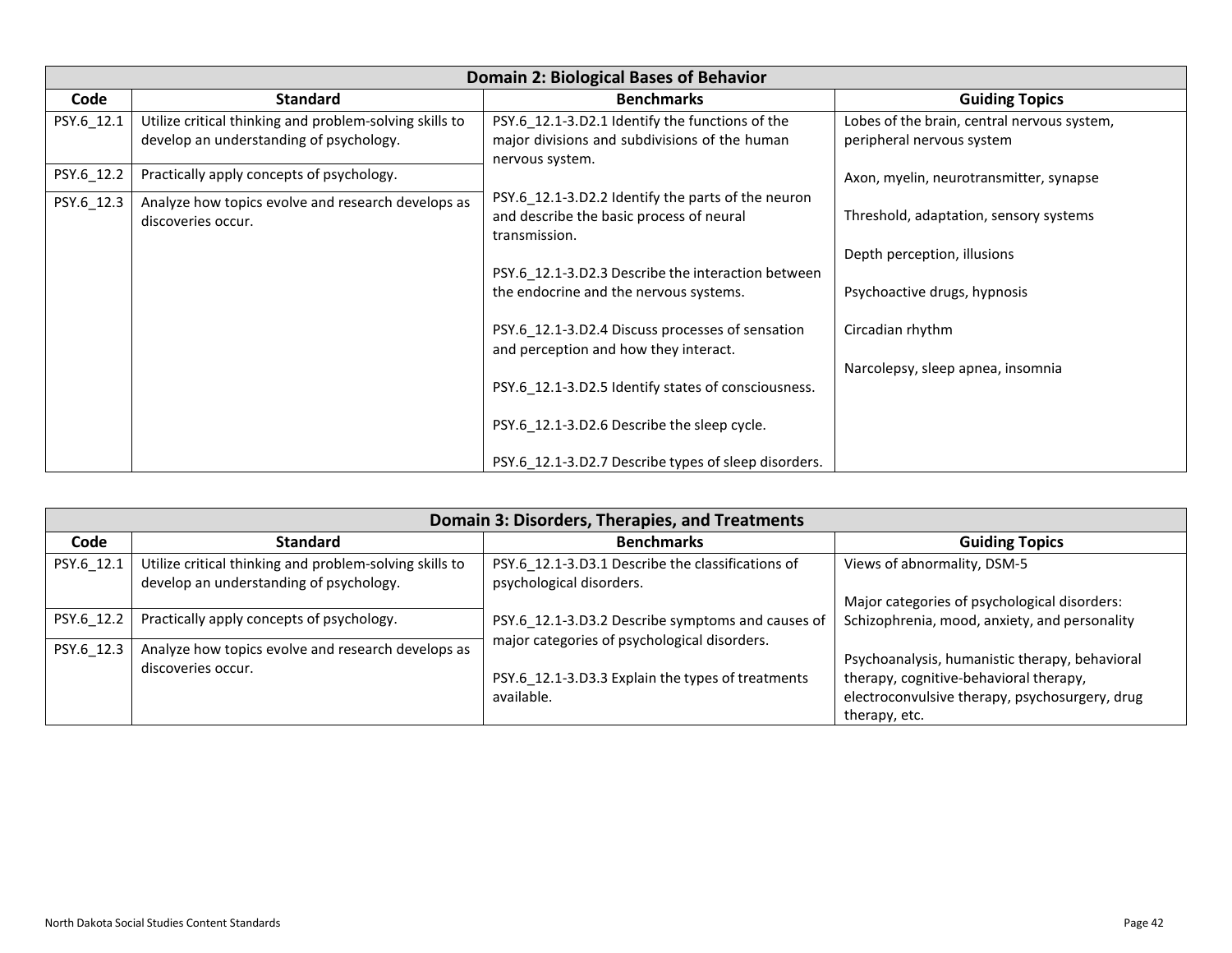|            | Domain 4: Development and Learning                                                                 |                                                                                     |                                                                                                    |  |  |  |  |
|------------|----------------------------------------------------------------------------------------------------|-------------------------------------------------------------------------------------|----------------------------------------------------------------------------------------------------|--|--|--|--|
| Code       | <b>Standard</b>                                                                                    | <b>Benchmarks</b>                                                                   | <b>Guiding Topics</b>                                                                              |  |  |  |  |
| PSY.6 12.1 | Utilize critical thinking and problem-solving skills to<br>develop an understanding of psychology. | PSY.6_12.1-3.D4.1 Describe the interaction between<br>hereditary vs. environment.   | Nature vs. Nurture                                                                                 |  |  |  |  |
| PSY.6 12.2 | Practically apply concepts of psychology.                                                          | PSY.6 12.1-3.D4.2 Explain theories of cognitive,<br>moral, and social development.  | Piaget, Kohlberg, Erikson<br>Types of reflexes, schemas, critical periods, identity                |  |  |  |  |
| PSY.6_12.3 | Analyze how topics evolve and research develops as<br>discoveries occur.                           | PSY.6 12.1-3.D4.3 Trace the physical, cognitive, and                                | formation, language acquisition                                                                    |  |  |  |  |
|            |                                                                                                    | social development of the lifespan.                                                 | Stimulus, response, punishment, positive and<br>negative reinforcements, B.F. Skinner, Ivan Pavlov |  |  |  |  |
|            |                                                                                                    | PSY.6 12.1-3.D4.4 Describe the principles of classical<br>and operant conditioning. | Imitation learning, Albert Bandura                                                                 |  |  |  |  |
|            |                                                                                                    | PSY.6_12.1-3.D4.5 Apply observational and cognitive<br>learning to everyday life.   |                                                                                                    |  |  |  |  |

|            | <b>Domain 5: Memory and Cognition</b>                                                              |                                                                                 |                                                                              |  |  |  |  |
|------------|----------------------------------------------------------------------------------------------------|---------------------------------------------------------------------------------|------------------------------------------------------------------------------|--|--|--|--|
| Code       | <b>Standard</b>                                                                                    | <b>Benchmarks</b>                                                               | <b>Guiding Topics</b>                                                        |  |  |  |  |
| PSY.6_12.1 | Utilize critical thinking and problem-solving skills to<br>develop an understanding of psychology. | PSY.6 12.1-3.D5.1 Describe the types of memory.                                 | Sensory, short-term, long-term                                               |  |  |  |  |
| PSY.6 12.2 | Practically apply concepts of psychology.                                                          | PSY.6 12.1-3.D5.2 Explain strategies for improving<br>the encoding of memory.   | Recall vs. recognition, memory disorders<br>(Alzheimer's, amnesia, dementia) |  |  |  |  |
| PSY.6 12.3 | Analyze how topics evolve and research develops as                                                 |                                                                                 |                                                                              |  |  |  |  |
|            | discoveries occur.                                                                                 | PSY.6 12.1-3.D5.3 Explain the processes of memory<br>retrieval and improvement. | Retrieval cues, mnemonics                                                    |  |  |  |  |
|            |                                                                                                    |                                                                                 | Simon Binet, Howard Gardner                                                  |  |  |  |  |
|            |                                                                                                    | PSY.6 12.1-3.D5.4 Describe theories of intelligence.                            |                                                                              |  |  |  |  |
|            |                                                                                                    |                                                                                 | Stanford-Binet, Weschler, achievement tests,                                 |  |  |  |  |
|            |                                                                                                    | PSY.6 12.1-3.D5.5 Describe the history of                                       | aptitude tests                                                               |  |  |  |  |
|            |                                                                                                    | intelligence testing and current methods.                                       |                                                                              |  |  |  |  |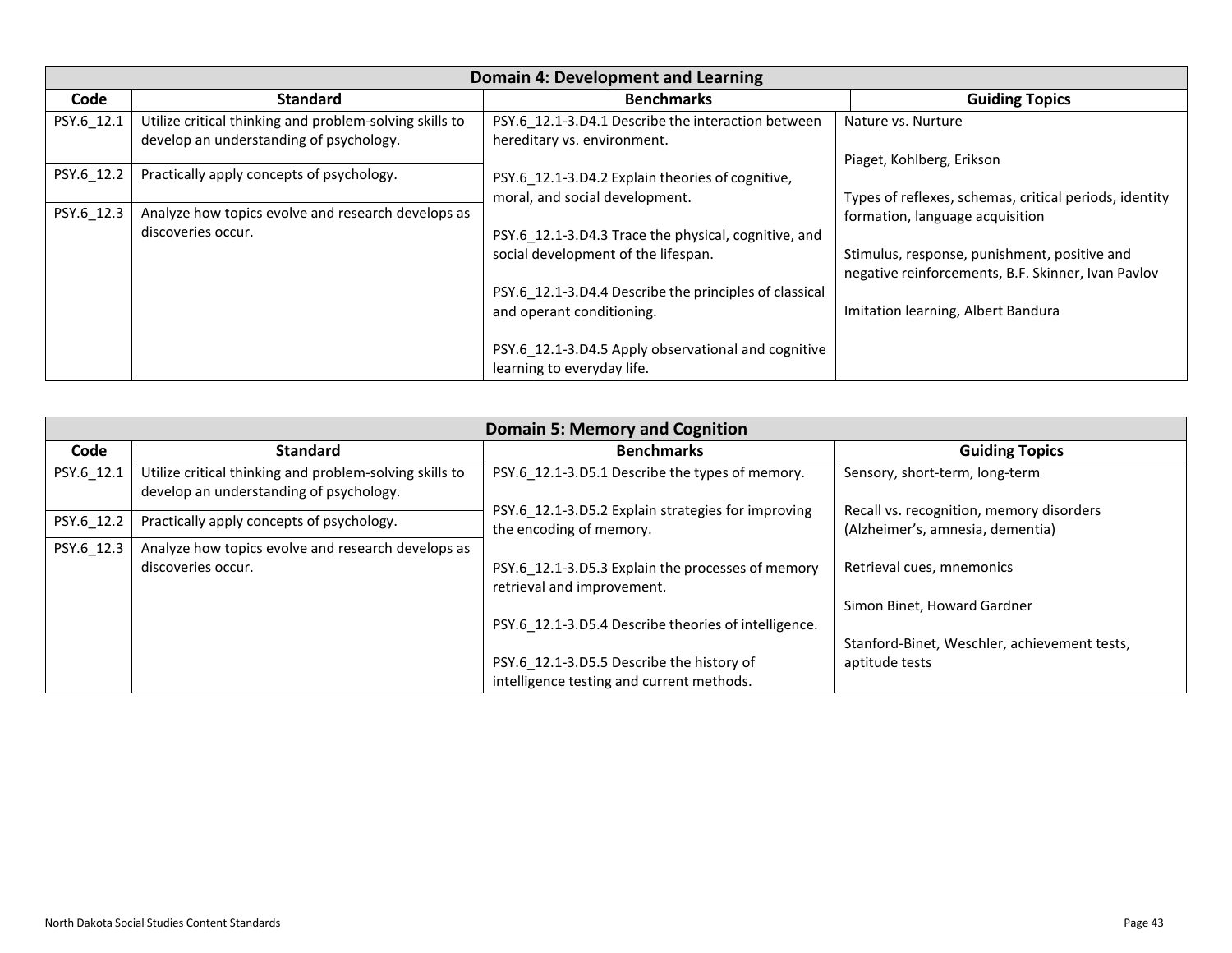| <b>Domain 6: Motivation and Emotion</b> |                                                                                                    |                                                |                                                                          |  |  |  |
|-----------------------------------------|----------------------------------------------------------------------------------------------------|------------------------------------------------|--------------------------------------------------------------------------|--|--|--|
| Code                                    | <b>Standard</b>                                                                                    | <b>Benchmarks</b>                              | <b>Guiding Topics</b>                                                    |  |  |  |
| PSY.6 12.1                              | Utilize critical thinking and problem-solving skills to<br>develop an understanding of psychology. | PSY.6 12.1-3.D6.1 Explain types of motivation. | Extrinsic and intrinsic motivation                                       |  |  |  |
| PSY.6 12.2                              | Practically apply concepts of psychology.                                                          | PSY.6 12.1-3.D6.2 Explain theories of emotion. | Schachter-Singer-Factor Theory, James Lange<br>Theory, Canon-Bard Theory |  |  |  |
| PSY.6 12.3                              | Analyze how topics evolve and research develops as<br>discoveries occur.                           |                                                |                                                                          |  |  |  |

|            | <b>Domain 7: Personality</b>                                                                       |                                                        |                                                                               |  |  |  |  |
|------------|----------------------------------------------------------------------------------------------------|--------------------------------------------------------|-------------------------------------------------------------------------------|--|--|--|--|
| Code       | <b>Standard</b>                                                                                    | <b>Benchmarks</b>                                      | <b>Guiding Topics</b>                                                         |  |  |  |  |
| PSY.6 12.1 | Utilize critical thinking and problem-solving skills to<br>develop an understanding of psychology. | PSY.6 12.1-3.D7.1 Explain theories of personality.     | Psychodynamic, trait, humanistic, behavioral, or<br>social-cognitive theories |  |  |  |  |
| PSY.6 12.2 | Practically apply concepts of psychology.                                                          | PSY.6 12.1-3.D7.2 Describe personality<br>assessments. | Big 5, MMPI, projective tests, or objective tests                             |  |  |  |  |
| PSY.6 12.3 | Analyze how topics evolve and research develops as<br>discoveries occur.                           |                                                        |                                                                               |  |  |  |  |

| <b>Domain 8: Social Psychology</b> |                                                                                                    |                                                                                                                                          |                                                                               |  |  |  |
|------------------------------------|----------------------------------------------------------------------------------------------------|------------------------------------------------------------------------------------------------------------------------------------------|-------------------------------------------------------------------------------|--|--|--|
| Code                               | <b>Standard</b>                                                                                    | <b>Benchmarks</b>                                                                                                                        | <b>Guiding Topics</b>                                                         |  |  |  |
| PSY.6 12.1                         | Utilize critical thinking and problem-solving skills to<br>develop an understanding of psychology. | PSY.6 12.1-3.D8.1 Describe how group dynamics<br>influence behavior.                                                                     | Groupthink, bystander effect                                                  |  |  |  |
| PSY.6 12.2                         | Practically apply concepts of psychology.                                                          | PSY.6 12.1-3.D8.2 Describe how society influences                                                                                        | Interpersonal relationships, attraction, prosocial and<br>antisocial behavior |  |  |  |
| PSY.6_12.3                         | Analyze how topics evolve and research develops as<br>discoveries occur.                           | an individual's behavior.<br>PSY.6 12.1-3.D8.3 Explain the nature and effects of<br>stereotyping, prejudice, discrimination, and racism. | Cultural diversity, race, ethnicity, gender                                   |  |  |  |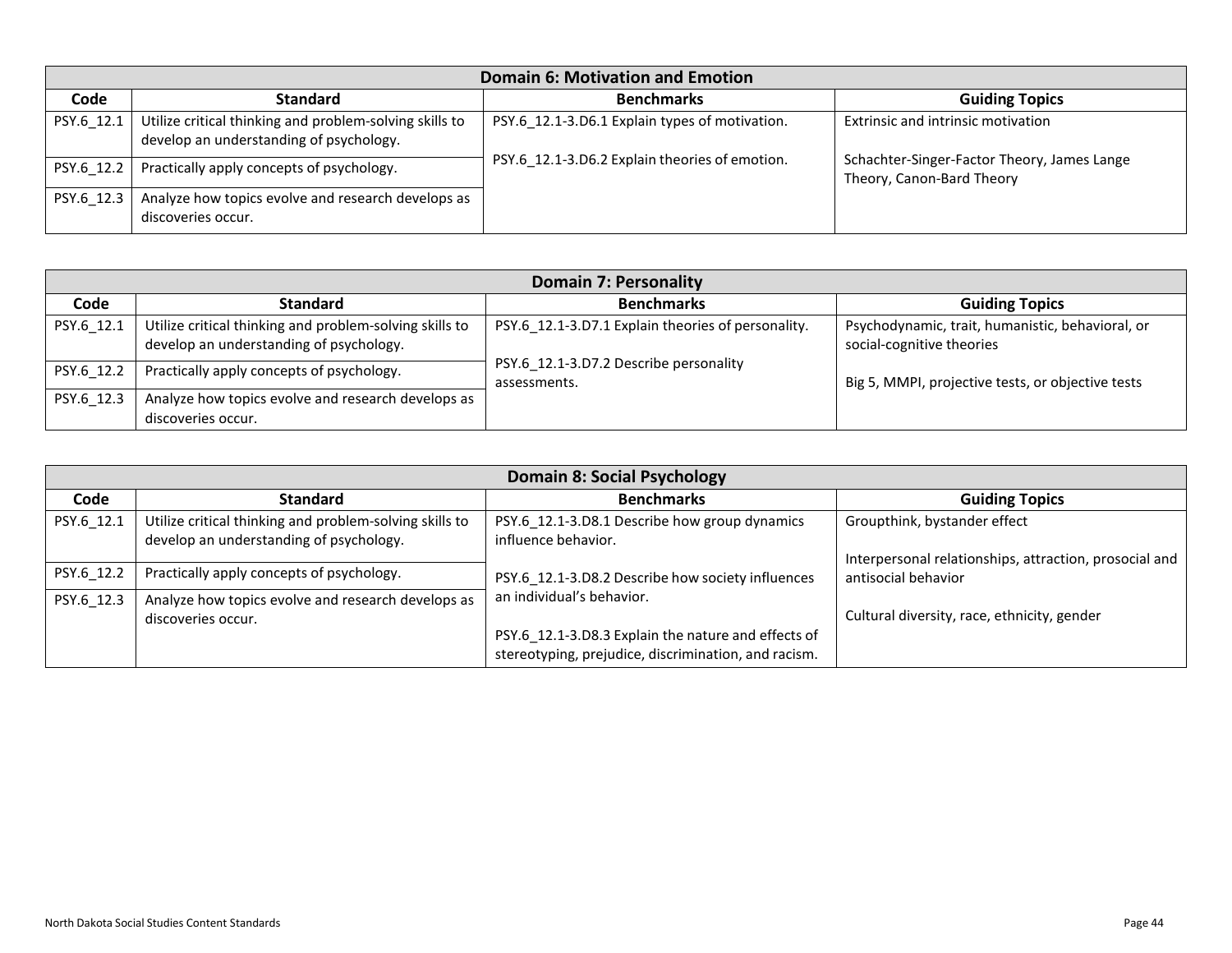# **NORTH DAKOTA SOCIAL STUDIES CONTENT STANDARDS**

**Grades K–12**

**Appendix A: Social Studies Scope and Sequence Option**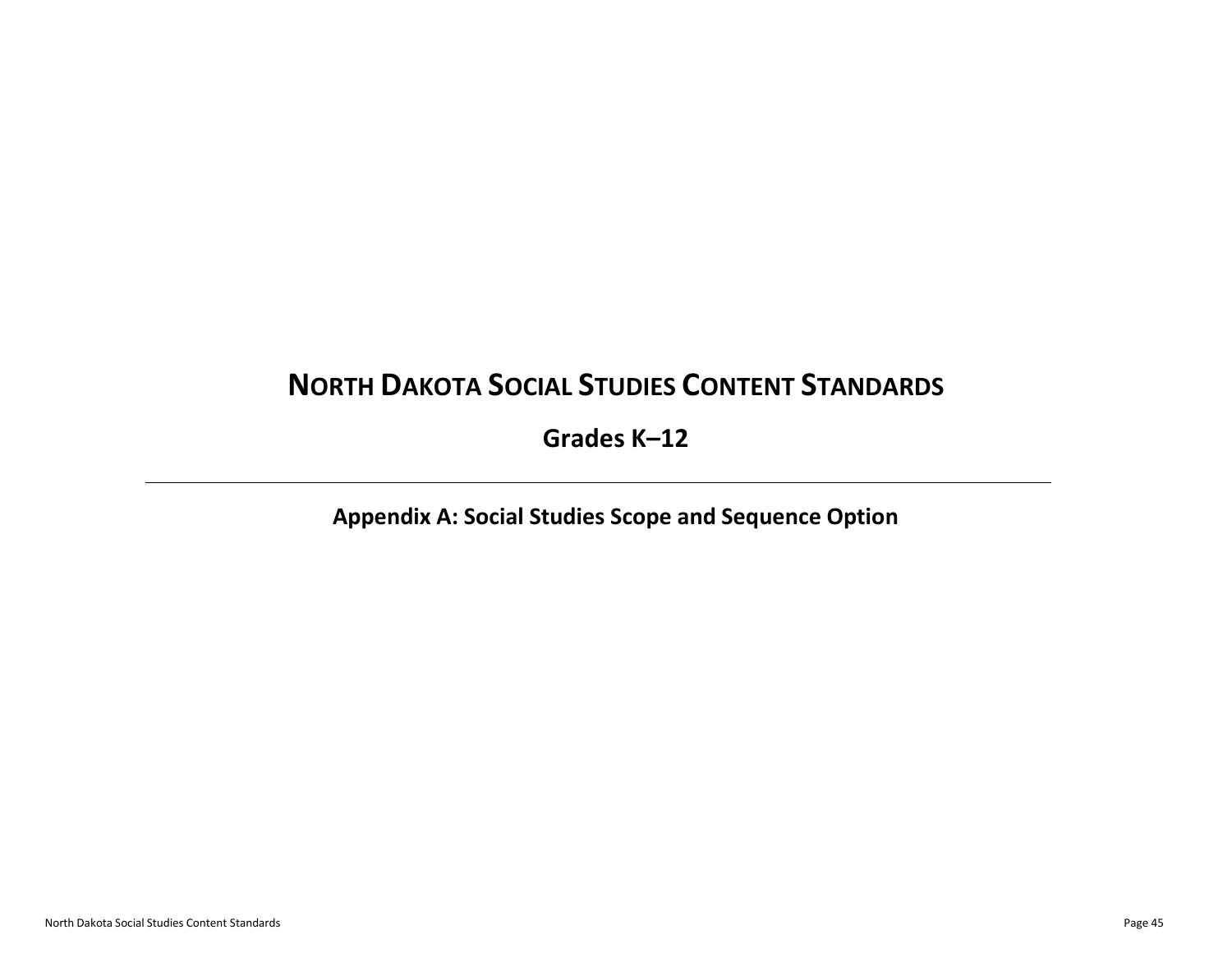# <span id="page-46-0"></span>**Appendix A: Social Studies Scope and Sequence Option**

The following progression chart for K-12 social studies is a suggested outline for the sequence in social studies education in North Dakota. It suggests grade levels of specific subjects/focuses, but the standards themselves are banded K-5 and 6-12. This gives districts and teachers autonomy to decide what age levels are appropriate for the progression of learning within those bands.

If a subject is not listed in the suggested scope and sequence for a grade level, this does not mean a teacher cannot draw on an earlier subject/ standard in his or her course of study. Promising practices should be used when determining what subjects need reinforcement within an individual course by the classroom teacher.

The developmental lens of how children view their world informed the K-5 grade bands (see table below). Kindergartners view the world through themselves and their families. Whereas, fifth graders can view themselves in relationship to the world. The topics listed are the lens with which the standards are viewed. Additional topics and themes are also listed. These topics/themes may include, but are not limited to, what is taught at each grade level and possible ideas for curriculum and lesson planning. The purpose of this document is to assist schools and districts in implementing the standards.

For the 6-12 grade band, two different progression options are noted. Option A includes World History as a separate course and Option B incorporates one required elective credit of social studies. These options are provided since World History is not a required course for graduation by North Dakota Century Code. These standards can be embedded in other courses of study where noted.

For World History and United States History, the eras are divided within those standards for grade levels necessary for an appropriate progression of learning. This does not mean teachers should be discouraged from reinforcing topics from an earlier era when gaps in knowledge are discovered. This does not discourage districts from making changes to which grade level subjects are taught within a grade level band. Also, equal instructional time does not necessarily have to be devoted to each era.

| <b>North Dakota Social Studies Content Standards</b>                |                                                         |  |                     |              |          |  |
|---------------------------------------------------------------------|---------------------------------------------------------|--|---------------------|--------------|----------|--|
|                                                                     | • Civics & Government • Economics • Geography • History |  |                     |              |          |  |
| Grade 4<br>Grade 2<br>Grade 3<br>Grade 5<br>Kindergarten<br>Grade 1 |                                                         |  |                     |              |          |  |
|                                                                     | <b>Current Events &amp; Connection to Today</b>         |  |                     |              |          |  |
| My Family                                                           |                                                         |  |                     |              |          |  |
|                                                                     | <b>My School</b>                                        |  |                     |              |          |  |
|                                                                     |                                                         |  | <b>My Community</b> |              |          |  |
|                                                                     |                                                         |  |                     | My           |          |  |
|                                                                     |                                                         |  |                     | <b>State</b> |          |  |
|                                                                     | My                                                      |  |                     |              |          |  |
|                                                                     |                                                         |  |                     | Country      |          |  |
|                                                                     |                                                         |  |                     |              | My World |  |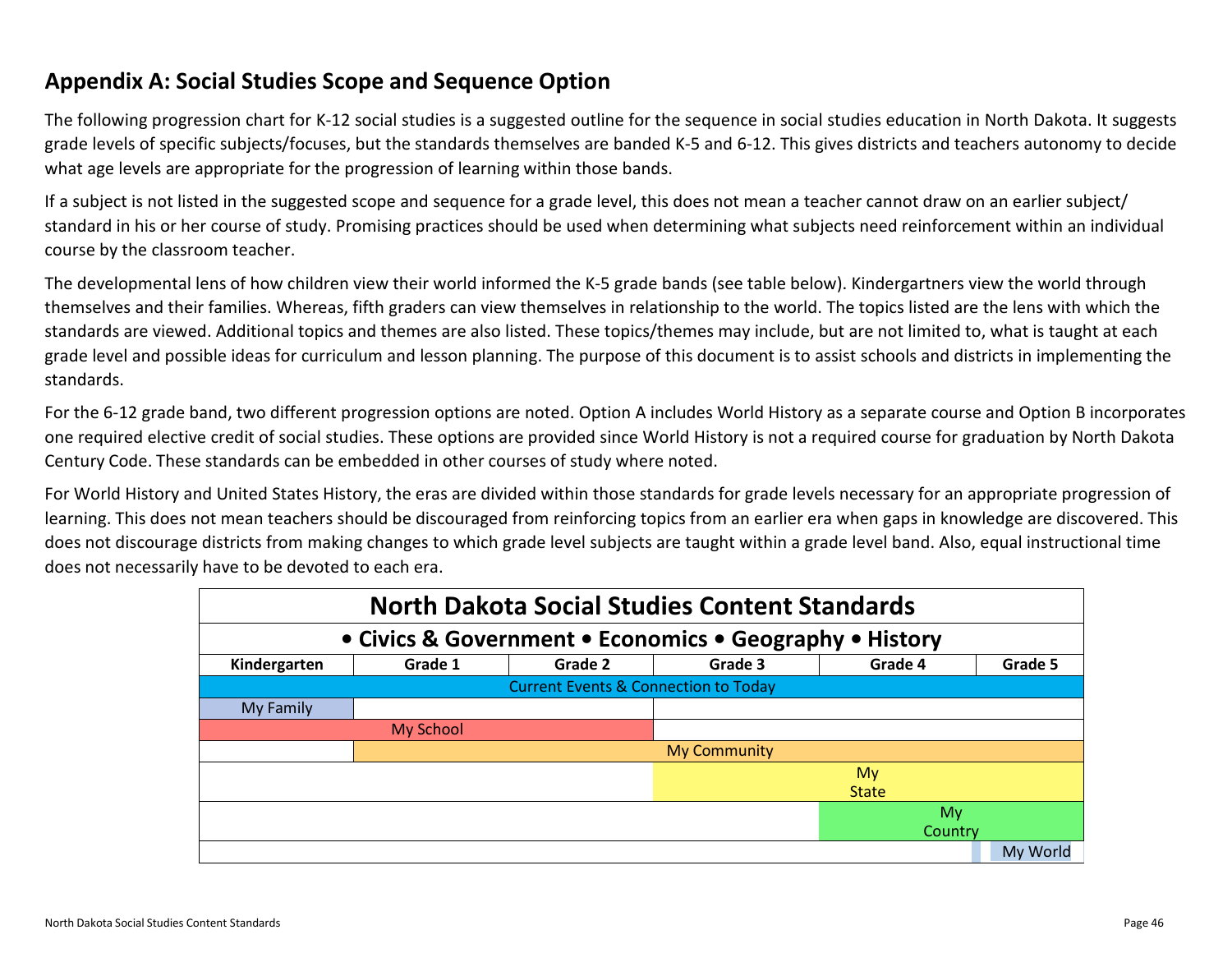## **K-5 Optional Progression Chart**

| <b>Civics &amp; Government</b>                                                     |                                                                                        |                                                                  |                                                                                                                            |                                                                                                                                                        |                                                 |  |
|------------------------------------------------------------------------------------|----------------------------------------------------------------------------------------|------------------------------------------------------------------|----------------------------------------------------------------------------------------------------------------------------|--------------------------------------------------------------------------------------------------------------------------------------------------------|-------------------------------------------------|--|
| Grade K                                                                            | Grade 1                                                                                | Grade 2                                                          | Grade 3                                                                                                                    | Grade 4                                                                                                                                                | Grade 5                                         |  |
|                                                                                    | C.K_2.1 Explain reasons for, and purposes of, rules, laws, and positions of authority. |                                                                  |                                                                                                                            | C.3_5.1 Compare and contrast the responsibilities and powers of government<br>officials at various levels and branches of government.                  |                                                 |  |
| Identify and explain rules                                                         | Explain rules and laws                                                                 | Explain purpose of rules,<br>laws, and positions of<br>authority | City Officials                                                                                                             | North Dakota Officials                                                                                                                                 | <b>United States Officials</b>                  |  |
| C.K_2.2 Explain why people form governments.                                       |                                                                                        |                                                                  |                                                                                                                            | C.3_5.2 Describe the structure of government and how it functions to serve<br>citizens/residents (e.g., Constitution, Amendments, government leaders). |                                                 |  |
| Classroom/School                                                                   | School/City                                                                            | Why we have government                                           | <b>City Government</b>                                                                                                     | North Dakota                                                                                                                                           | <b>United States</b>                            |  |
|                                                                                    |                                                                                        |                                                                  |                                                                                                                            | Government                                                                                                                                             | Government                                      |  |
| C.K_2.3 Identify services provided by the local government and how they affect the |                                                                                        |                                                                  |                                                                                                                            | C.3_5.3 Describe the structure of governments in North Dakota and how they                                                                             |                                                 |  |
| lives of its citizens/residents.                                                   |                                                                                        |                                                                  | function to serve citizens/residents.                                                                                      |                                                                                                                                                        |                                                 |  |
| Services - people who help                                                         | Trash, Government,                                                                     | What are city services and                                       | Structures of city                                                                                                         | <b>Structures of North</b>                                                                                                                             | <b>Structures of United</b>                     |  |
| School, City Workers<br>how do they help us                                        |                                                                                        |                                                                  | Government                                                                                                                 | Dakota Government                                                                                                                                      | <b>States Government</b>                        |  |
|                                                                                    | C.K_2.4 Describe the core values represented by symbols of the United States.          |                                                                  |                                                                                                                            | C.3_5.4 Explain the importance of the basic principles that provide the foundation                                                                     |                                                 |  |
|                                                                                    |                                                                                        |                                                                  | of the American system of government (e.g., symbols, patriotic traditions, values<br>of liberty, equality, justice, etc.). |                                                                                                                                                        |                                                 |  |
| <b>Identify United States</b>                                                      | Core Values of United                                                                  | Core values represented in                                       | Importance of Symbols                                                                                                      | Importance of North                                                                                                                                    | Importance of the Values                        |  |
| symbols                                                                            | States Symbols                                                                         | community                                                        | and Patriotic Traditions                                                                                                   | Dakota Values of Liberty,                                                                                                                              | of Liberty, Equality,                           |  |
|                                                                                    |                                                                                        |                                                                  |                                                                                                                            | Equality, and Justice                                                                                                                                  | Justice in the United<br><b>States</b>          |  |
|                                                                                    | C.K_2.5 Identify ways citizens/residents participate in community decisions.           |                                                                  |                                                                                                                            | C.3_5.5 Describe procedures for making decisions in a variety of settings.                                                                             |                                                 |  |
| Participation in family                                                            | Participation in school                                                                | Participation in community                                       | Decision Making for Cities                                                                                                 | Decision Making for<br>North Dakota                                                                                                                    | Decision Making for the<br><b>United States</b> |  |
|                                                                                    | C.K_2.6 Describe important rights and responsibilities of citizens/residents.          |                                                                  |                                                                                                                            | C.3_5.6 Compare and contrast personal and civic responsibilities and explain why                                                                       |                                                 |  |
|                                                                                    |                                                                                        |                                                                  | they are important in community life.                                                                                      |                                                                                                                                                        |                                                 |  |
| Family responsibilities                                                            | Family and school                                                                      | School and community                                             | Importance of Civic                                                                                                        | Importance of Civic                                                                                                                                    | Importance of Civic                             |  |
|                                                                                    | responsibilities                                                                       | responsibilities                                                 | Responsibilities to the                                                                                                    | Responsibilities to North                                                                                                                              | Responsibilities to the                         |  |
|                                                                                    |                                                                                        |                                                                  | Local Community                                                                                                            | Dakota                                                                                                                                                 | <b>United States</b>                            |  |
| issue.                                                                             | C.K_2.7 Explain and/or participate in a project to help or inform others about an      |                                                                  |                                                                                                                            | C.3_5.7 Develop and implement an action plan to address or inform others about                                                                         |                                                 |  |
| Brainstorm possible                                                                | Identify an issue and come                                                             | Explain, participate and                                         | Local Issue                                                                                                                | North Dakota Issue                                                                                                                                     | <b>United States Issue</b>                      |  |
| solutions to a given issue                                                         | up with a solution                                                                     | inform                                                           |                                                                                                                            |                                                                                                                                                        |                                                 |  |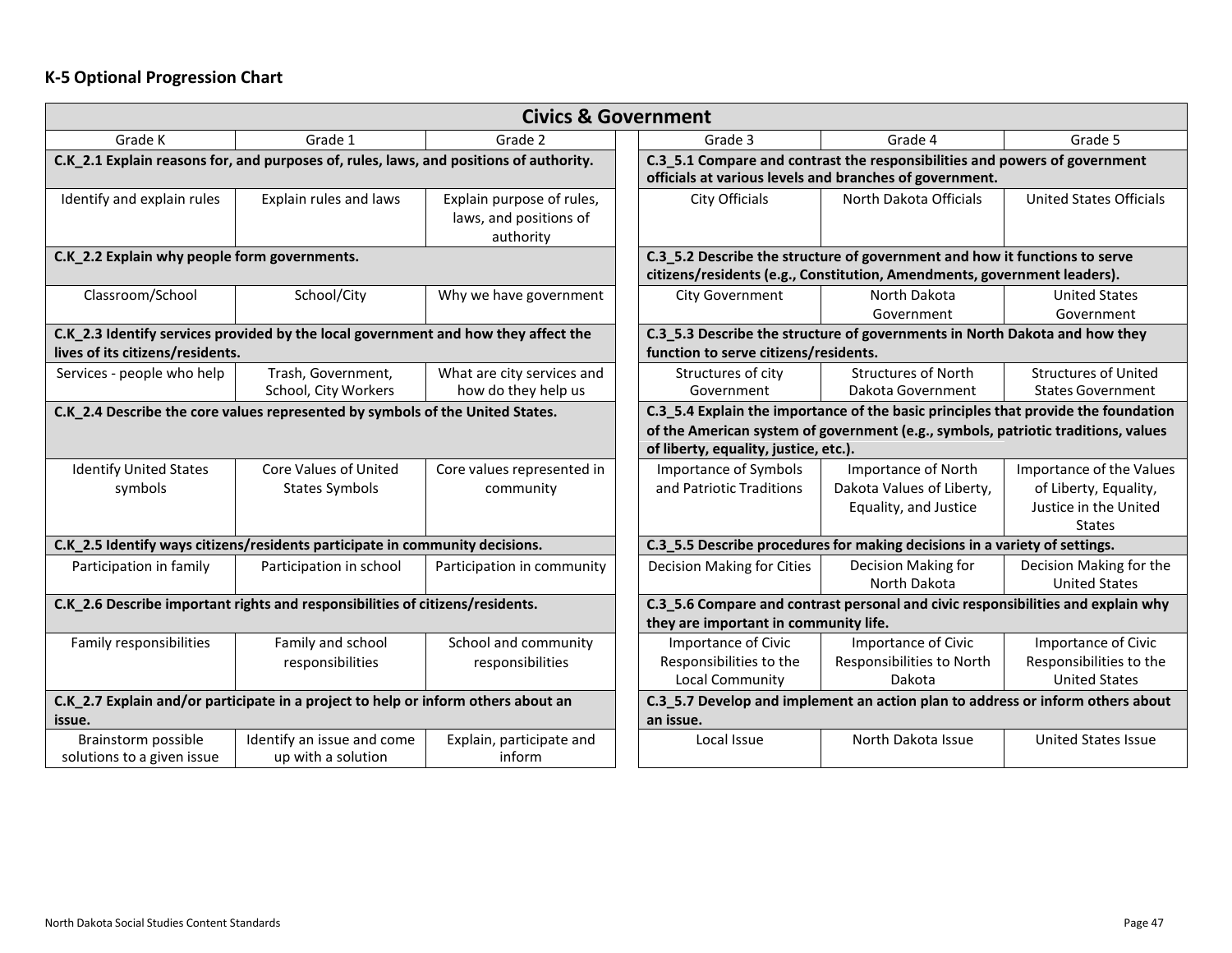|                                                       | <b>Economics</b>                                                                |                             |                                                                                |                                                                                  |                             |  |  |  |
|-------------------------------------------------------|---------------------------------------------------------------------------------|-----------------------------|--------------------------------------------------------------------------------|----------------------------------------------------------------------------------|-----------------------------|--|--|--|
| Grade K                                               | Grade 1                                                                         | Grade 2                     | Grade 3                                                                        | Grade 4                                                                          | Grade 5                     |  |  |  |
|                                                       | E.K_2.1 Describe the characteristics of the American economic system.           |                             |                                                                                | E.3_5.1 Utilize fundamental principles and concepts of economics to understand   |                             |  |  |  |
|                                                       |                                                                                 |                             |                                                                                | economic activity (e.g., needs and wants, goods and services, opportunity cost). |                             |  |  |  |
| <b>Identify Money</b>                                 | <b>Explain Value of Money</b>                                                   |                             | Economic Activity in City                                                      | Economic Activity in                                                             | Economic Activity in        |  |  |  |
|                                                       |                                                                                 |                             |                                                                                | North Dakota                                                                     | <b>United States</b>        |  |  |  |
|                                                       | E.K_2.2 Compare and contrast producers and consumer of goods and services.      |                             |                                                                                | E.3_5.2 Describe how goods and services are produced and distributed.            |                             |  |  |  |
|                                                       | Identify Good and Services                                                      | Compare and Contrast        | Local Entrepreneurs                                                            | North Dakota                                                                     | <b>United States</b>        |  |  |  |
|                                                       |                                                                                 |                             |                                                                                | Entrepreneurs                                                                    | Entrepreneurs               |  |  |  |
|                                                       | E.K_2.3 Identify consumer decisions and the difference between needs and wants. |                             |                                                                                | E.3 5.3 Identify factors that influence saving and spending choices.             |                             |  |  |  |
| <b>Identify Needs and Wants</b>                       | <b>Compare and Contrast</b>                                                     | Identify the Cost Involved  |                                                                                |                                                                                  |                             |  |  |  |
|                                                       | <b>Needs and Wants</b>                                                          | in Decisions                |                                                                                |                                                                                  |                             |  |  |  |
| E.K_2.4 Identify how community helpers impact others. |                                                                                 |                             | E.3_5.4 Describe the necessity and impact of community services.               |                                                                                  |                             |  |  |  |
|                                                       | Who are Community                                                               | What is the Impact of       |                                                                                | Define Community                                                                 | <b>Impact of Community</b>  |  |  |  |
|                                                       | <b>Helpers</b>                                                                  | <b>Community Helpers</b>    |                                                                                | Services                                                                         | Service                     |  |  |  |
|                                                       | E.K_2.5 Explain how people earn income and save money.                          |                             | E.3_5.5 Describe and analyze how North Dakota's location, culture, and natural |                                                                                  |                             |  |  |  |
|                                                       |                                                                                 |                             | resources influence its economic decisions and development.                    |                                                                                  |                             |  |  |  |
|                                                       | Explain Income                                                                  | <b>Explain Spending and</b> |                                                                                | North Dakota Economic                                                            |                             |  |  |  |
|                                                       |                                                                                 | Saving                      |                                                                                | <b>Decisions</b>                                                                 |                             |  |  |  |
|                                                       |                                                                                 |                             |                                                                                | E.3_5.6 Compare and contrast the economic development of the geographical        |                             |  |  |  |
|                                                       |                                                                                 |                             | regions of the United States.                                                  |                                                                                  |                             |  |  |  |
|                                                       |                                                                                 |                             |                                                                                | <b>Regions of United States</b>                                                  | <b>Economic Development</b> |  |  |  |
|                                                       |                                                                                 |                             |                                                                                |                                                                                  | of United States            |  |  |  |
|                                                       |                                                                                 |                             |                                                                                | E.3_5.7 Explain how natural resources affect the economies of the geographical   |                             |  |  |  |
|                                                       |                                                                                 |                             | regions of the United States.                                                  |                                                                                  |                             |  |  |  |
|                                                       |                                                                                 |                             | Local                                                                          | North Dakota and United                                                          | Colonial (within United     |  |  |  |
|                                                       |                                                                                 |                             |                                                                                | <b>States</b>                                                                    | States)                     |  |  |  |
|                                                       |                                                                                 |                             |                                                                                | E.3_5.8 Describe how economics have changed over time.                           |                             |  |  |  |
|                                                       |                                                                                 |                             |                                                                                |                                                                                  |                             |  |  |  |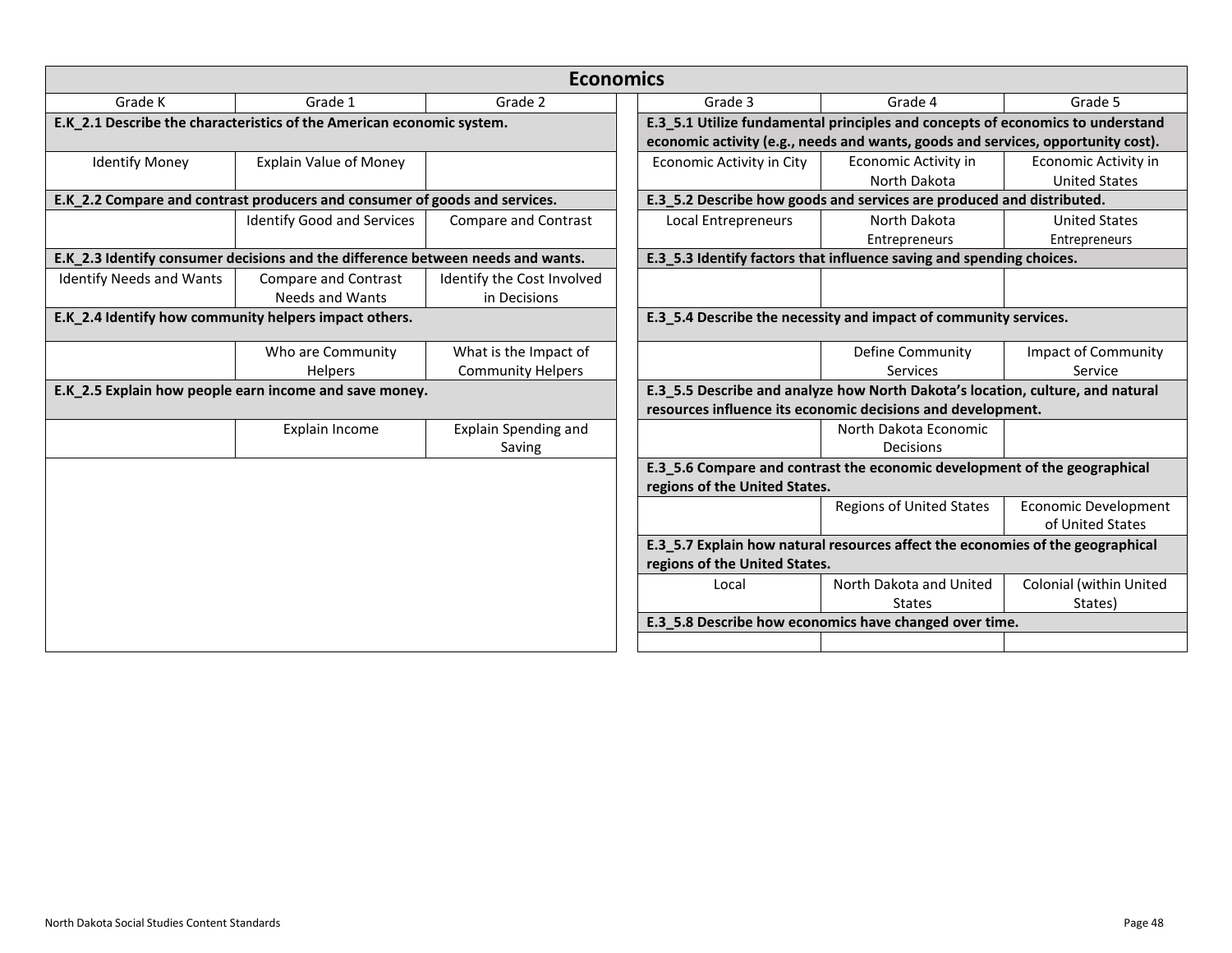|                           | Geography                                                                          |                                  |                                                                                                                          |                                                                                                                                                            |                                                       |  |  |  |
|---------------------------|------------------------------------------------------------------------------------|----------------------------------|--------------------------------------------------------------------------------------------------------------------------|------------------------------------------------------------------------------------------------------------------------------------------------------------|-------------------------------------------------------|--|--|--|
| Grade K                   | Grade 1                                                                            | Grade 2                          | Grade 3                                                                                                                  | Grade 4                                                                                                                                                    | Grade 5                                               |  |  |  |
| labels, and legends.      | G.K_2.1 Construct maps, graphs, and other representations that contain symbols,    |                                  | unfamiliar places.                                                                                                       | G.3_5.1 Construct maps, graphs, and other representations of both familiar and                                                                             |                                                       |  |  |  |
| <b>Identify Maps</b>      | Label Maps                                                                         | <b>Construct Maps</b>            | Maps of City                                                                                                             | Maps of North Dakota                                                                                                                                       | <b>Maps of United States</b>                          |  |  |  |
|                           |                                                                                    |                                  | G.3_5.2 Use geographic tools and technologies to acquire, process, and report<br>information from a spatial perspective. |                                                                                                                                                            |                                                       |  |  |  |
|                           |                                                                                    |                                  | Local Information                                                                                                        | North Dakota Information                                                                                                                                   | United States/North<br>America Information            |  |  |  |
|                           |                                                                                    |                                  | environmental characteristics.                                                                                           | G.3_5.3 Use maps, satellite images, photographs, and other representations to<br>explain relationships between the locations of places, regions, and their |                                                       |  |  |  |
|                           |                                                                                    |                                  | Local Places/Regions                                                                                                     | North Dakota<br>Places/Regions                                                                                                                             | United States/North<br><b>American Places/Regions</b> |  |  |  |
| the physical environment. | G.K_2.2 Describe how the physical environment affects people and how people affect |                                  | G.3_5.4 Explain how North Dakota regions have been influenced by physical and<br>human characteristics.                  |                                                                                                                                                            |                                                       |  |  |  |
|                           | Where You Live Affects<br>Your Life                                                | People Affect the<br>Environment |                                                                                                                          | North Dakota Studies                                                                                                                                       |                                                       |  |  |  |
|                           |                                                                                    |                                  | G.3_5.5 Compare and contrast the three geographical regions of North Dakota.                                             |                                                                                                                                                            |                                                       |  |  |  |
|                           |                                                                                    |                                  |                                                                                                                          | North Dakota Studies                                                                                                                                       |                                                       |  |  |  |
|                           |                                                                                    |                                  | human characteristics.                                                                                                   | G.3_5.6 Explain how United States regions are created from common physical and                                                                             |                                                       |  |  |  |
|                           |                                                                                    |                                  | Local                                                                                                                    | North Dakota and United<br><b>States</b>                                                                                                                   | Colonial (within United<br>states)                    |  |  |  |
|                           |                                                                                    |                                  | G.3_5.7 Analyze patterns of human settlement in North Dakota.                                                            |                                                                                                                                                            |                                                       |  |  |  |
|                           |                                                                                    |                                  |                                                                                                                          | <b>ND Studies</b>                                                                                                                                          |                                                       |  |  |  |
|                           |                                                                                    |                                  |                                                                                                                          | G.3_5.8 Analyze patterns of human settlement in North America.                                                                                             |                                                       |  |  |  |
|                           |                                                                                    |                                  | Local                                                                                                                    | State                                                                                                                                                      | Continent                                             |  |  |  |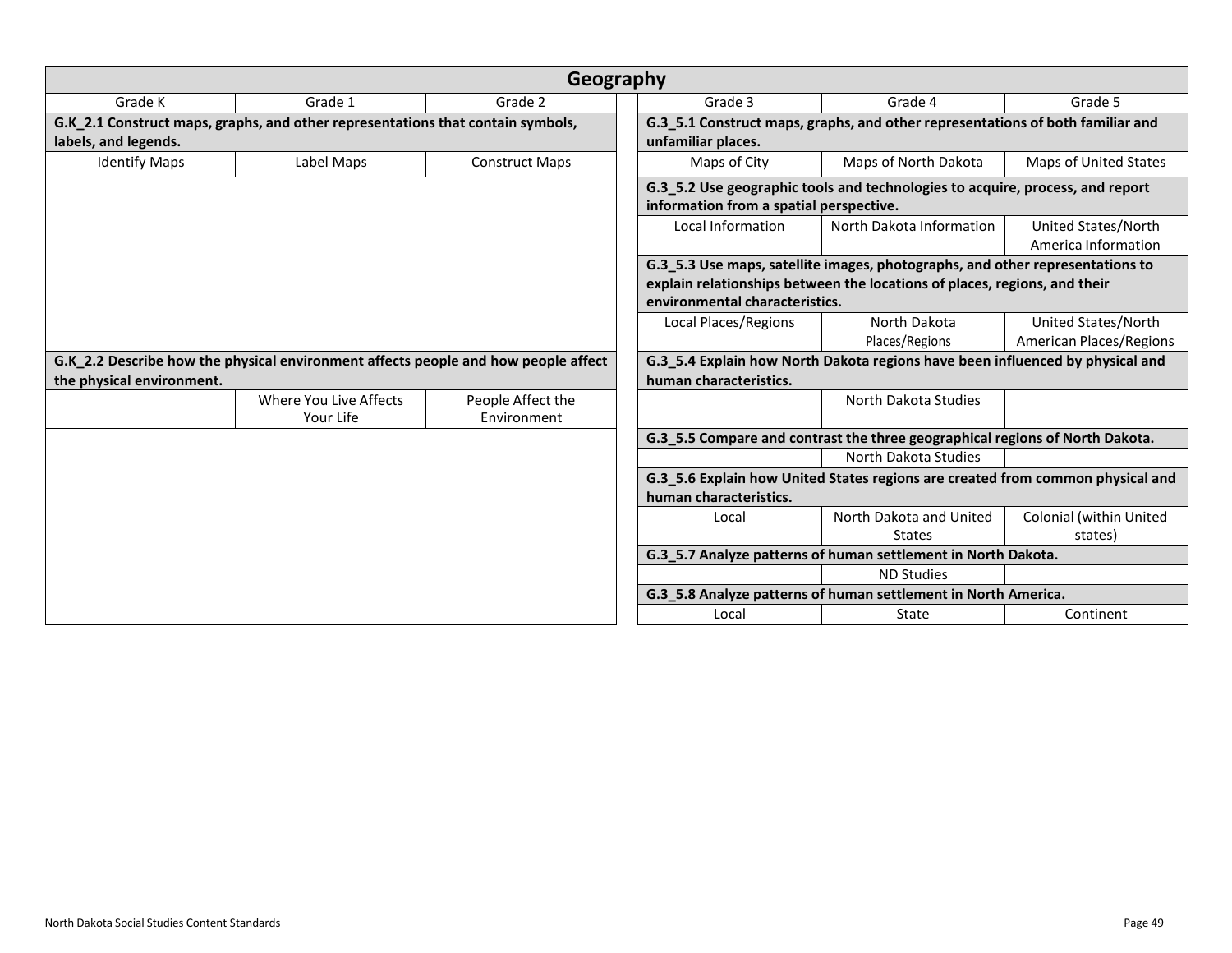| <b>History</b>                          |                                                                                       |                             |  |                                                                                                                            |                                                                                  |                                  |
|-----------------------------------------|---------------------------------------------------------------------------------------|-----------------------------|--|----------------------------------------------------------------------------------------------------------------------------|----------------------------------------------------------------------------------|----------------------------------|
| Grade K                                 | Grade 1                                                                               | Grade 2                     |  | Grade 3                                                                                                                    | Grade 4                                                                          | Grade 5                          |
|                                         | H.K_2.1 Compare perspectives of people in the past to those of people in the present. |                             |  | H.3_5.1 Compare and contrast multiple perspectives during the same time, event,<br>or historical period.                   |                                                                                  |                                  |
|                                         | <b>Schools and Holidays</b>                                                           | <b>Family and Community</b> |  |                                                                                                                            | North Dakota and Native                                                          | Exploration and                  |
|                                         | Then and Now                                                                          | <b>Members</b>              |  |                                                                                                                            | <b>American Perspectives</b>                                                     | Colonization                     |
|                                         |                                                                                       | Then and Now                |  |                                                                                                                            |                                                                                  |                                  |
|                                         | H.K_2.2 Describe national holidays or days of observance in the United States and     |                             |  |                                                                                                                            | H.3_5.2 Describe how people's perspectives shape history.                        |                                  |
| explain the reason they are celebrated. |                                                                                       |                             |  | Local Groups or                                                                                                            | North Dakota groups or                                                           | United States Groups or          |
|                                         |                                                                                       |                             |  | Individuals                                                                                                                | Individuals                                                                      | Individuals                      |
| <b>Holidays and Their Purpose</b>       | Events, People Celebrated,                                                            |                             |  |                                                                                                                            | H.3_5.3 Describe the North Dakota Native American Essential Understandings       |                                  |
|                                         | and the Purpose                                                                       |                             |  |                                                                                                                            | North Dakota Studies                                                             |                                  |
|                                         |                                                                                       |                             |  |                                                                                                                            | H.3_5.4 Analyze national holidays or days of observance in the United States and |                                  |
|                                         |                                                                                       |                             |  | explain how they impact culture.                                                                                           |                                                                                  |                                  |
|                                         |                                                                                       |                             |  |                                                                                                                            | Analyze Purpose of                                                               | <b>Explain Impact on Culture</b> |
|                                         |                                                                                       |                             |  |                                                                                                                            | Holidays                                                                         |                                  |
| H.K_2.3 Describe current events.        |                                                                                       |                             |  | H.3_5.5 Describe multiple causes and effects of contemporary global events and<br>developments in relation to North Dakota |                                                                                  |                                  |
|                                         |                                                                                       |                             |  |                                                                                                                            | North Dakota Studies                                                             |                                  |
|                                         |                                                                                       |                             |  |                                                                                                                            | H.3_5.6 Describe multiple causes and effects of contemporary global events and   |                                  |
|                                         |                                                                                       |                             |  | developments in relation to the United States.                                                                             |                                                                                  |                                  |
|                                         |                                                                                       |                             |  | <b>Local Effect</b>                                                                                                        | North Dakota Effect                                                              | <b>United States Effect</b>      |
|                                         | H.K_2.4 Demonstrate chronological thinking by describing changes in the community     |                             |  |                                                                                                                            | H.3_5.7 Explain cause and effect relationships among historical events in the    |                                  |
| over time.                              |                                                                                       |                             |  | United States using primary and secondary sources.                                                                         |                                                                                  |                                  |
| Changes in Family                       | Sequence of Events in a                                                               | Changes in Community        |  | <b>Local Causes and Effects</b>                                                                                            | Causes and Effects in                                                            | <b>Events During Exploration</b> |
|                                         | School Year                                                                           |                             |  |                                                                                                                            | North Dakota                                                                     | and Colonization (in             |
|                                         |                                                                                       |                             |  |                                                                                                                            |                                                                                  | addition to Current              |
|                                         |                                                                                       |                             |  |                                                                                                                            |                                                                                  | Events)                          |
|                                         | H.K_2.8 Explain how individuals and groups have made significant historical change.   |                             |  |                                                                                                                            | H.3_5.8 Explain how individuals contributed to the United States throughout      |                                  |
|                                         |                                                                                       |                             |  |                                                                                                                            | different historical eras using primary and secondary sources.                   |                                  |
|                                         | Individuals/Groups                                                                    | Individual/Group            |  | Local Individuals                                                                                                          | North Dakota Individuals                                                         | Explorers, Colonists,            |
|                                         | <b>Related to Holidays</b>                                                            | Changes in Community        |  |                                                                                                                            |                                                                                  | <b>Founding Fathers</b>          |
|                                         |                                                                                       |                             |  |                                                                                                                            | H.3_5.9 Explain how individuals and groups contributed to North Dakota.          |                                  |
|                                         |                                                                                       |                             |  |                                                                                                                            | North Dakota Studies                                                             |                                  |
|                                         |                                                                                       |                             |  |                                                                                                                            | H.3_5.10 Describe the events and developments that led to the statehood of       |                                  |
|                                         |                                                                                       |                             |  | North Dakota.                                                                                                              |                                                                                  |                                  |
|                                         |                                                                                       |                             |  |                                                                                                                            | North Dakota Studies                                                             |                                  |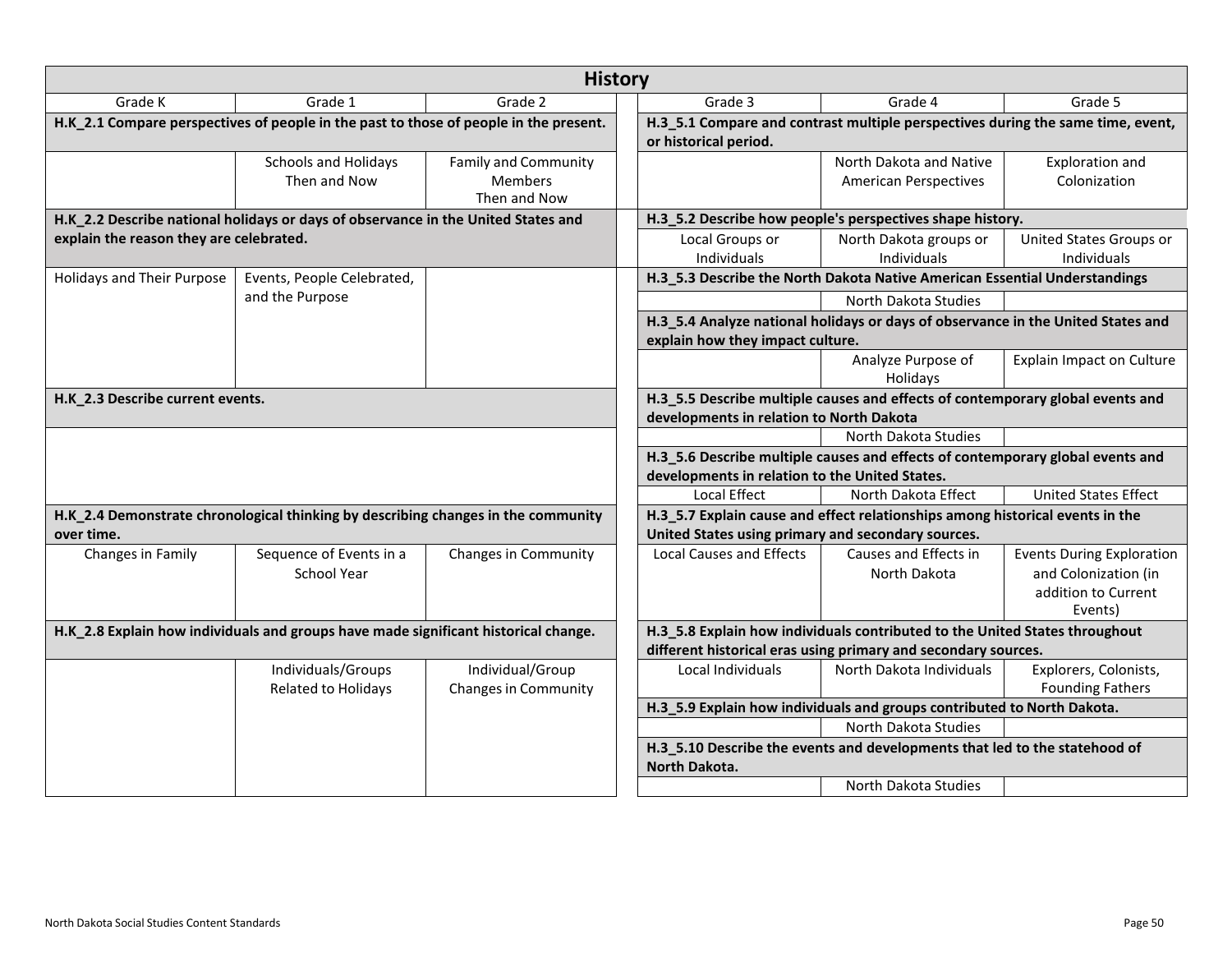|          | <b>Scope and Sequence Options</b><br><b>Grades K-12 Social Studies - Option A</b>          |                                 |  |                                                                                        |
|----------|--------------------------------------------------------------------------------------------|---------------------------------|--|----------------------------------------------------------------------------------------|
| Grade    | Subject/Focus                                                                              |                                 |  | <b>Notes</b>                                                                           |
|          | Family                                                                                     |                                 |  |                                                                                        |
|          | School                                                                                     |                                 |  |                                                                                        |
|          | Community                                                                                  |                                 |  |                                                                                        |
|          | State                                                                                      |                                 |  |                                                                                        |
|          | Country & North Dakota Studies                                                             |                                 |  |                                                                                        |
|          | <b>Exploration and Colonization of North America</b>                                       |                                 |  |                                                                                        |
|          | World History I (Era 1 & 2)                                                                |                                 |  |                                                                                        |
|          | World Geography                                                                            |                                 |  |                                                                                        |
|          | North Dakota Studies and United States History (Era 1 & 2)                                 |                                 |  |                                                                                        |
| $9 - 12$ | World History II (Era 3, 4) – Grade 10<br>United States History (Era 3, 4, & 5) - Grade 11 | Incorporate Geography standards |  | If Geography is not offered, Geography standards<br>must be addressed in other classes |
|          | United States Government - Grade 12                                                        |                                 |  |                                                                                        |
|          | Economics – Grade 12                                                                       |                                 |  |                                                                                        |
|          | Elective Courses (Geography, Psychology, Sociology, North<br>Dakota Studies, etc.)         |                                 |  |                                                                                        |

|          | Grades K-12 Social Studies - Option B                                              |                                           |  |                                                  |
|----------|------------------------------------------------------------------------------------|-------------------------------------------|--|--------------------------------------------------|
| Grade    | Subject/Focus                                                                      |                                           |  | <b>Notes</b>                                     |
| К        | Family                                                                             |                                           |  |                                                  |
|          | School                                                                             |                                           |  |                                                  |
|          | Community                                                                          |                                           |  |                                                  |
|          | State                                                                              |                                           |  |                                                  |
|          | Country & North Dakota Studies                                                     |                                           |  |                                                  |
|          | Exploration and Colonization of North America                                      |                                           |  |                                                  |
|          | World History I (Era 1 & 2)                                                        |                                           |  |                                                  |
|          | World Geography                                                                    |                                           |  |                                                  |
|          | North Dakota Studies and United States History (Era 1 & 2)                         |                                           |  |                                                  |
| $9 - 12$ | United States History 2 (Era 3, 4 & 5) – Grade                                     | Incorporate World History standards       |  | If Geography is not offered, Geography standards |
|          | 11 United States Government - Grade 12                                             | (Era 3, 4 & 5) and Geography<br>standards |  | must be addressed in other classes               |
|          | Economics – Grade 12                                                               |                                           |  |                                                  |
|          | Elective Courses (Geography, Psychology, Sociology, North<br>Dakota Studies, etc.) |                                           |  |                                                  |

Courses Required per North Dakota Century Code – United States History (1 credit), Economics (1/2 credit), Government (1/2 credit), Other (1 credit)

North Dakota Century Code Links:

<https://www.legis.nd.gov/cencode/t15-1c21.pdf>

<https://www.legis.nd.gov/cencode/t15-1c21.html>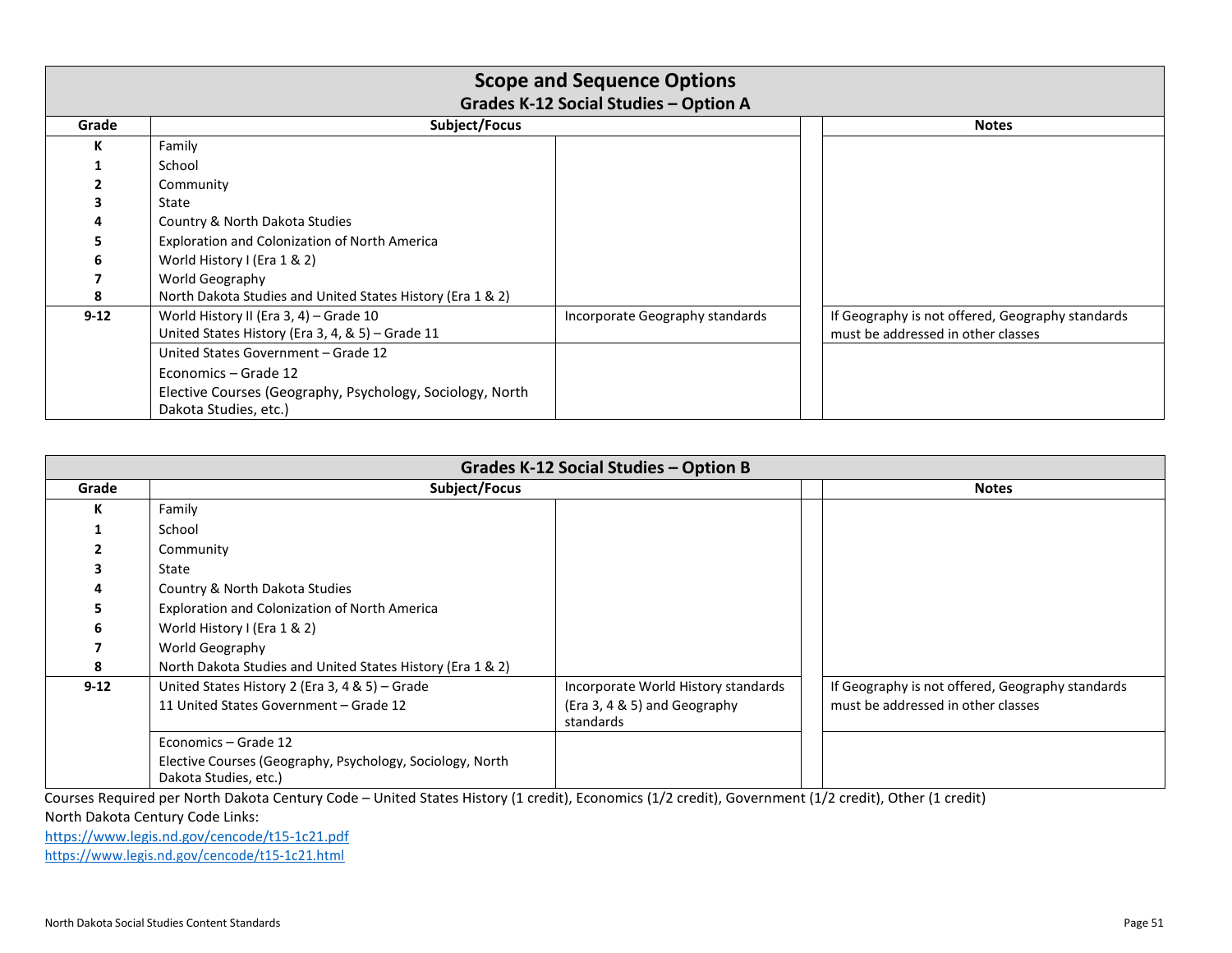# **NORTH DAKOTA SOCIAL STUDIES CONTENT STANDARDS**

# **Grades K–12**

**Appendix B: Native American Essential Understandings Learning Design**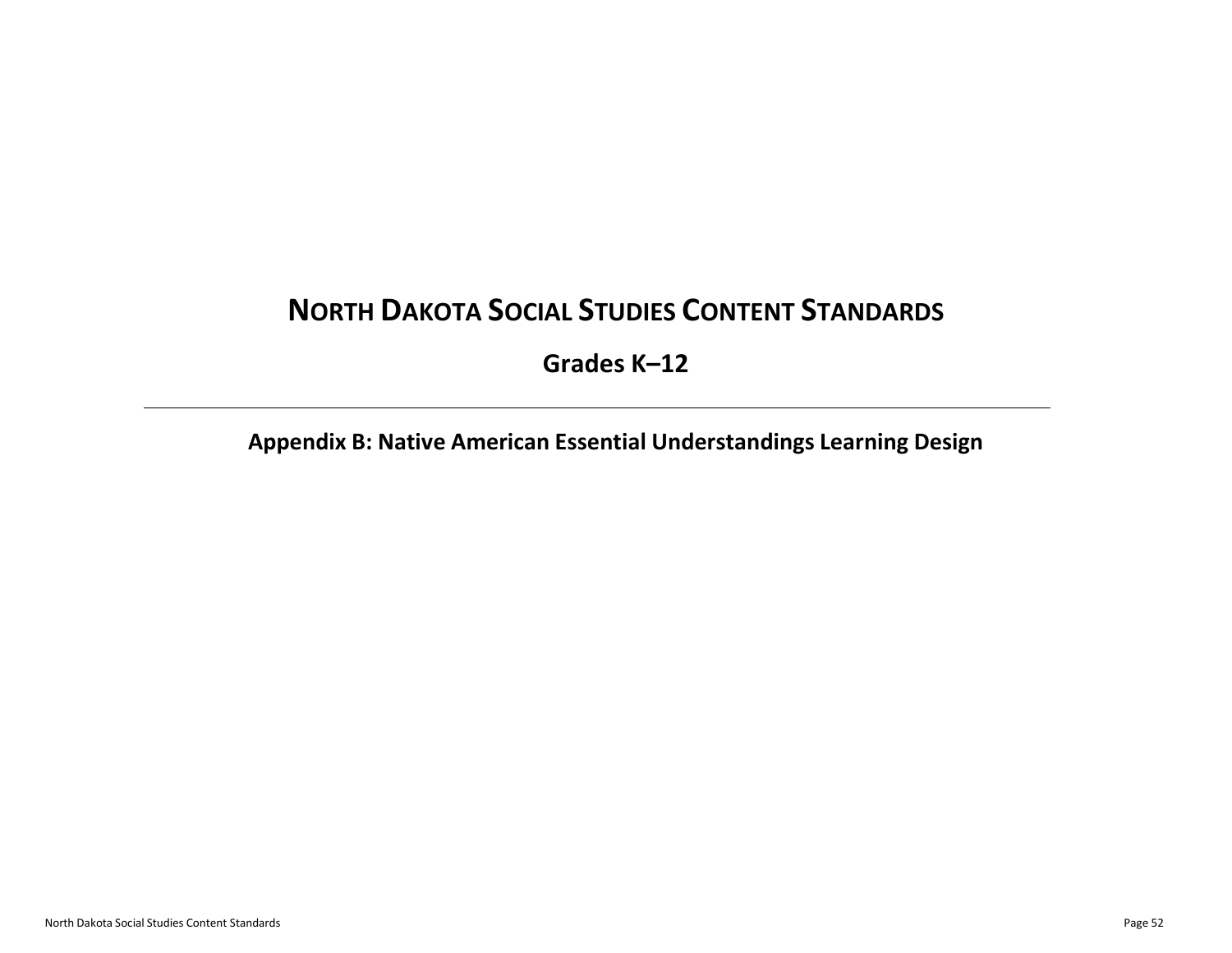# <span id="page-53-0"></span>**Inquiry Design Model (IDM) Blueprint™ "North Dakota Tribal Government"**

**NDNAEU 5: Tribal Policies, Treaties & Sovereignty |** How We Respond to & Contribute to All of Society from Local to Global

Native people practice self-determination, develop tribal policies and practice political activism. Despite a history of United States policies and treaties that have often been detrimental, Native people are members of sovereign nations that predate the United States government.

**NDNAEU 6: Native Contributions |** How We Respond to & Contribute to All of Society from Local to Global Native people continue to contribute to all levels of society from local to global in diverse fields including medicine, science, government, education, economics, art, music, and many more.

**NDNAEU 7: Native Identity |** Who We Are Individual and communal identity is defined and supported by shared Native languages, kinship systems, *Tiospaye*, Clan structures, traditional teachings, values, sacred laws, and ceremonies. A continuum of tribal identity, unique to everyone, ranges from assimilated to traditional lifestyle. There is no "generic American Indian".

| <b>Compelling Question</b>                                                                                                                              | North Dakota has several reservations in the state. How do the tribal governments work at Standing Rock, Spirit Lake,<br>Turtle Mountain and Three Affiliated Tribes?                                                                                                                                                                                                                                                                                                                                                                                                                                                                                                       |                                                                                                                                                      |  |
|---------------------------------------------------------------------------------------------------------------------------------------------------------|-----------------------------------------------------------------------------------------------------------------------------------------------------------------------------------------------------------------------------------------------------------------------------------------------------------------------------------------------------------------------------------------------------------------------------------------------------------------------------------------------------------------------------------------------------------------------------------------------------------------------------------------------------------------------------|------------------------------------------------------------------------------------------------------------------------------------------------------|--|
| <b>Standards and</b><br><b>Practices</b>                                                                                                                | US.6_12.1-6.E2.4 Explain the changing Native American federal policy and the impact on tribal sovereignty.<br>$\bullet$<br>ND.6 12.4.4 Analyze the effect of government policy, both historical and modern, toward Native American groups<br>in North Dakota (e.g. Dawes Act, changes in federal and state Indian policies, civil rights movement; current issues<br>surrounding gaming, housing, distribution of wealth, and health care, Indian Reorganization Act, Bureau of Indian<br>Affairs, Indian Civil Rights Act, Indian Child Welfare Act, American Indian Religious Freedom Act, Indian Gaming<br><b>Regulatory Act, Citizenship, American Indian Movement)</b> |                                                                                                                                                      |  |
| <b>Staging the Question</b>                                                                                                                             | much do you know of our other governments that function in the state of North Dakota?                                                                                                                                                                                                                                                                                                                                                                                                                                                                                                                                                                                       | You have learned about North Dakota State Government and will learn more about our National Government. How                                          |  |
| <b>Supporting Question 1</b>                                                                                                                            |                                                                                                                                                                                                                                                                                                                                                                                                                                                                                                                                                                                                                                                                             | <b>Supporting Question 2</b>                                                                                                                         |  |
| What is the basic structure of tribal governments?                                                                                                      |                                                                                                                                                                                                                                                                                                                                                                                                                                                                                                                                                                                                                                                                             | How do tribal governments work?                                                                                                                      |  |
| <b>Formative Performance Task</b>                                                                                                                       |                                                                                                                                                                                                                                                                                                                                                                                                                                                                                                                                                                                                                                                                             | <b>Formative Performance Task</b>                                                                                                                    |  |
| Students will pick a tribe they would like to learn more about. Students will<br>research and make a presentation on how a tribal government is set up. |                                                                                                                                                                                                                                                                                                                                                                                                                                                                                                                                                                                                                                                                             | Students will pick a tribe they would like to learn more about. Students<br>will research and make a presentation on how a tribe's government works. |  |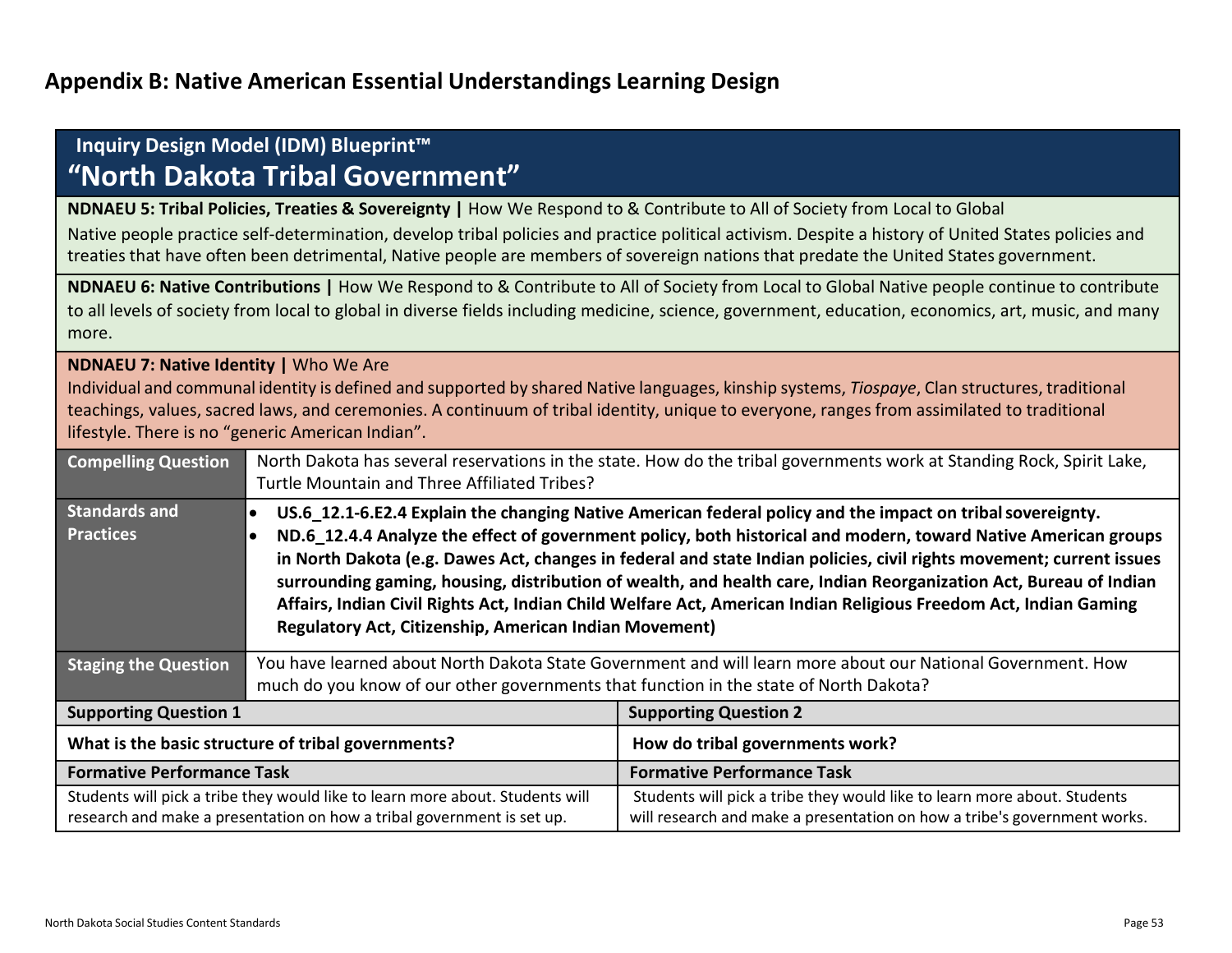| <b>Featured Sources</b>                                                                                             |                                                                                    |                                                                                                      |  |  |  |
|---------------------------------------------------------------------------------------------------------------------|------------------------------------------------------------------------------------|------------------------------------------------------------------------------------------------------|--|--|--|
|                                                                                                                     | Classroom resources: Three Affiliated Tribes, Lakota, Dakota, and Ojibwa           |                                                                                                      |  |  |  |
| <b>Standing Rock Government:</b>                                                                                    |                                                                                    |                                                                                                      |  |  |  |
|                                                                                                                     |                                                                                    | http://www.ndstudies.org/resources/IndianStudies/stan dingrock/government_modern.html                |  |  |  |
| <b>Three Affiliated Tribes</b><br>http://www.ndstudies.org/resources/IndianStudies/thre eaffiliated/gov modern.html |                                                                                    |                                                                                                      |  |  |  |
| <b>Dakota</b>                                                                                                       | http://www.ndstudies.org/resources/IndianStudies/spiri tlake/gov contemporary.html |                                                                                                      |  |  |  |
| Ojibwa                                                                                                              |                                                                                    | http://www.ndstudies.org/resources/IndianStudies/turt lemountain/governement contemporary.html       |  |  |  |
| Summative                                                                                                           | <b>Supported Claim</b>                                                             | Have the students discuss how tribal government has changed from the start of the reservation system |  |  |  |
| Performance Task                                                                                                    | (written/spoken) or                                                                | to today.                                                                                            |  |  |  |
|                                                                                                                     | Demonstration of                                                                   |                                                                                                      |  |  |  |
| Process (project-based)                                                                                             |                                                                                    |                                                                                                      |  |  |  |
|                                                                                                                     | Extension                                                                          | How does the tribal government function with State Governments and the Federal Government?           |  |  |  |
| Taking Informed Action/<br><b>Real World Application</b>                                                            | Compare and contrast tribal government with the state and the federal government.  |                                                                                                      |  |  |  |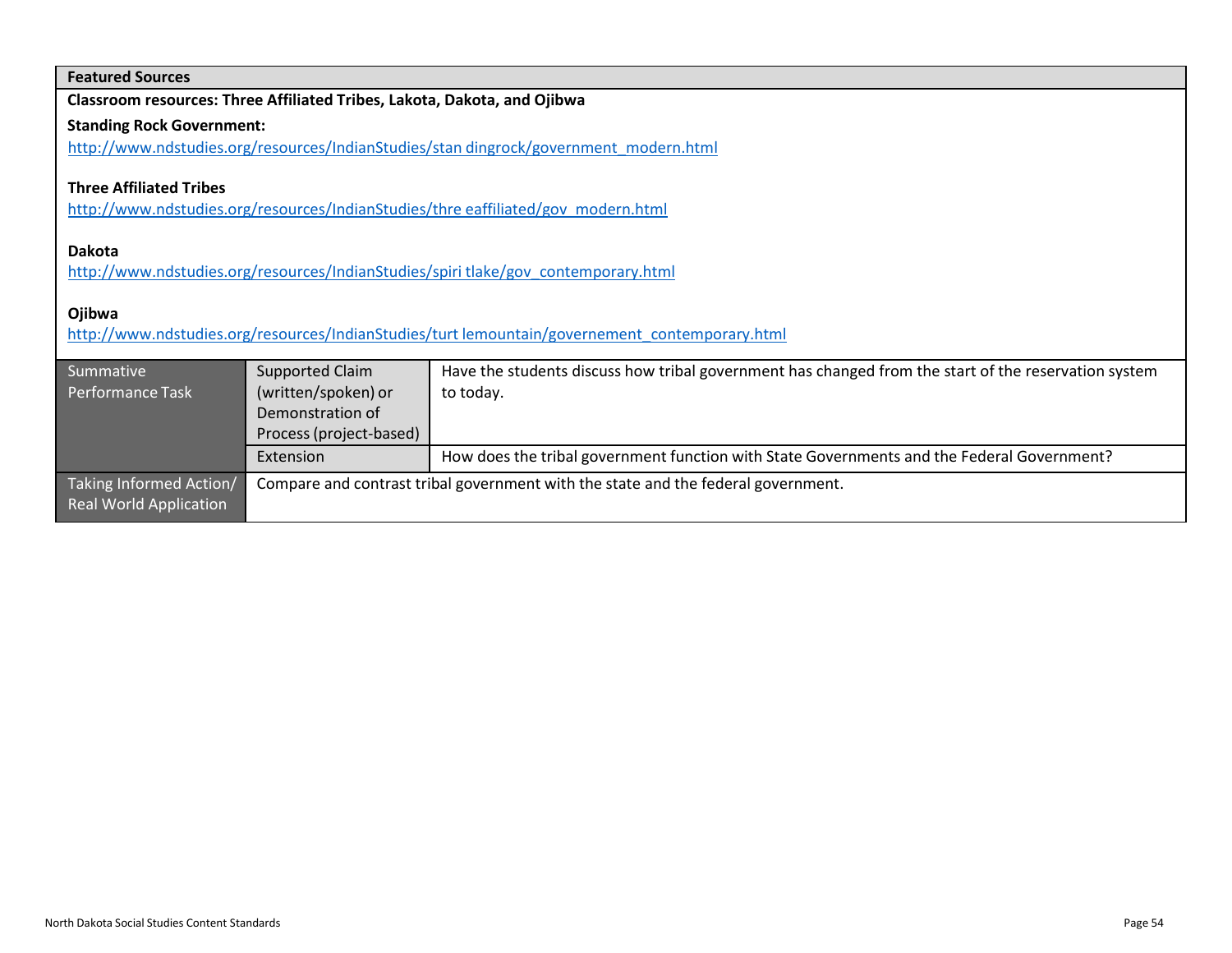# **Inquiry Design Model (IDM) Blueprint™ "Perspectives"**

#### **NDNAEU 1: Sacred Relatives |** How We Relate to Everything

Native people practice a deep interconnectedness with the land, the resources, the water, all living things and all human beings. Land stewardship, respect for all two-legged, four-legged, winged, crawlers and swimmers and a strong belief in the sacredness of all human beings are key elements of ourspirituality.

**NDNAEU 5: Tribal Policies, Treaties & Sovereignty |** How We Respond to & Contribute to All of Society from Local to Global

Native people practice self-determination, developing tribal policies and practicing political activism. Despite a history of U.S. policies and treaties that have often been detrimental, Native people are members of sovereign nations that predate the U.S. government.

| <b>Compelling</b><br>Question                                                 | How does someone's opinion of a current event depend on their perspective?                                                                                                                                                                                                                                                                                                                                                                                                                                                                                    |                                                                                                                                                                                                                                                                       |  |
|-------------------------------------------------------------------------------|---------------------------------------------------------------------------------------------------------------------------------------------------------------------------------------------------------------------------------------------------------------------------------------------------------------------------------------------------------------------------------------------------------------------------------------------------------------------------------------------------------------------------------------------------------------|-----------------------------------------------------------------------------------------------------------------------------------------------------------------------------------------------------------------------------------------------------------------------|--|
| <b>Standards and</b><br><b>Practices</b>                                      | ND.6_12.4.6 Use various primary and secondary resources to acquire, analyze, and evaluate information (e.g., historical maps,<br>diaries, speeches, pictures, charts, graphs, diagrams, timelines specific to North Dakota).<br>ND.6 12.3.2 Identify the current economic activities in the state of North Dakota and evaluate their positive and negative impact<br>(e.g., energy, farming cooperatives, state mill, state bank, oil/natural gas industry, coal industry, manufacturing, renewable energy<br>resources, connection to global markets, etc.). |                                                                                                                                                                                                                                                                       |  |
| <b>Staging the</b><br>Question                                                | Place different pictures on the projector or around the room for the students to observe.<br>1.<br>Write "Dakota Access Pipeline" on the board. Write "Trump wins Presidency" on the board. Write any current event prompt on board<br>2.<br>that fits your classroom.                                                                                                                                                                                                                                                                                        |                                                                                                                                                                                                                                                                       |  |
| <b>Supporting Question 1</b>                                                  |                                                                                                                                                                                                                                                                                                                                                                                                                                                                                                                                                               | <b>Supporting Question 2</b>                                                                                                                                                                                                                                          |  |
| What do you see? Why might your response be different<br>than someone else's? |                                                                                                                                                                                                                                                                                                                                                                                                                                                                                                                                                               | In the first activity, you probably had very little familiarity with the prompts. In this prompt,<br>you likely have some familiarity. Did your preconceptions change your approach? Or did you<br>come with an open mind? Did reading the articles change your mind? |  |
| <b>Formative Performance Task</b><br><b>Formative Performance Task</b>        |                                                                                                                                                                                                                                                                                                                                                                                                                                                                                                                                                               |                                                                                                                                                                                                                                                                       |  |
| Write down what you see.                                                      |                                                                                                                                                                                                                                                                                                                                                                                                                                                                                                                                                               | Read the article from www.procon.org, Bismarck Tribune, and Player's Tribune regarding the                                                                                                                                                                            |  |
| Write down what three other classmates have written.                          |                                                                                                                                                                                                                                                                                                                                                                                                                                                                                                                                                               | Dakota Access Pipeline.                                                                                                                                                                                                                                               |  |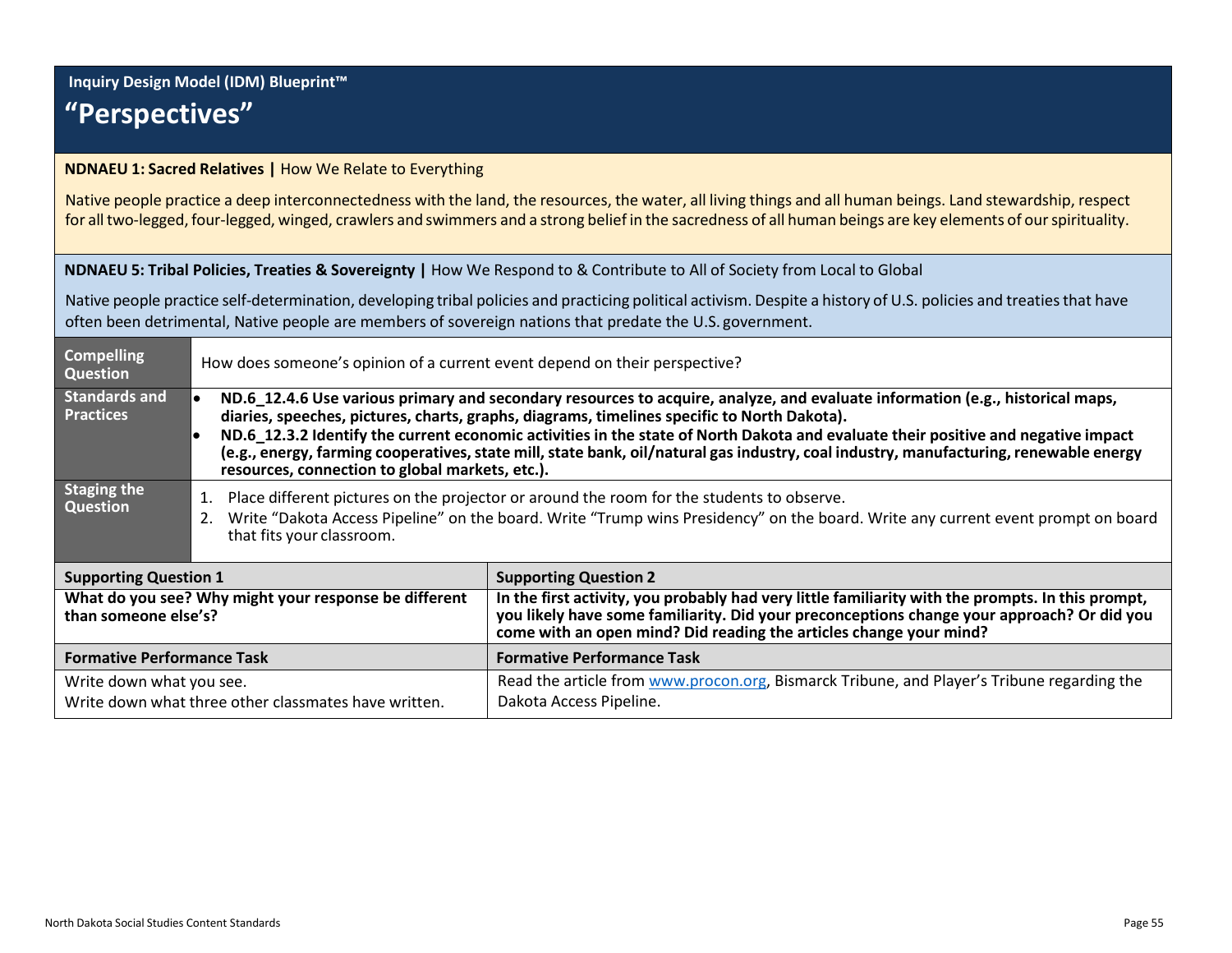|                                                                 | <b>Featured Sources</b>                                                                                                                                                                                 |                                                                                                                                                                                                                                                                           |  |  |
|-----------------------------------------------------------------|---------------------------------------------------------------------------------------------------------------------------------------------------------------------------------------------------------|---------------------------------------------------------------------------------------------------------------------------------------------------------------------------------------------------------------------------------------------------------------------------|--|--|
|                                                                 | http://www.dinarrecaps.com/our-blog/the-same-elephant-but-different-perspectives                                                                                                                        |                                                                                                                                                                                                                                                                           |  |  |
|                                                                 |                                                                                                                                                                                                         | http://jecb-dq.blogspot.com/2015/10/dq-blog-post-5- how-can-looking-at-same.html                                                                                                                                                                                          |  |  |
|                                                                 |                                                                                                                                                                                                         | http://www.mixbook.com/blog/perspective-photograph/ https://www.moillusions.com/young-lady-or-old-hag/                                                                                                                                                                    |  |  |
|                                                                 |                                                                                                                                                                                                         | http://activities.thetrainingworld.com/index.php?action= artikel&cat=2&id=44&artlang=en                                                                                                                                                                                   |  |  |
|                                                                 | http://www.procon.org/headline.php?headlineID=005331                                                                                                                                                    |                                                                                                                                                                                                                                                                           |  |  |
|                                                                 |                                                                                                                                                                                                         | http://bismarcktribune.com/news/opinion/guest/logic-should-prevail-with-dapl/article 305fc527-d715-55dc-a2e7-2b76f9e82af1.html                                                                                                                                            |  |  |
|                                                                 |                                                                                                                                                                                                         | https://www.theplayerstribune.com/bronson-koenig-wisconsin-basketball-standing-rock/                                                                                                                                                                                      |  |  |
| Summative                                                       | <b>Supported Claim</b><br>(written/spoken)                                                                                                                                                              |                                                                                                                                                                                                                                                                           |  |  |
| <b>Performance Task</b>                                         | Demonstration of<br>Process (project-based)                                                                                                                                                             | Write a reflection of the effects of the readings on your perspective and experience. Did your perspective<br>change? Might your perspective change in the future when considering future events? Does it make you rethink<br>any of your opinions of events in the past? |  |  |
|                                                                 | Extension<br>Research past events from multiple perspectives.                                                                                                                                           |                                                                                                                                                                                                                                                                           |  |  |
| <b>Taking Informed</b><br>Action / Real<br>World<br>Application | Every time you watch the news, read a story, or are talking with a friend/parent/teacher/relative, each is coming from a different<br>perspective. There is rarely an absolute right or absolute wrong. |                                                                                                                                                                                                                                                                           |  |  |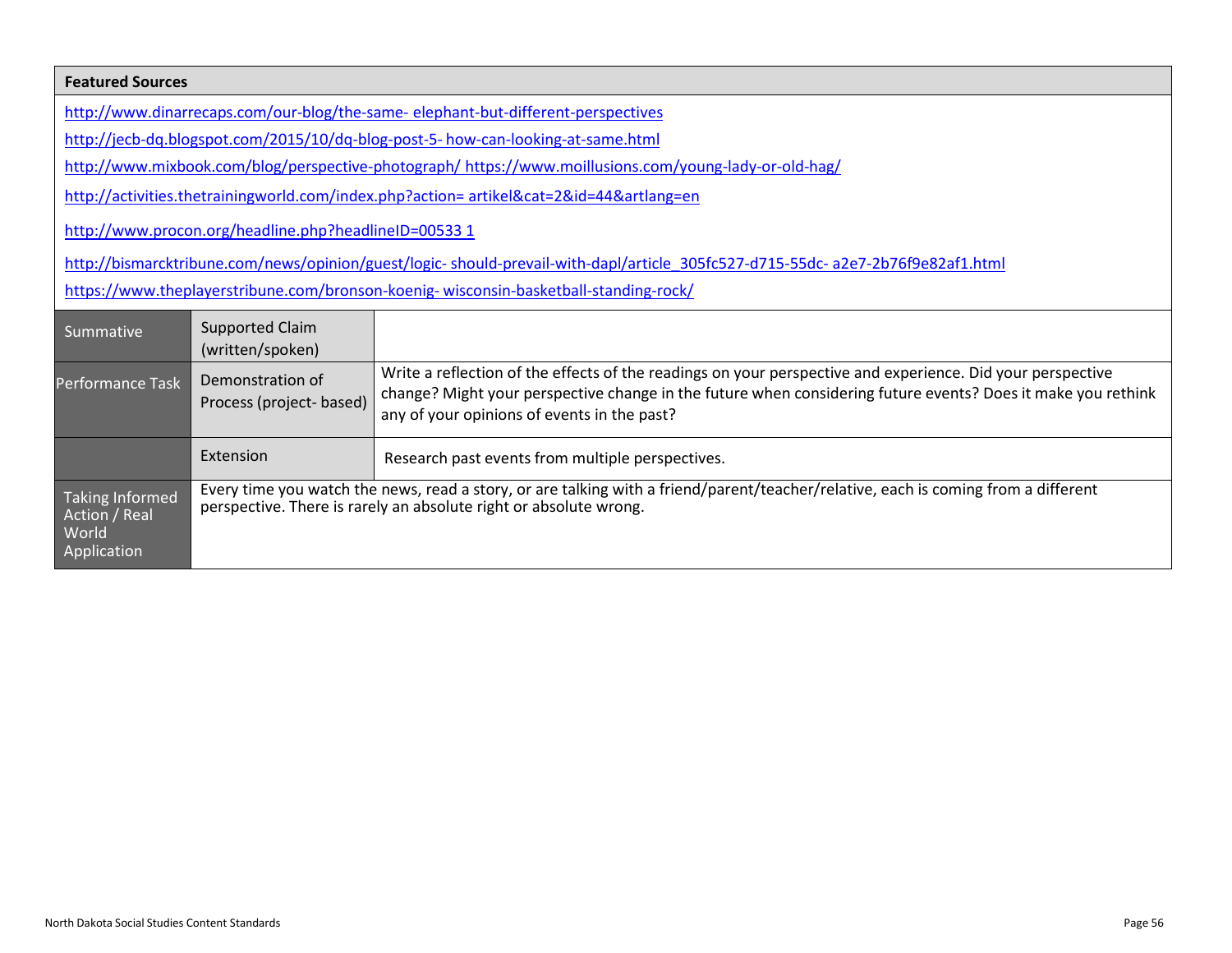# **NORTH DAKOTA SOCIAL STUDIES CONTENT STANDARDS**

**Grades K–12**

**Appendix C: Civics Education Learning Design**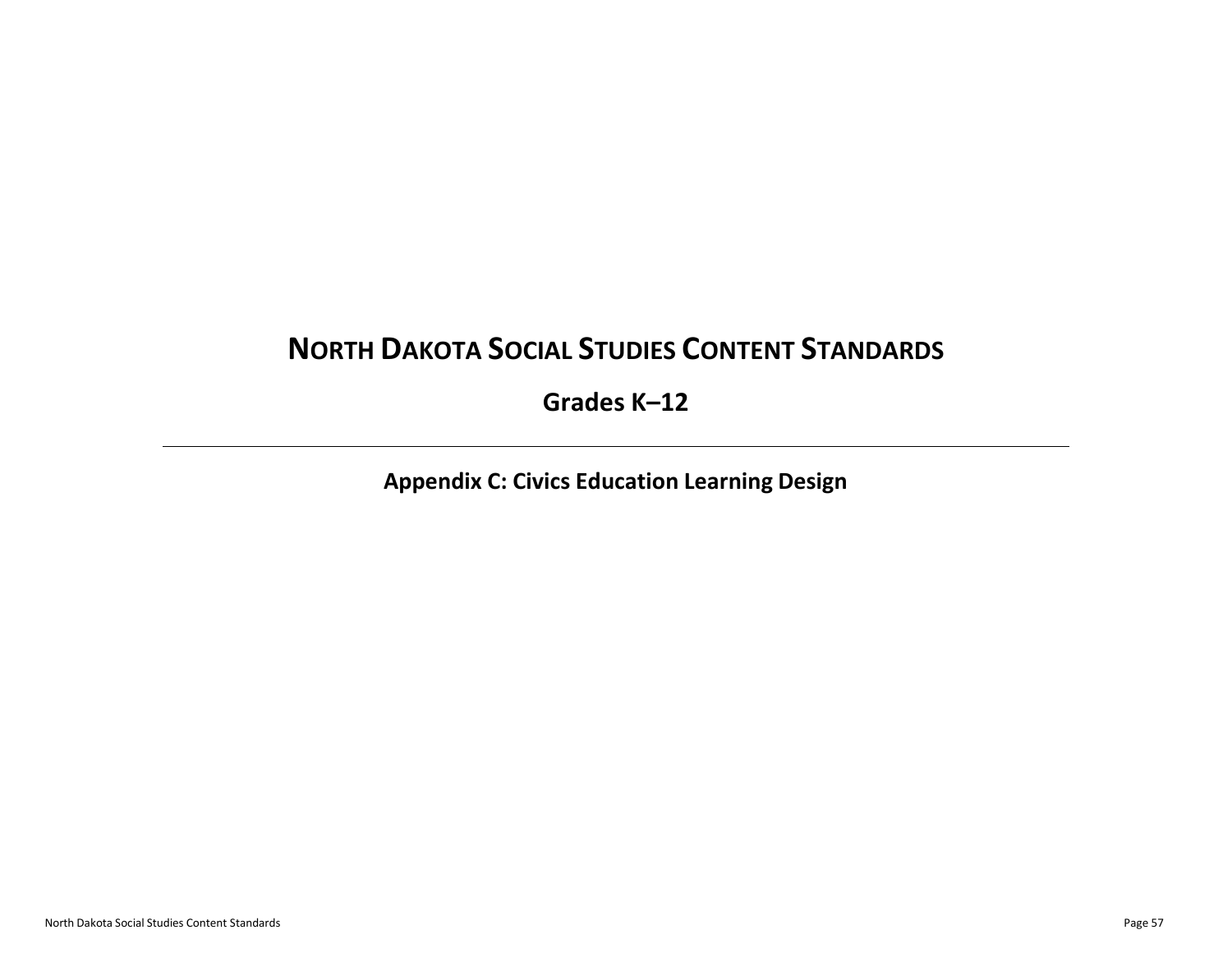## <span id="page-58-0"></span>**Appendix C: Civics Education Learning Design**

This appendix provides an interdisciplinary outline of examples and sample questions for incorporating civic knowledge, skills, and dispositions into a learning environment that focuses on two aspects of civic learning: 1) creating focused questions about issues and challenges in a student's community, and 2) taking informed action on community problems.

## **1.) Create structured questions or problem statements and undertake a process of inquiry.**

Seek to develop students' capacity to develop a structured research question or articulate the dimensions of a specific policy problem. Ideally, students will learn that each subject area of social studies contains its own ways of defining the same phenomena.

For example, in studying the recession of 2008:

- A political scientist might ask, how did major political parties, government institutions, and the private sectorrespond?
- An economist might ask, what were the economic causes of the recession?
- A geographer might ask, how did the recession affect areas of the United States differently?
- A historian might ask, what related economic, political, and social events preceded the

recession?For example, in studying the Civil Rights movement:

- A political scientist might ask, how did appeals to the United States Constitution factor into arguments made by the movement's leaders and institutions?
- An economist might ask, what financial incentives led some small business to support the movements and others to oppose it?
- A geographer might ask, how did the effectiveness of the movement vary in different regions of the United States, including NorthDakota?
- A historian might ask, how might the Cold War era have influenced the reception of the movement?

## **2.) Take informed action, as appropriate, on community problems.**

Provide opportunities for students to practice using the knowledge and skills that enable them to participate in civic life. Research indicates that optimal civic learning complements content-based instruction with the acquisition and practice of civic dispositions and skills. The examples below outline engagement opportunities which connect with varied classroom priorities, teaching strategies, and curricular approaches:

- Encourage student participation in school governance
- Identify a community problem, analyze its root causes, and devise a policy-oriented goal and plan for addressing the problem
- Participate in a service learning, community engagement strategy, or a simulated congressional/legislative hearing
- Address community-based or state-level challenges in the form of classroom discussions, essays, and other products ofresearch
- Engage in discourse about public policy beyond the classroom through social media, letters to the editor, public presentations, or servicelearning projects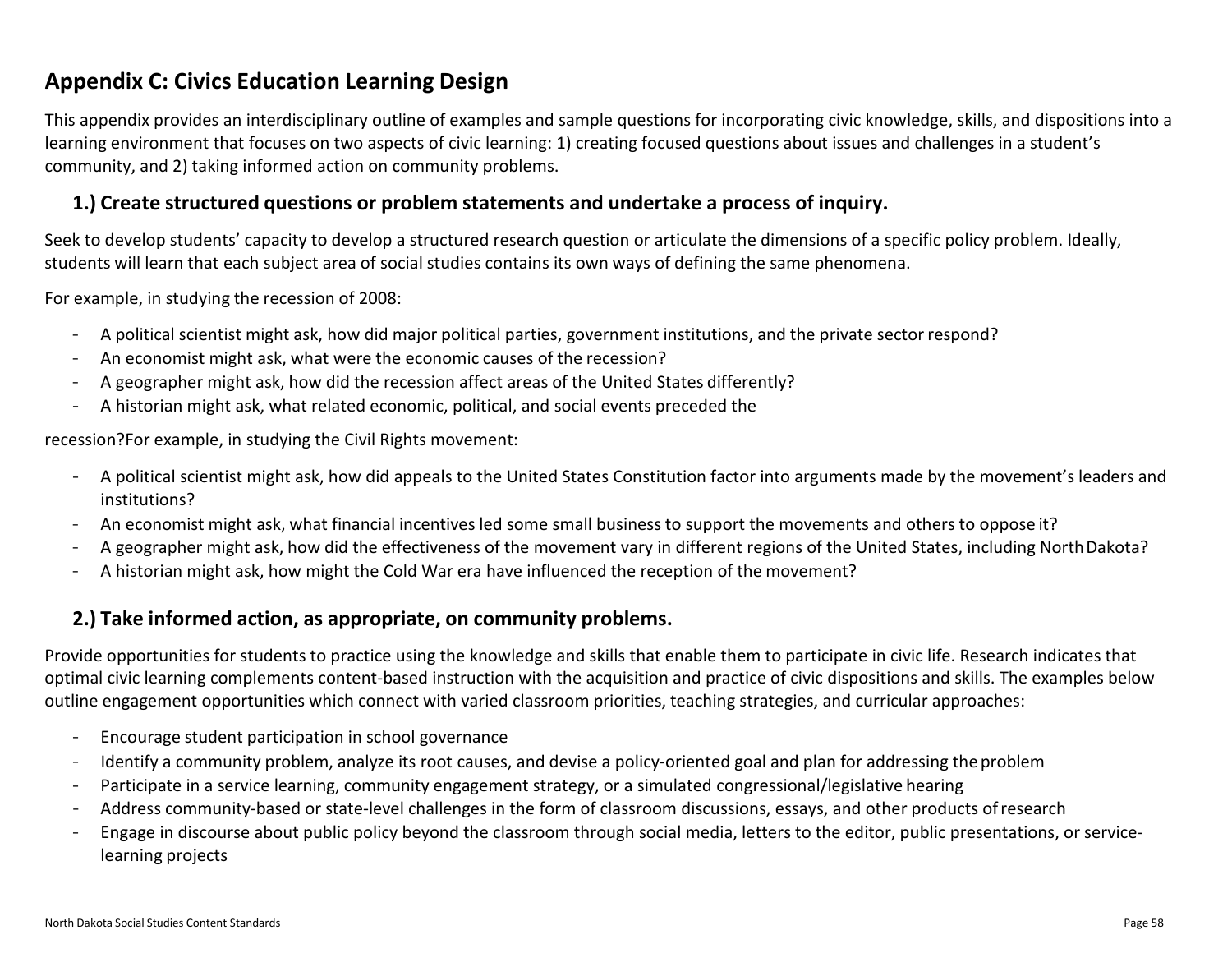# **NORTH DAKOTA SOCIAL STUDIES CONTENT STANDARDS**

**Grades K–12**

**Appendix D: North Dakota Standards for**

**Literacy in History/Social Studies, Science, and Technical Subjects**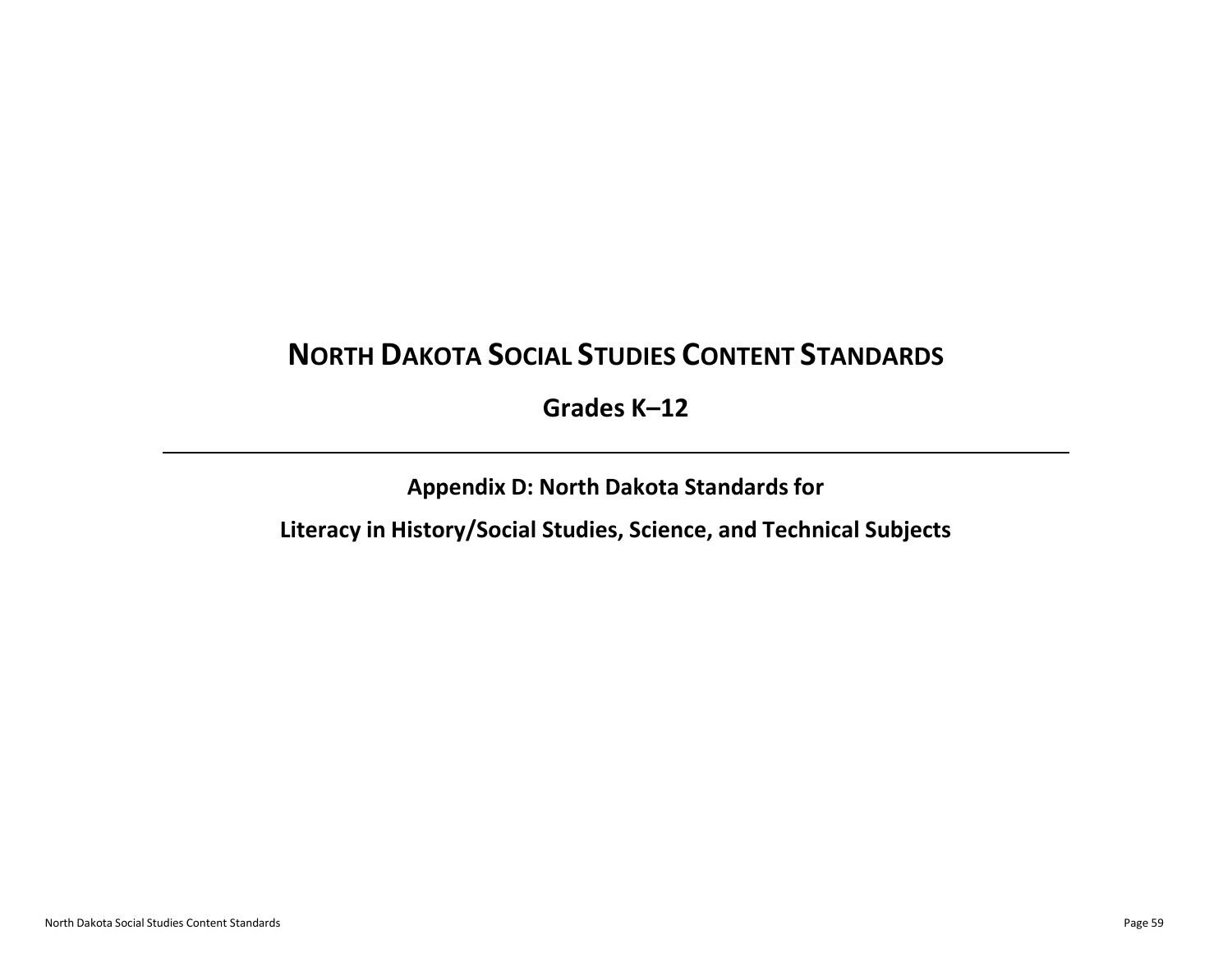## <span id="page-60-0"></span>**Appendix D: North Dakota Standards for Literacy in History/Social Studies, Science, and Technical Subjects**

## **Grades 6–12**

#### **College and Career Readiness Anchor Standardsfor Reading**

The grades 6—12 standards on the following pages define what students should understand and be able to do by the end of each grade. They correspond to the College and Career Readiness (CCR) anchor standards below by number. The CCR and grade-specific standards are necessary complements—the former providing broad standards, the latter providing additional specificity—that together define the skills and understandings that all students must demonstrate.

#### **Key Ideas and Details**

- Read closely to determine what the text says explicitly and to make logical inferences from it; cite specific textual evidence when writing or speaking to support conclusions drawn from thetext.
- Determine central ideas or themes of a text and analyze their development; summarize the key supporting details and ideas.
- Analyze how and why individuals, events, and ideas develop and interact over the course of a text.

#### **Craft and Structure**

- Interpret words and phrases as they are used in a text, including determining technical, connotative, and figurative meanings, and analyze how specific word choices shape meaning and tone.
- Analyze the structure of texts, including how specific sentences, paragraphs, and larger portions of the text (e.g., a section, chapter, scene, or stanza) relate to each other and the whole.
- Assess how point of view or purpose shapes the content and style of a text.

#### **Integration of Knowledge and Ideas**

- 7. Integrate and evaluate content presented in diverse media and formats, such as visuals, videos, tables, charts, and graphs, as well as in words.
- 8. Delineate and evaluate the argument and specific claims in a text, including the validity of the reasoning as well as the relevance and sufficiency of the evidence.
- 9. Analyze how two or more texts address similar themes or topics to build knowledge or to compare the approaches the authors take.

#### **Range of Reading and Level of Text Complexity**

• 10. Read and comprehend complex literary and informational texts independently and proficiently.

#### **Note on range and content of student reading**

Reading is critical to building knowledge in history/social studies as well as in science and technical subjects. College and career ready reading in these fields requires an appreciation of the norms and conventions of each discipline, such as the kinds of evidence used in history and science; an understanding of domain-specific words and phrases; an attention to precise details; and the capacity to evaluate intricate arguments, synthesize complex information, and follow detailed descriptions of events and concepts.

In history/social studies, for example, students need to be able to analyze, evaluate, and differentiate primary and secondary sources. When reading scientific and technical texts, students need to be able to gain knowledge from challenging texts that often make extensive use of elaborate diagrams and data to convey information and illustrate concepts. Students must be able to read complex informational texts in these fields with independence and confidence because the vast amount of reading in college and workforce training programs will be sophisticated nonfiction. It is important to note that these Reading standards are meant to complement the specific content demands of the disciplines, not replace them.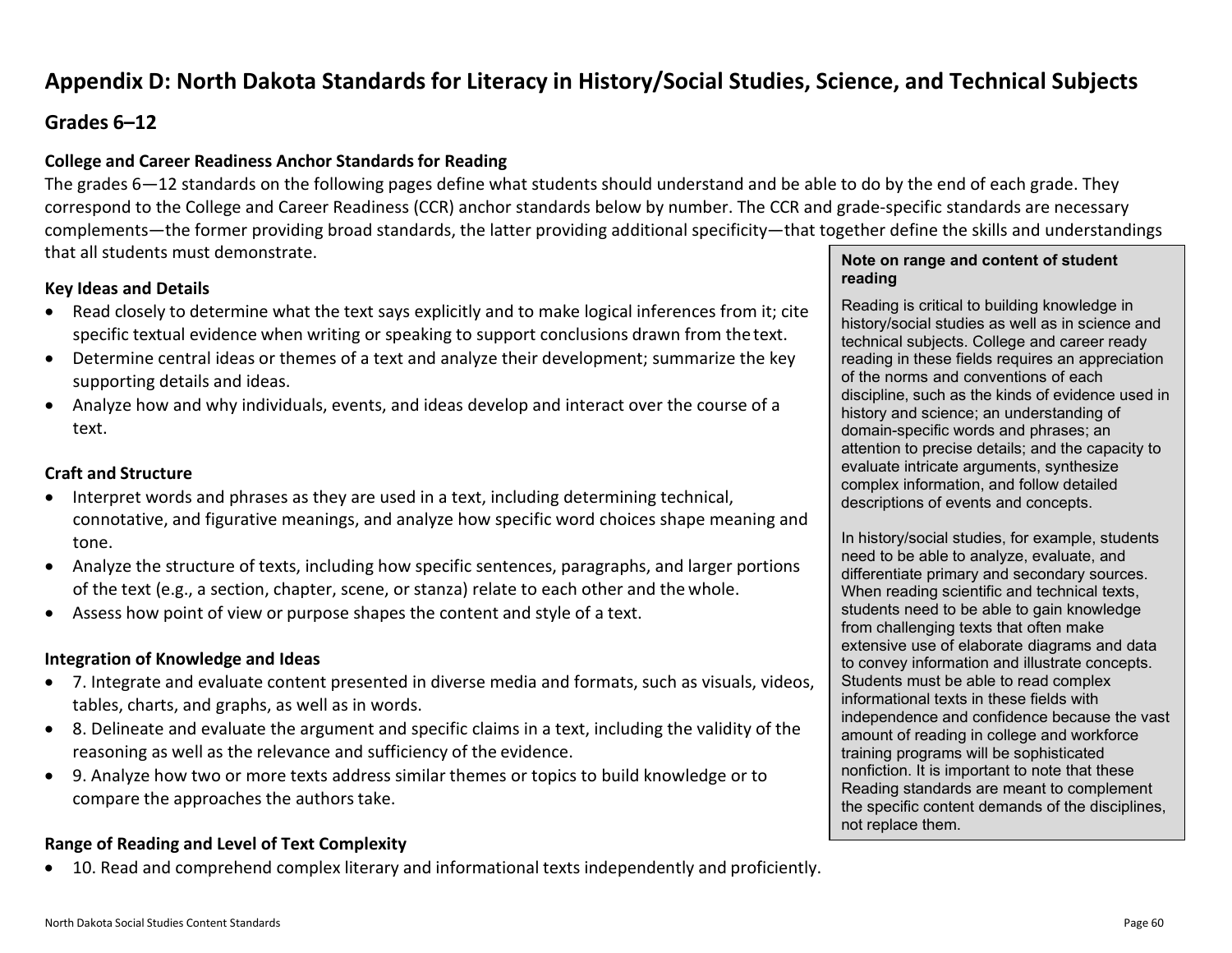## **Reading Standards for Literacy in History/Social Studies, 6–12 RH**

| Grades 6-8  |                                                                                                                                                                                                                                                         | Grades 9-10                                                                                                                                                                                                                                                                                                                                                               | Grades 11-12                                                                                                                                                                                                                                                                                                                                                                                 |
|-------------|---------------------------------------------------------------------------------------------------------------------------------------------------------------------------------------------------------------------------------------------------------|---------------------------------------------------------------------------------------------------------------------------------------------------------------------------------------------------------------------------------------------------------------------------------------------------------------------------------------------------------------------------|----------------------------------------------------------------------------------------------------------------------------------------------------------------------------------------------------------------------------------------------------------------------------------------------------------------------------------------------------------------------------------------------|
|             | <b>Key Ideas and Details</b>                                                                                                                                                                                                                            |                                                                                                                                                                                                                                                                                                                                                                           |                                                                                                                                                                                                                                                                                                                                                                                              |
| Code        | <b>Standard</b>                                                                                                                                                                                                                                         |                                                                                                                                                                                                                                                                                                                                                                           |                                                                                                                                                                                                                                                                                                                                                                                              |
| RH.1        | Read closely and cite specific textual evidence to<br>support analysis of primary and secondary sources.<br>Provide an objective summary (distinct from<br>personal opinions or judgements) of the source<br>distinct from prior knowledge or opinions. | Read closely to determine what the text says<br>explicitly and to make logical inferences from it. Cite<br>specific textual evidence to support analysis of<br>primary and secondary sources, attending to such<br>features as the date and origin of the information.<br>Provide an objective summary of how key events or<br>ideas develop over the course of the text. | Read closely to determine what the text says<br>explicitly and to make logical inferences from it. Cite<br>specific textual evidence to support analysis of<br>primary and secondary sources, connecting insights<br>gained from specific details to an understanding of<br>the text.<br>Provide an objective summary that makes clear the<br>relationships among the key details and ideas. |
| <b>RH.2</b> | Determine the central ideas or information of a<br>primary or secondary source.                                                                                                                                                                         | Determine the central ideas or information of a<br>primary or secondary source.                                                                                                                                                                                                                                                                                           | Determine the central ideas or information of a<br>primary or secondary source.                                                                                                                                                                                                                                                                                                              |
| RH.3        | Identify key steps in a text's description of a process<br>related to history/social studies (e.g., how a bill<br>becomes law, how interest rates are raised or<br>lowered).                                                                            | Analyze in detail a series of events described in a<br>text; determine whether earlier events caused later<br>ones or simply preceded them.                                                                                                                                                                                                                               | Evaluate various explanations for actions or events<br>and determine which explanation best accords with<br>textual evidence, acknowledging uncertainties or<br>ambiguities in the text.                                                                                                                                                                                                     |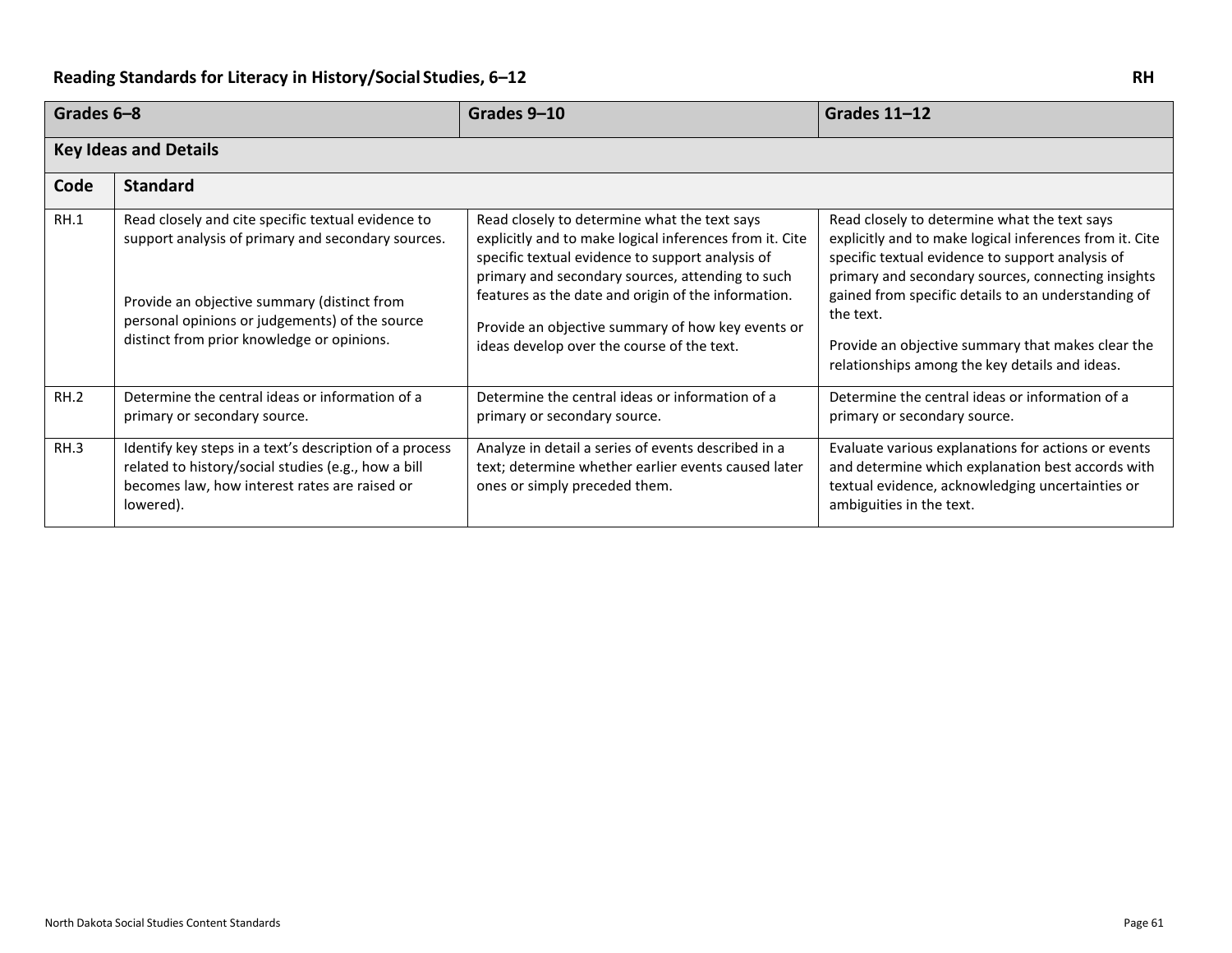| <b>Craft and Structure</b> |                                                                                                                                                          |                                                                                                                                                                                                                            |                                                                                                                                                                                                                                   |
|----------------------------|----------------------------------------------------------------------------------------------------------------------------------------------------------|----------------------------------------------------------------------------------------------------------------------------------------------------------------------------------------------------------------------------|-----------------------------------------------------------------------------------------------------------------------------------------------------------------------------------------------------------------------------------|
| Code                       | <b>Standard</b>                                                                                                                                          |                                                                                                                                                                                                                            |                                                                                                                                                                                                                                   |
| RH.4                       | Determine the meaning of words and phrases as<br>they are used in a text, including vocabulary specific<br>to domains related to history/social studies. | Determine the meaning of words and phrases as<br>they are used in a text, including vocabulary<br>describing political, social, or economic aspects of<br>history/social science; identify wording that<br>indicates bias. | Determine the meaning of words and phrases as<br>they are used in complex texts, including vocabulary<br>describing political, social, or economic aspects of<br>history/social science; identify wording that<br>indicates bias. |
| <b>RH.5</b>                | Describe how a text presents information (e.g.,<br>sequentially, comparatively, causally).                                                               | Analyze how a text presents information to<br>emphasize key points or advance an explanation or<br>analysis.                                                                                                               | Analyze in detail how a complex primary source<br>presents information.                                                                                                                                                           |
| <b>RH.6</b>                | Identify an author's point of view or purpose and<br>understand how it impacts the text.                                                                 | Compare the point of view or purpose of two or<br>more authors for how they treat the same or similar<br>topics.                                                                                                           | Evaluate authors' differing points of view on the<br>same historical event or issue by assessing the<br>authors' claims, reasoning, and evidence.                                                                                 |

|             | Integration of Knowledge and Ideas                                                                   |                                                                                                                                                            |                                                                                                                                                                                                        |  |
|-------------|------------------------------------------------------------------------------------------------------|------------------------------------------------------------------------------------------------------------------------------------------------------------|--------------------------------------------------------------------------------------------------------------------------------------------------------------------------------------------------------|--|
| Code        | <b>Standard</b>                                                                                      |                                                                                                                                                            |                                                                                                                                                                                                        |  |
| <b>RH.7</b> | Interpret information presented visually (e.g., in<br>charts, graphs, photographs, videos, or maps). | Interpret quantitative or technical analysis (e.g.,<br>charts, research data) and qualitative analysis (e.g.,<br>descriptive accounts, interview studies). | Interpret and evaluate multiple sources of<br>information presented in diverse formats and media<br>(e.g., visually, quantitatively, as well as in words) to<br>address a question or solve a problem. |  |
| RH.8        | Distinguish among fact, opinion, and reasoned<br>judgment in a text.                                 | Assess the extent to which the reasoning and<br>evidence in a text supports an authors' claims.                                                            | Evaluate an author's premises, claims, and evidence<br>by corroborating or challenging them with other<br>information.                                                                                 |  |
| <b>RH.9</b> | Analyze the relationship between a primary and<br>secondary source on the same topic.                | Compare and contrast treatments of the same topic<br>in several primary and secondary sources.                                                             | Integrate information from diverse sources, both<br>primary and secondary, into a coherent<br>understanding of an idea or event, noting<br>discrepancies among sources.                                |  |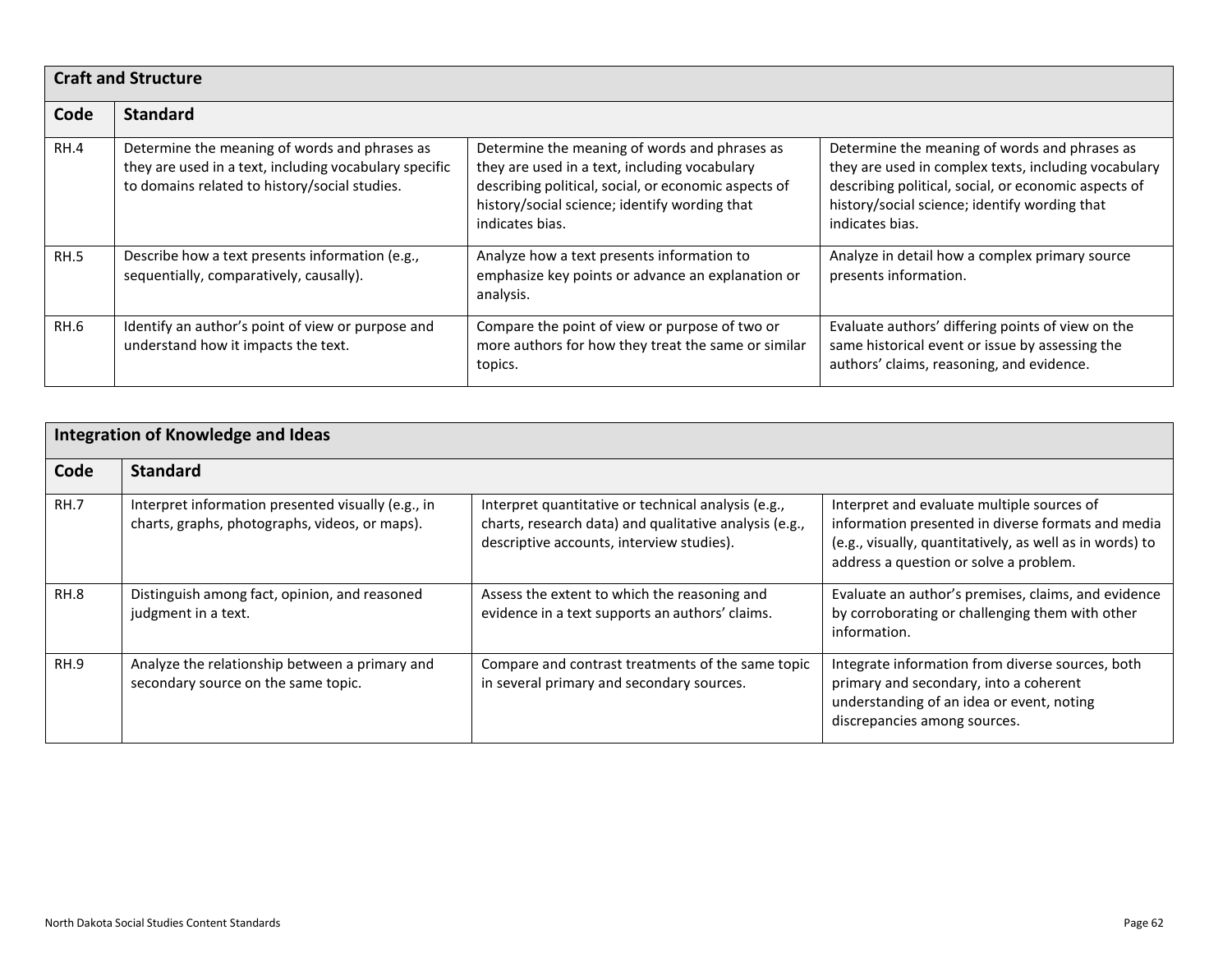<span id="page-63-0"></span>

| <b>Range of Reading and Level of Text Complexity</b> |                                                                                                                                                                        |                                                                                                                                                                           |                                                                                                                                                                       |
|------------------------------------------------------|------------------------------------------------------------------------------------------------------------------------------------------------------------------------|---------------------------------------------------------------------------------------------------------------------------------------------------------------------------|-----------------------------------------------------------------------------------------------------------------------------------------------------------------------|
| Code                                                 | <b>Standard</b>                                                                                                                                                        |                                                                                                                                                                           |                                                                                                                                                                       |
| RH.10                                                | By the end of grade 8, read and comprehend grade-<br>level appropriate history/social studies texts<br>independently and proficiently, with scaffolding1 as<br>needed. | By the end of grade 9, read and comprehend grade-<br>level appropriate history/social studies texts<br>independently and proficiently, with scaffolding as<br>needed.     | By the end of grade 11, read and comprehend<br>grade-level appropriate history/social studies texts<br>independently and proficiently, with scaffolding as<br>needed. |
|                                                      |                                                                                                                                                                        | By the end of grade 10, read and comprehend<br>grade-level appropriate history/social studies texts<br>independently and proficiently, with scaffolding as<br>$needed1$ . | By the end of grade 12, read and comprehend<br>grade-level appropriate history/social studies texts<br>independently and proficiently, with scaffolding as<br>needed. |

 $1$ Scaffolding strategies may include building background knowledge, making textual connections, and recreational reading initiatives.

North Dakota Social Studies Content Standards Page 63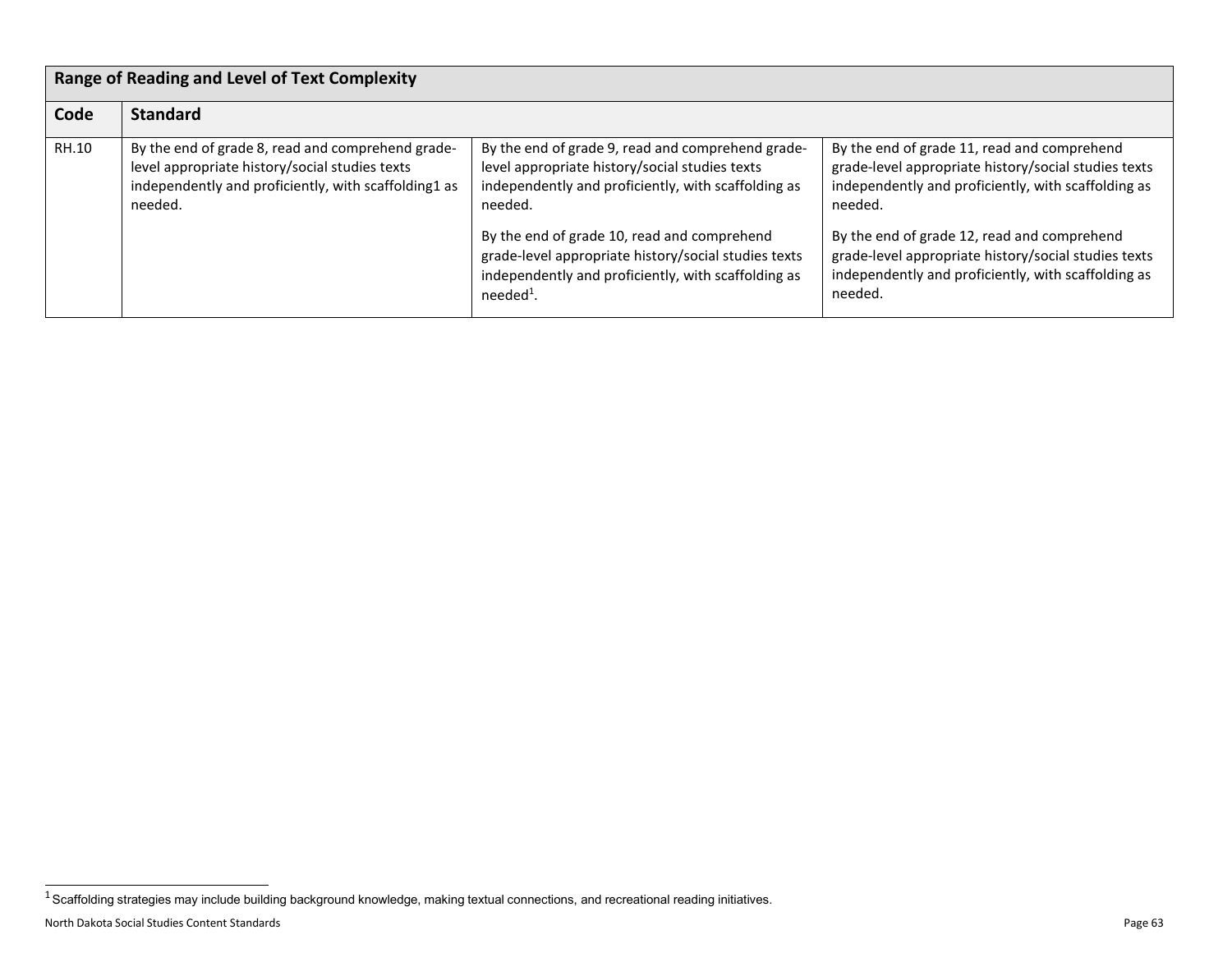## **College and Career Readiness Anchor Standards for Writing**

The grades 6–12 standards on the following pages define what students should understand and be able to do by the end of each grade. They correspond to the College and Career Readiness (CCR) anchor standards below by number. The CCR and grade-specific standards are necessary complements—the former providing broad standards, the latter providing additional specificity—that together define the skills and understandings that all students must demonstrate.

### **Text Types and Purposes**

- Write arguments to support claims in an analysis of substantive topics or texts, using valid reasoning and relevant and enough evidence.
- Write informative/explanatory texts to examine and convey complex ideas and information clearly and accurately through the effective selection, organization, and analysis of content.
- Write narratives to develop real or imagined experiences or events using effective technique, well-chosen details, and well-structured event sequences.

## **Production and Distribution of Writing**

- Produce clear and coherent writing in which the development, organization, and style are appropriate for a range of tasks, purposes, and audiences.
- Develop and strengthen writing as needed by planning, revising, editing, rewriting, or trying a new approach.
- Use technology, including the Internet, to produce and publish writing and to interact and collaborate with others.

## **Research to Build and Present Knowledge**

- Conduct short as well as more sustained research projects based on focused questions, demonstrating understanding of the subject under investigation.
- Gather relevant information from multiple print and digital sources, assess the credibility and accuracy of each source, and integrate the information while avoiding plagiarism.
- Draw evidence from literary or informational texts to support analysis, reflection, and research.

#### **Note on range and content of student writing**

For students, writing is a key means of asserting and defending claims, showing what they know about a subject, and conveying what they have experienced, imagined, thought, and felt.

To be college and career ready writers, students must take task, purpose, and audience into careful consideration, choosing words, information, structures, and formats deliberately. They need to be able to use technology strategically when creating, refining, and collaborating on writing. They must become adept at gathering information, evaluating sources, and citing material accurately, reporting findings from their research and analysis of sources in a clear and cogent manner.

Students must have the flexibility, concentration, and fluency to produce high-quality first draft text under a tight deadline and the capacity to revisit and make improvements to a piece of writing over multiple drafts when circumstances encourage or require it. To meet these goals, students must devote significant time and effort to writing, producing numerous pieces over short and long period of time throughout the year.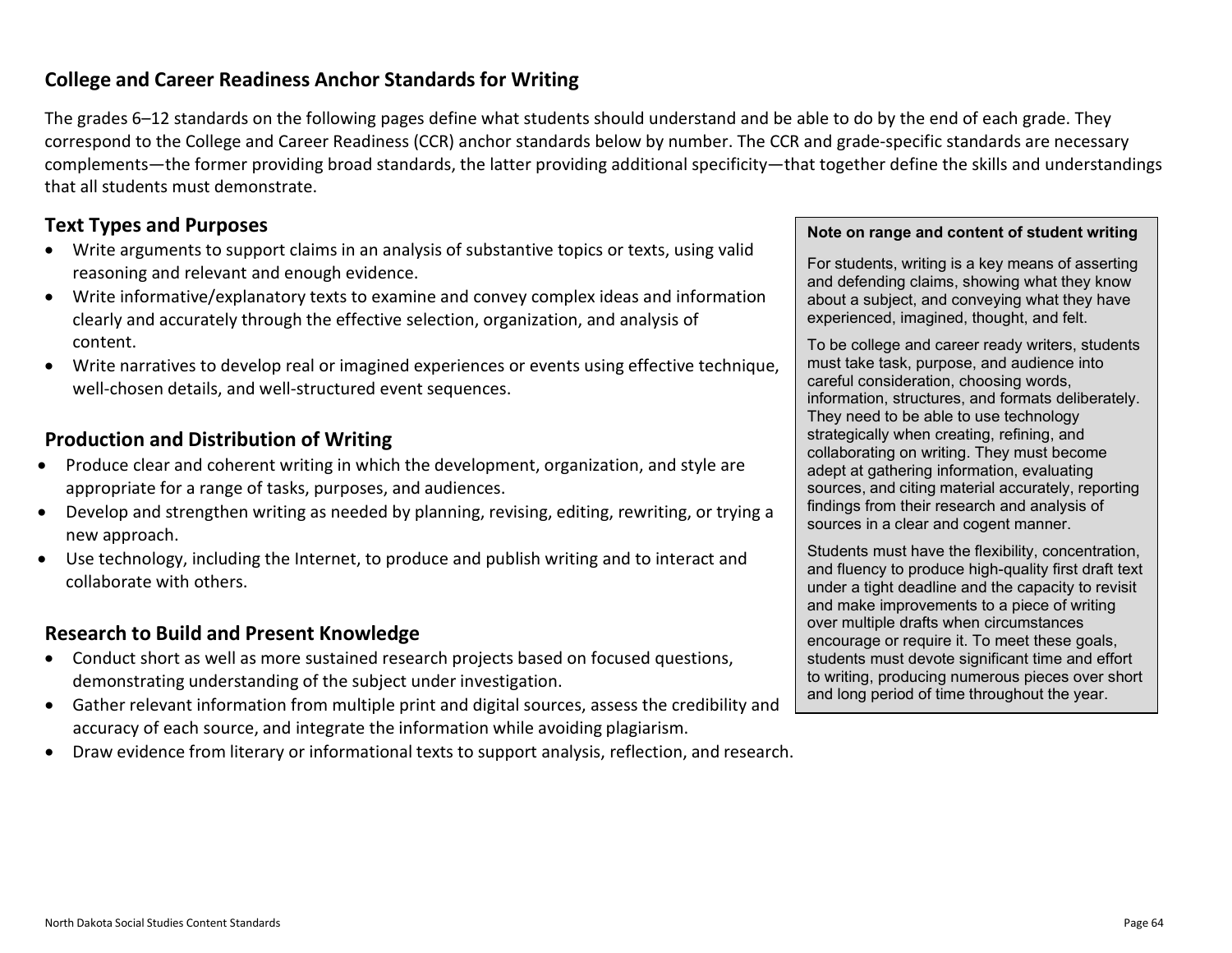## **Writing Standards for Literacy in History/Social Studies, Science, and Technical Subjects WHST**

| Grades 6-8 |                                                                                                                                                                                                                                                                                                                                                                                                                                                                                                                                                                                 | Grades 9-10                                                                                                                                                                                                                                                                                                                                                                                                                                                                                                                                                                           | Grades 11-12                                                                                                                                                                                                                                                                                                                                                                                                                                                                                                                                                                                                                                                                                                                                       |
|------------|---------------------------------------------------------------------------------------------------------------------------------------------------------------------------------------------------------------------------------------------------------------------------------------------------------------------------------------------------------------------------------------------------------------------------------------------------------------------------------------------------------------------------------------------------------------------------------|---------------------------------------------------------------------------------------------------------------------------------------------------------------------------------------------------------------------------------------------------------------------------------------------------------------------------------------------------------------------------------------------------------------------------------------------------------------------------------------------------------------------------------------------------------------------------------------|----------------------------------------------------------------------------------------------------------------------------------------------------------------------------------------------------------------------------------------------------------------------------------------------------------------------------------------------------------------------------------------------------------------------------------------------------------------------------------------------------------------------------------------------------------------------------------------------------------------------------------------------------------------------------------------------------------------------------------------------------|
|            | <b>Text Types and Purposes</b>                                                                                                                                                                                                                                                                                                                                                                                                                                                                                                                                                  |                                                                                                                                                                                                                                                                                                                                                                                                                                                                                                                                                                                       |                                                                                                                                                                                                                                                                                                                                                                                                                                                                                                                                                                                                                                                                                                                                                    |
| Code       | <b>Standard</b>                                                                                                                                                                                                                                                                                                                                                                                                                                                                                                                                                                 |                                                                                                                                                                                                                                                                                                                                                                                                                                                                                                                                                                                       |                                                                                                                                                                                                                                                                                                                                                                                                                                                                                                                                                                                                                                                                                                                                                    |
| WHST.1     | Write arguments focused on discipline-specific<br>content.<br>Introduce claim(s) about a topic or issue,<br>a.<br>acknowledge and distinguish the claim(s)<br>from alternate or opposing claims<br>(counterclaims), and organize the reasons<br>and evidence logically.<br>Support claim(s) with logical reasoning and<br>$b_{1}$<br>relevant, accurate data and evidence that<br>demonstrate an understanding of the topic<br>or text, using credible sources.<br>Provide a concluding statement or section<br>c.<br>that follows from and supports the<br>argument presented. | Write arguments focused on discipline-specific<br>content.<br>Introduce precise claim(s) and distinguish<br>а.<br>the claim(s) from alternate or opposing<br>claims; engage and orient the reader.<br>Organize writing that establishes clear<br>b.<br>relationships among claim(s),<br>counterclaims, reasons, and evidence.<br>Develop claim(s) and counterclaims,<br>c.<br>pointing out the strengths and limitations of<br>both, by supplying relevant and credible<br>evidence.<br>Provide a conclusion that follows from and<br>$d_{\cdot}$<br>supports the argument presented. | Write arguments focused on discipline-specific<br>content.<br>Introduce precise, knowledgeable claim(s),<br>establish the significance of the claim(s),<br>and distinguish the claim(s) from alternate<br>or opposing claims; engage and orient the<br>reader.<br>Organization writing that logically<br>b.<br>sequences claim(s), counterclaims, reasons,<br>and evidence.<br>Develop claim(s) and counterclaims,<br>c.<br>pointing out the strengths and limitations of<br>both, supplying relevant and credible<br>evidence, and use appropriate rhetorical<br>strategies for the audience's knowledge<br>level, concerns, values, and possible biases.<br>Provide a conclusion that follows from and<br>d.<br>supports the argument presented. |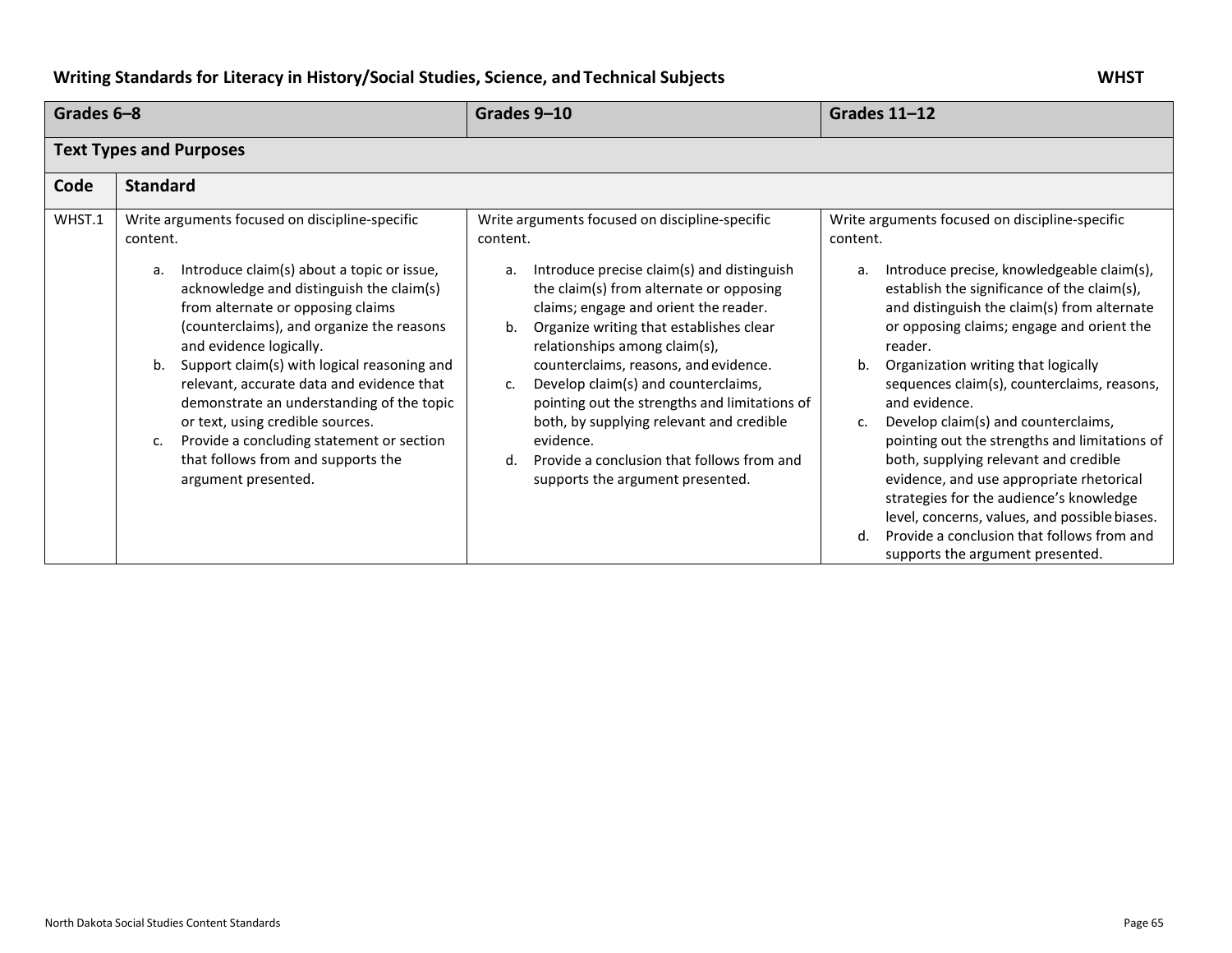#### **Writing Standards for Literacy in History/Social Studies, Science, and Technical Subjects WHST**

| Grades 6-8 |                                                                                                                                                                                                                                                                                                                                                                                                                                                                                                                                                                                                                 | Grades 9-10                                                                                                                                                                                                                                                                                                                                                                                                                                                                                                                                                                                                                                                                                                                                                                                                                                                                                              | Grades 11-12                                                                                                                                                                                                                                                                                                                                                                                                                                                                                                                                                                                                                                                                                                                                                                                                                                                                                                                                                                                                                                                                                                           |  |  |
|------------|-----------------------------------------------------------------------------------------------------------------------------------------------------------------------------------------------------------------------------------------------------------------------------------------------------------------------------------------------------------------------------------------------------------------------------------------------------------------------------------------------------------------------------------------------------------------------------------------------------------------|----------------------------------------------------------------------------------------------------------------------------------------------------------------------------------------------------------------------------------------------------------------------------------------------------------------------------------------------------------------------------------------------------------------------------------------------------------------------------------------------------------------------------------------------------------------------------------------------------------------------------------------------------------------------------------------------------------------------------------------------------------------------------------------------------------------------------------------------------------------------------------------------------------|------------------------------------------------------------------------------------------------------------------------------------------------------------------------------------------------------------------------------------------------------------------------------------------------------------------------------------------------------------------------------------------------------------------------------------------------------------------------------------------------------------------------------------------------------------------------------------------------------------------------------------------------------------------------------------------------------------------------------------------------------------------------------------------------------------------------------------------------------------------------------------------------------------------------------------------------------------------------------------------------------------------------------------------------------------------------------------------------------------------------|--|--|
|            | <b>Text Types and Purposes</b>                                                                                                                                                                                                                                                                                                                                                                                                                                                                                                                                                                                  |                                                                                                                                                                                                                                                                                                                                                                                                                                                                                                                                                                                                                                                                                                                                                                                                                                                                                                          |                                                                                                                                                                                                                                                                                                                                                                                                                                                                                                                                                                                                                                                                                                                                                                                                                                                                                                                                                                                                                                                                                                                        |  |  |
| Code       | <b>Standard</b>                                                                                                                                                                                                                                                                                                                                                                                                                                                                                                                                                                                                 |                                                                                                                                                                                                                                                                                                                                                                                                                                                                                                                                                                                                                                                                                                                                                                                                                                                                                                          |                                                                                                                                                                                                                                                                                                                                                                                                                                                                                                                                                                                                                                                                                                                                                                                                                                                                                                                                                                                                                                                                                                                        |  |  |
| WHST.2     | Write informative/explanatory texts, including the<br>narration of historical events, scientific procedures/<br>experiments, or technical processes.<br>Introduce a topic clearly, previewing what is to<br>а.<br>follow.<br>Develop the topic with relevant, well-chosen<br>b.<br>facts, definitions, concrete details, quotations,<br>or other information and examples.<br>Use precise language and domain-specific<br>c.<br>vocabulary to inform about or explain the topic.<br>d. Provide a concluding statement or section that<br>follows from and supports the information or<br>explanation presented. | Write informative/explanatory texts, including the<br>narration of historical events, scientific procedures/<br>experiments, or technical processes.<br>Introduce a topic, establish a clear focus,<br>purpose, and thesis statement, to engage and<br>orient the reader.<br>Organize complex ideas, concepts, and<br>b.<br>information to make important connections and<br>distinctions.<br>Develop the topic with well-chosen, relevant,<br>c.<br>and enough facts, extended definitions,<br>concrete details, quotations, or other<br>information and examples appropriate for<br>purpose and audience.<br>Use precise language and domain-specific<br>d.<br>vocabulary to manage the complexity of the<br>topic.<br>Provide a conclusion that follows from and<br>e.<br>supports the information or explanation<br>presented (e.g., articulating implications or the<br>significance of the topic). | Write informative/explanatory texts, including the<br>narration of historical events, scientific procedures/<br>experiments, or technical processes.<br>a. Introduce a topic; establish a clear focus,<br>purpose, and thesis statement to engage and<br>on the reader.<br>Organize complex ideas, concepts, and<br>b.<br>information so that each new element builds on<br>that which precedes it to create a unified<br>whole; when useful, include graphics (e.g.,<br>figures, tables), and multimedia to aid<br>comprehension.<br>Develop the topic thoroughly by selecting the<br>c.<br>most significant and relevant facts, extended<br>definitions, concrete details, quotations, or<br>other information and examples appropriate for<br>purpose and audience.<br>d. Use precise language, domain-specific<br>vocabulary, and techniques such as metaphor,<br>simile, and analogy to manage the complexity<br>of the topic.<br>Provide a conclusion that follows from and<br>e.<br>supports the information or explanation<br>presented (e.g., articulating implications or the<br>significance of the topic). |  |  |
|            |                                                                                                                                                                                                                                                                                                                                                                                                                                                                                                                                                                                                                 | Narrative writing is not applicable as a separate requirement for history, social studies, science, and technical subjects. Students' narrative skills continue to                                                                                                                                                                                                                                                                                                                                                                                                                                                                                                                                                                                                                                                                                                                                       |                                                                                                                                                                                                                                                                                                                                                                                                                                                                                                                                                                                                                                                                                                                                                                                                                                                                                                                                                                                                                                                                                                                        |  |  |
|            |                                                                                                                                                                                                                                                                                                                                                                                                                                                                                                                                                                                                                 | grow in these grades. The Standards require that students be able to incorporate narrative elements effectively into arguments and informative/explanatory<br>texts. In history/social studies, students must be able to incorporate narrative accounts into their analyses of individuals or events of historical import. In                                                                                                                                                                                                                                                                                                                                                                                                                                                                                                                                                                            |                                                                                                                                                                                                                                                                                                                                                                                                                                                                                                                                                                                                                                                                                                                                                                                                                                                                                                                                                                                                                                                                                                                        |  |  |
|            |                                                                                                                                                                                                                                                                                                                                                                                                                                                                                                                                                                                                                 | science and technical subjects, students must be able to write precise enough descriptions of the step-by-step procedures they use in their investigations or                                                                                                                                                                                                                                                                                                                                                                                                                                                                                                                                                                                                                                                                                                                                            |                                                                                                                                                                                                                                                                                                                                                                                                                                                                                                                                                                                                                                                                                                                                                                                                                                                                                                                                                                                                                                                                                                                        |  |  |
|            | technical work that others can replicate them and (possibly) reach the same results.                                                                                                                                                                                                                                                                                                                                                                                                                                                                                                                            |                                                                                                                                                                                                                                                                                                                                                                                                                                                                                                                                                                                                                                                                                                                                                                                                                                                                                                          |                                                                                                                                                                                                                                                                                                                                                                                                                                                                                                                                                                                                                                                                                                                                                                                                                                                                                                                                                                                                                                                                                                                        |  |  |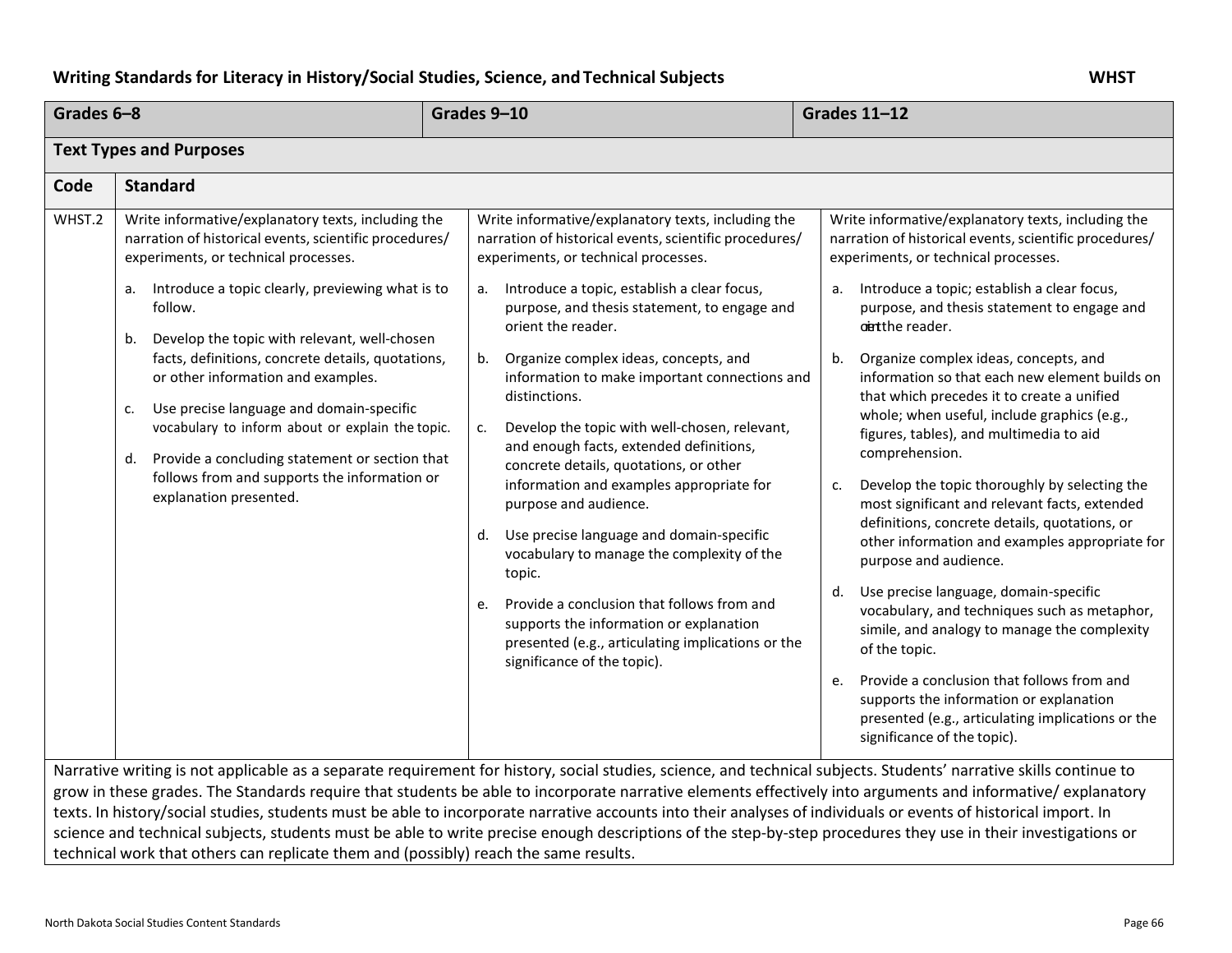| <b>Production and Distribution of Writing</b> |                                                                                                                                                                                                                                                                                                                                                                                           |                                                                                                                                                                                                                                                                                                                                                        |                                                                                                                                                                                                                                                                                                                                                        |  |  |
|-----------------------------------------------|-------------------------------------------------------------------------------------------------------------------------------------------------------------------------------------------------------------------------------------------------------------------------------------------------------------------------------------------------------------------------------------------|--------------------------------------------------------------------------------------------------------------------------------------------------------------------------------------------------------------------------------------------------------------------------------------------------------------------------------------------------------|--------------------------------------------------------------------------------------------------------------------------------------------------------------------------------------------------------------------------------------------------------------------------------------------------------------------------------------------------------|--|--|
| Code                                          | <b>Standard</b>                                                                                                                                                                                                                                                                                                                                                                           |                                                                                                                                                                                                                                                                                                                                                        |                                                                                                                                                                                                                                                                                                                                                        |  |  |
| WHST.4                                        | Produce clear and coherent writing in which the<br>development, organization, and style are<br>appropriate to a range of tasks, purposes, and<br>audiences. (Grade-specific expectations for writing<br>types are defined in standards 1-3.)                                                                                                                                              | Produce clear and coherent writing in which the<br>development, organization, and style are<br>appropriate to a range of tasks, purposes, and<br>audiences. (Grade-specific expectations for writing<br>types are defined in standards 1-3.)                                                                                                           | Produce clear and coherent writing in which the<br>development, organization, and style are<br>appropriate to a range of tasks, purposes, and<br>audiences. (Grade-specific expectations for writing<br>types are defined in standards 1-3.)                                                                                                           |  |  |
| WHST.5                                        | With some guidance and support from peers and<br>adults, develop and strengthen writing as needed by<br>planning, revising, editing, rewriting, or trying a new<br>approach, focusing on how well purpose and<br>audience have been addressed. (Editing for<br>conventions should demonstrate command of<br>Language standards 1-3 up to and including<br>students' current grade level.) | Develop and strengthen writing as needed by<br>planning, revising, editing, rewriting, or trying a new<br>approach, focusing on addressing what is most<br>significant for a specific purpose and audience.<br>(Editing for conventions should demonstrate<br>command of Language standards 1-3 up to and<br>including students' current grade level.) | Develop and strengthen writing as needed by<br>planning, revising, editing, rewriting, or trying a new<br>approach, focusing on addressing what is most<br>significant for a specific purpose and audience.<br>(Editing for conventions should demonstrate<br>command of Language standards 1-3 up to and<br>including students' current grade level.) |  |  |
| WHST.6                                        | Use technology, including the Internet, to produce<br>and publish grade-level writing and present the<br>relationships between information and ideas clearly<br>and efficiently.                                                                                                                                                                                                          | Use technology, including the Internet, to produce,<br>publish, and update individual or shared writing<br>products. Use technology's capacity to link to other<br>information and to display information effectively.                                                                                                                                 | Use technology, including the Internet, to produce,<br>publish, and update individual or shared writing<br>products, including new arguments or information.<br>Use technology's capacity to link to other<br>information and to display information effectively.                                                                                      |  |  |